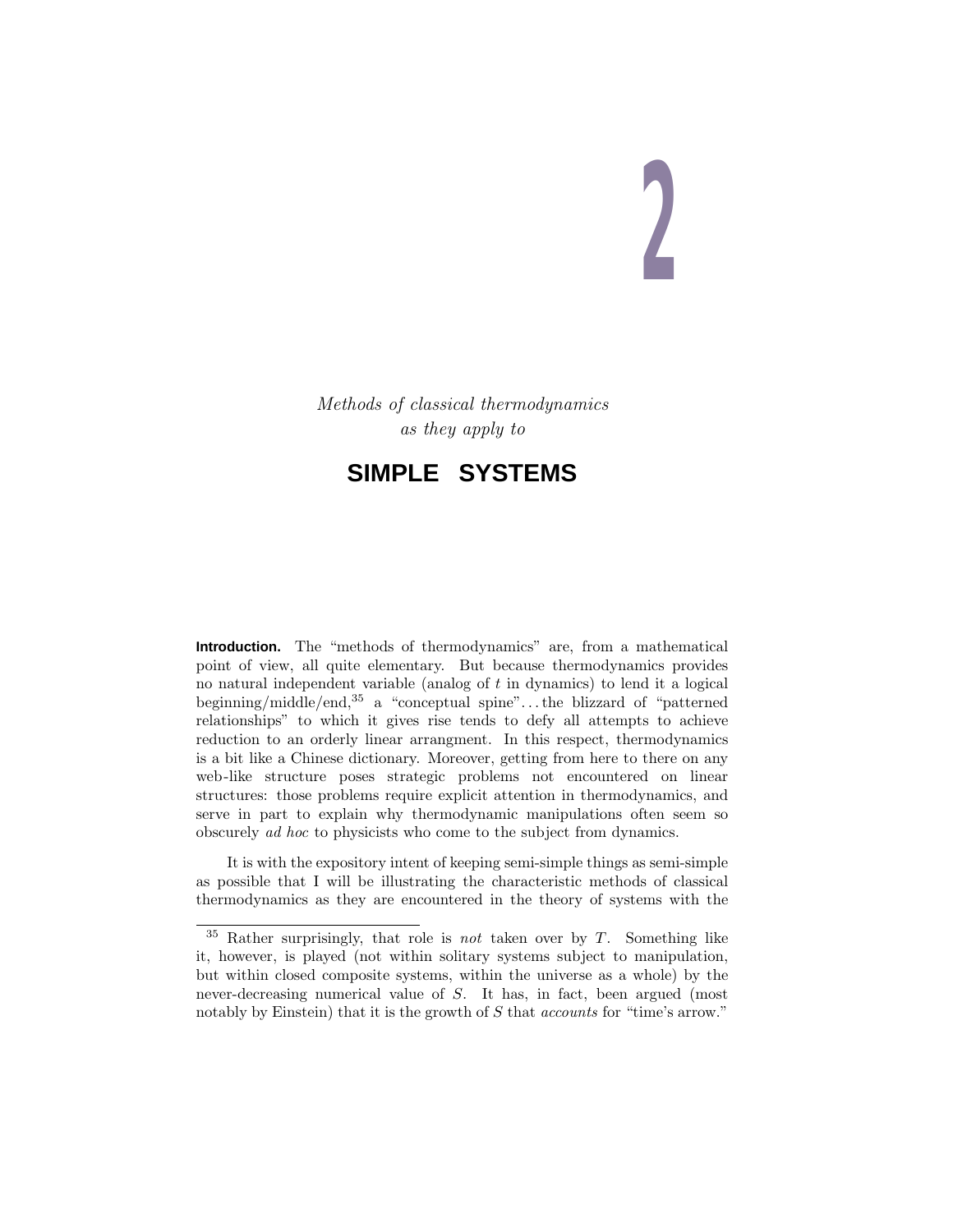least feasible number of independent state variables. Painting on such a small canvas will serve to reduce the notational and conceptual clutter, but will extract a price: certain topics of interest will have to be set temporarily aside

- no multi-phase systems (no ice cubes floating in icewater);
- no multi-species systems (no equilibrated hydrogen/nitrogen/ammonia mixtures, no hot  $\gamma \leftrightarrows e^+ + e^-$  systems).

But the theory that emerges will by itself be rich enough to embrace many systems of practical interest, and will supply us with wealth sufficient to redeem many of the topics we have pawned.

Initially, however, I will work on a relatively broad canvas, the better to "frame" the work undertaken in the main body of the text.

**1. From 2-function formalism to two flavors of 1-function formalism.** Classical mechanics does supply a population of statements aboutLagrangians-in-general, but in its principal role the Lagrangian serves as a "system-descriptor." You have only to ascribe some specific structure to  $L(\dot{q}, q)$ —and to describe the physical meanings of the variables *q*—for me to know all I need to know about whatever mechanical system you may have in mind. Within the Hamiltonian formalism the function  $H(\mathbf{p}, \mathbf{q})$  plays a similar role.

The 1<sup>st</sup> and 2<sup>nd</sup> laws of thermodynamics assert that with every system  $\mathfrak{S}$  we can associate a *pair* of functions,  $U(\xi)$  and  $S(\xi)$ . Those functions do enter into a population of general, system-non-specific statements, but in their principal role those functions serve as "conjoint system-descriptors." You have only to ascribe particularized structure to them—and to describe the physical meanings of the variables *ξ*—to indicate the essentials of whatever thermodynamic system is of momentary interest to you. Evidently the laws of thermodynamics invite us to contemplate what might be called a "2-function formalism."

Suppose, however, that—in reprise of a trick with we enjoyed some success already on page 24—we were to *promote the value of*  $S(\xi)$  to the status of a state variable; i.e., that we were to proceed as follows:

> $S = S(\xi_1, \xi_2, \ldots, \xi_n)$ ↓  $\xi_1 = \xi_1(S, \xi_2, \dots, \xi_n)$  by functional inversion ↓  $U(\xi_1, \xi_2, \ldots, \xi_n) \equiv U(S, \xi_2, \ldots, \xi_n)$

We arrive then at a "1-function formalism," within which system-specification can be accomplished by presentation of a single function. Which is a conceptual economy, but the principal merit of the formalism lies elsewhere:

Simultaneous statement of the  $1<sup>st</sup>$  and  $2<sup>nd</sup>$  laws yields

CLAUSIUS' DIFFERENTIAL EQUATION<sup>†</sup> :  $dU = T dS + dW$  (25)

<sup>&</sup>lt;sup>†</sup> Seems a reasonable enough name for an *equation among differentials*, but is misleading nonetheless.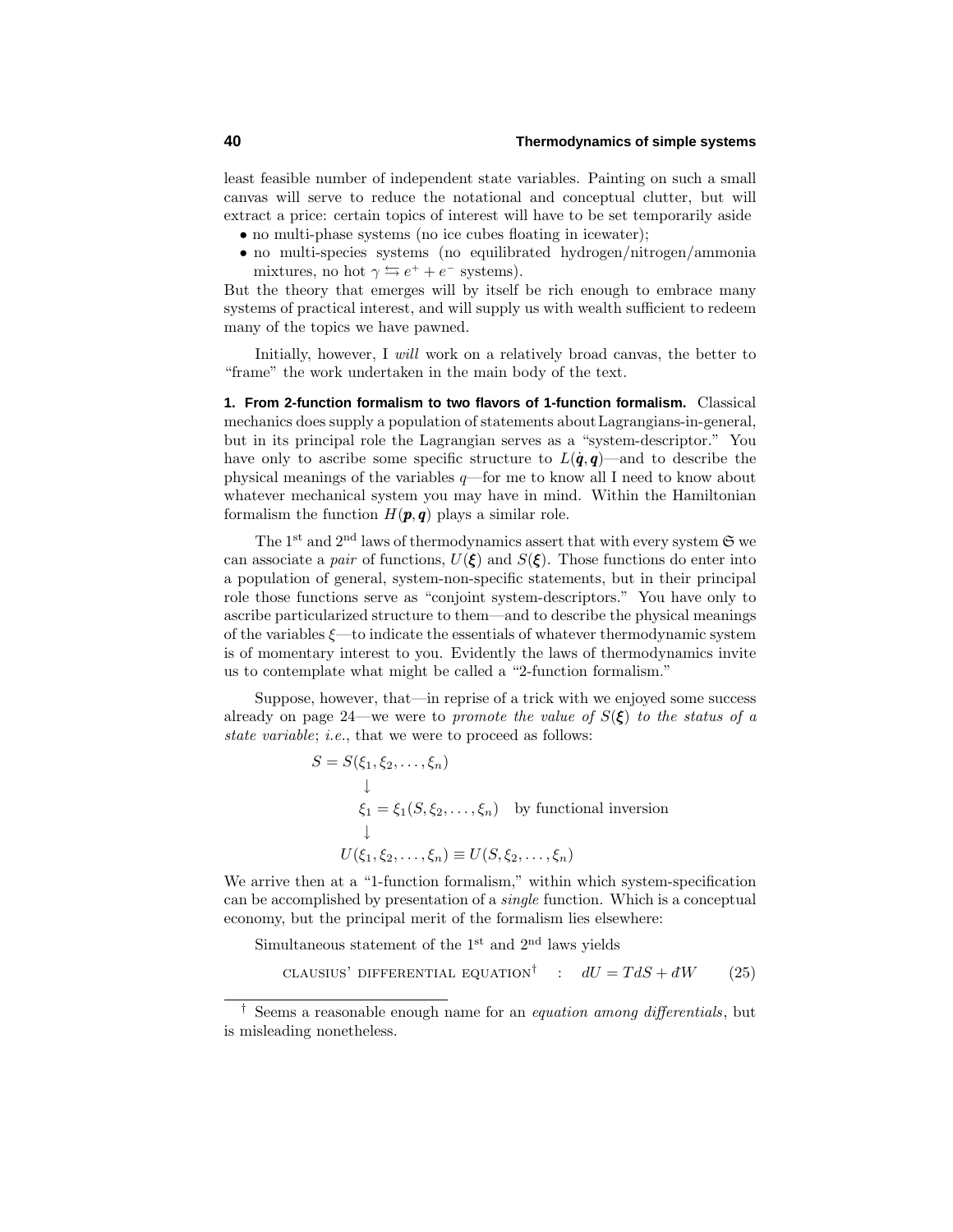#### **Single-function system description 41**

Simple calculus, on the other hand, supplies

$$
dU = \left(\frac{\partial U}{\partial S}\right) dS + \left(\frac{\partial U}{\partial \xi_2}\right) d\xi_2 + \dots + \left(\frac{\partial U}{\partial \xi_n}\right) d\xi_n
$$

so we have

$$
T = \left(\frac{\partial U}{\partial S}\right)_{\xi_2,\dots,\xi_n} \tag{26.1}
$$

$$
dW = \sum_{i=2}^{n} \left(\frac{\partial U}{\partial \xi_i}\right)_{S, \xi_2, \dots, \xi_i, \dots, \xi_n} d\xi_i
$$
 (26.2)

which provide the point of departure for much of the work (applied function theory) that will soon command our attention.

The 1-function formalism comes to us in two primary (and, as will emerge, many secondary) flavors. For by obvious adjustment of the procedure described above (alternatively: by functional inversion of  $U(S, \xi_2, \ldots, \xi_n)$ ) we are led to the system-specific function  $S(U, \xi_2, \ldots, \xi_n)$  which we can use in conjunction with this variant of Clausius' equation

$$
dS = \frac{dU - dW}{T}
$$

to obtain

$$
\frac{1}{T} = \left(\frac{\partial S}{\partial U}\right)_{\xi_2, \dots, \xi_n} \tag{27.1}
$$

$$
dW = -T\sum_{i=2}^{n} \left(\frac{\partial S}{\partial \xi_i}\right)_{U,\xi_2,\dots,\xi_i,\dots,\xi_n} d\xi_i
$$
 (27.2)

We will say we are working "in the *U*-representation" when we work from  $(26)$ , and "in the *S*-representation" when we work from (27). The two representations lead ultimately to identical conclusions, but arguments that are simple in one may be complicated in the other: choice of representation—and the list of options will be greatly expanded with the introduction of "thermodynamic potentials"—becomes therefore an "analytical degree of freedom," an issue to be addressed at the outset whenever one sets out to establish some specified thermodynamic relationship/formula/identity. We will—at least initially—work mainly in the *U*-representation.

**REMARK: Notational conventions standard to thermodynamics.** Given a function  $f(x)$  and change of variable  $x = x(y)$  one would, in polite mathematical society, never give the name  $f$  to the function  $f(x(y))$ , for its dependence upon *y* differs from the dependence of  $f(x)$  upon *x*. One would instead write something like  $F(y) = f(x(y))$ . That formal nicety is suspended in thermodynamic practice*...* for the simple reason that we change variables at every turn, and we would both exhaust the resources of the alphabet and become confused if we changed the name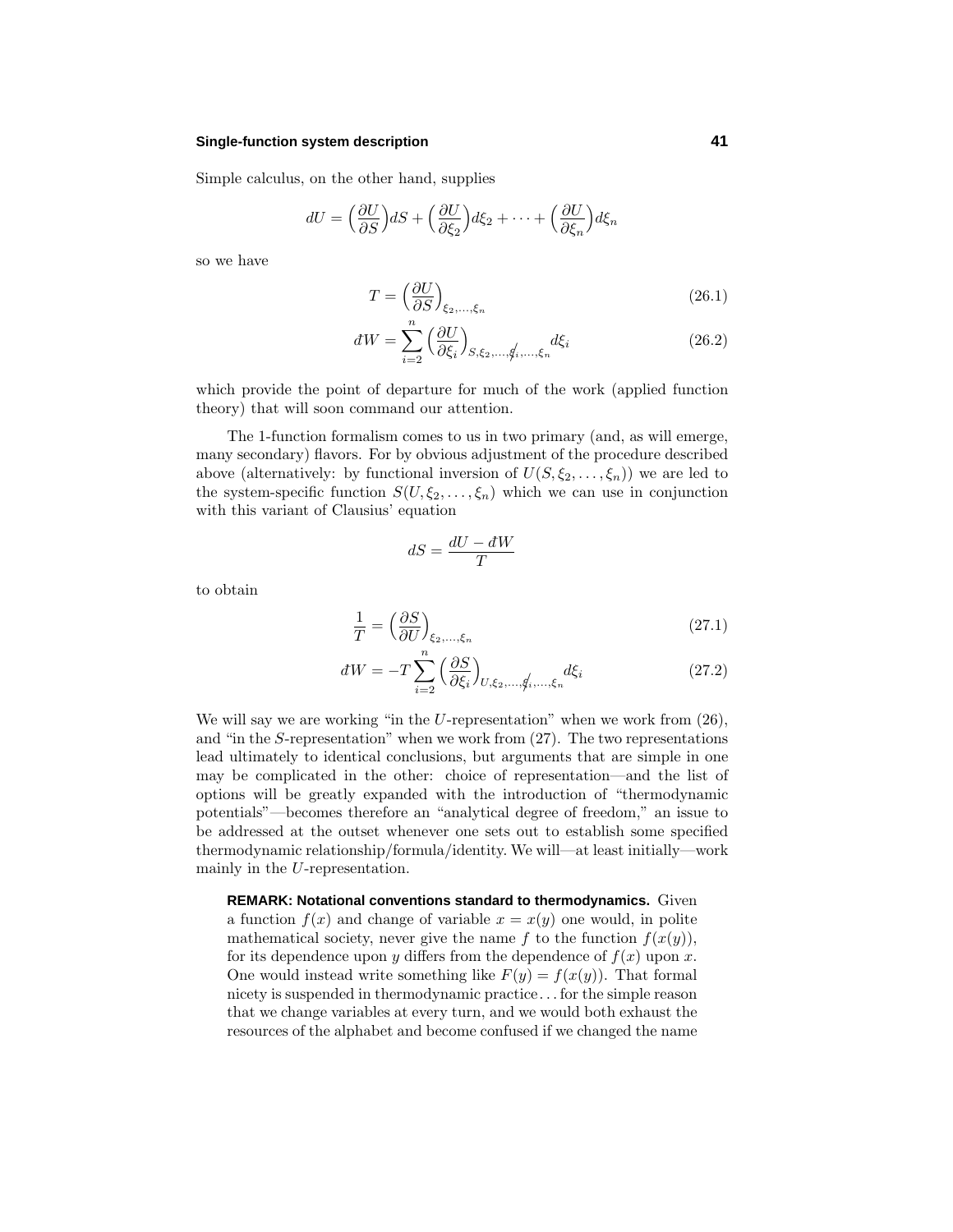of the function every time we did so. It was with this circumstance in mind that on the preceding page we allowed ourselves to write

$$
U(\xi_1,\xi_2,\ldots,\xi_n)\equiv U(S,\xi_2,\ldots,\xi_n)
$$

even though the  $U(\bullet, \bullet, \cdots, \bullet)$  on the left is a different function of its arguments than is the  $U(\bullet, \bullet, \cdots, \bullet)$  on the right. No confusion will result if one bears in mind that, by thermodynamic convention,

$$
F(x, y) \begin{cases} \text{is } \underline{\text{not}} \text{ to be read "the function } F \text{ of } x \text{ and } y"\\ \underline{\text{is}} \text{ to be read "}F \text{ described as a function of } x \text{ and } y" \end{cases}
$$

That practice requires that we depart slightly from some of the notational conventions standard to the calculus. The symbol *∂F/∂x* informs us that we assume  $x$  to be an argument of  $F$ , but tells us nothing about the other variables upon which *F* has been presumed to depend. We resolve that ambiguity by writing

$$
\left(\frac{\partial F}{\partial x}\right)_y
$$
,  $\left(\frac{\partial F}{\partial y}\right)_x$ , etc.

and more generally

$$
\left(\frac{\partial F}{\partial x}\right)_{\text{explicit list of the variables being held constant}}
$$

As, in fact, we did already at (26) and (27).

**General cautionary note.** Central to the processes that lead from the 2-function formalism to the various alternative 1-function formalisms is a step that calls for functional inversion. Functional inversions are, in fact, central to many of the arguments and manipulations that are basic to thermodynamics. A point to be borne in mind is that functional inversion, though always easy to talk about, is often difficult or impossible to carry out.

**EXAMPLE: Ideal gases in the single-function representations.** We found earlier that  $\{T, V, N\}$  are variables sufficient to describe the state of an ideal gas, and that presentation of the functions

$$
U(T, V, N) = NcT
$$
  

$$
S(T, V, N) = Nc \log \frac{T}{T_0} + Nk \log \frac{V}{V_0}
$$
 (28)

serves in effect to define what we mean by an "ideal gas," to distinguish such systems from all other thermodynamic systems. Here

$$
c \equiv k\nu \equiv C_V/N_0
$$
 = "isovolumetric specific heat per molecule"  
=  $\frac{3}{2}k$  for monomolecular gases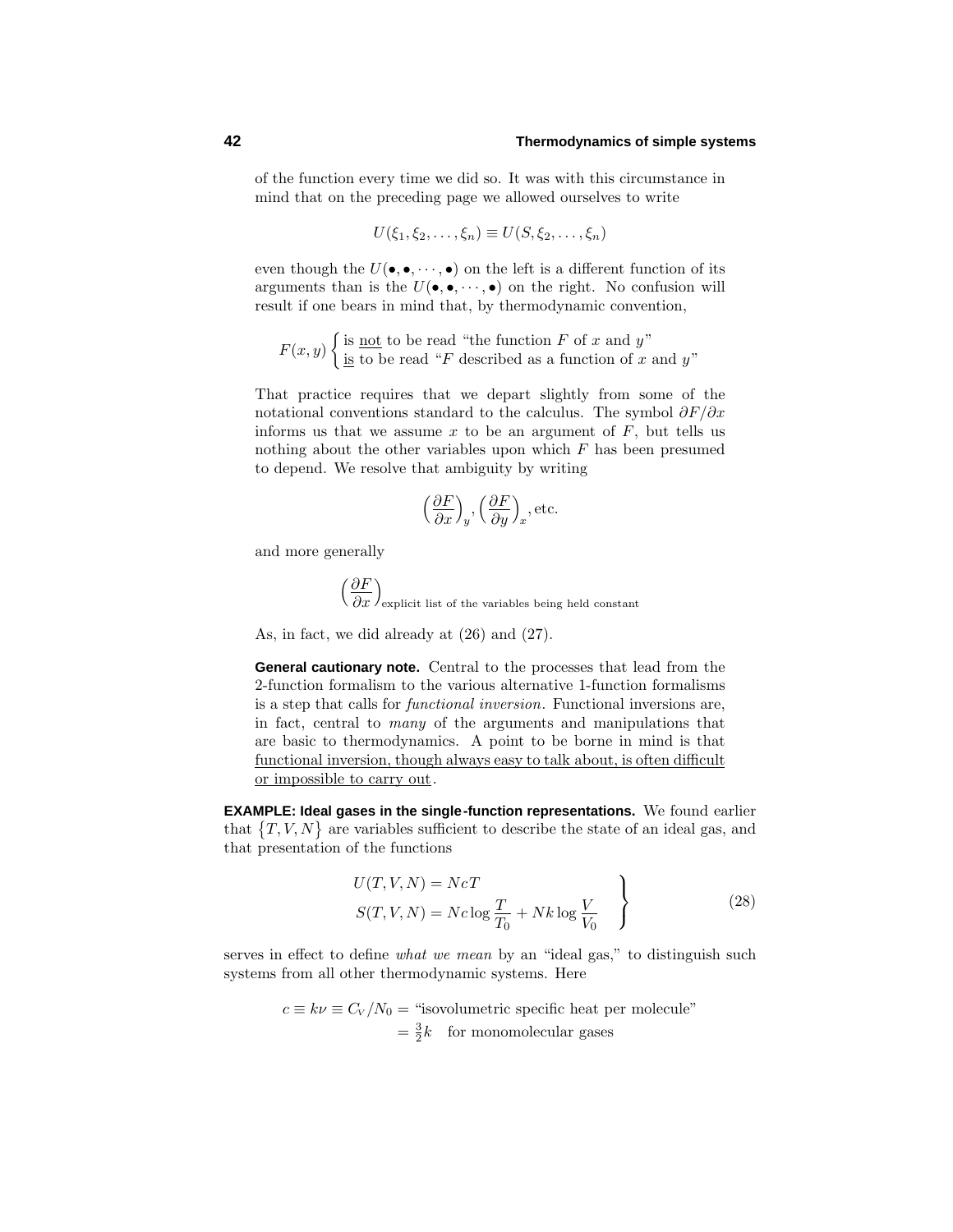#### **General properties of bulk systems 43**

and its occurance in  $(28)$  informs us that the term "ideal gas" refers actually to the members of a *c*-parameterized family of systems.

The functional inversion of  $S(T, V, N)$  poses in this instance no difficulty: we obtain

$$
T(S, V, N) = T_0 \left(\frac{V_0}{V}\right)^{k/c} \exp\left\{\frac{S}{Nc}\right\}
$$
\n(29)

giving

$$
U(S, V, N) = NcT = NcT_0 \left(\frac{V_0}{V}\right)^{k/c} \exp\left\{\frac{S}{Nc}\right\}
$$
(30)

This solitary function—notable for its implausible appearance! (and entirely typical in that respect!!)—serves to provide a complete characterization of the thermodynamic theory of ideal gases (in the *U*-representation).

According to (26.1) we can expect to write

$$
T = \left(\frac{\partial U}{\partial S}\right)_{V,N}
$$

and indeed: when we use (30) to work out the derivative we promptly recover precisely (29). But we can go further: according to (26.2) we should have

$$
dW = \left(\frac{\partial U}{\partial V}\right)_{S,N} dV + \left(\frac{\partial U}{\partial N}\right)_{S,V} dN
$$
\n
$$
= \left(\frac{\partial U}{\partial V}\right)_{S,N} dV \quad \text{if } N \text{ is held constant}
$$
\n
$$
= -pdV
$$
\n(31.2)

which supplies

$$
p = -\left(\frac{\partial U}{\partial V}\right)_{S,N} = \frac{k}{c} \frac{U}{V}
$$

$$
= \frac{k}{c} \frac{NcT}{V}
$$

The *c*'s cancel, and we obtain finally—for all ideal gases—the familiar statement

$$
pV = NkT
$$

We will return again and again to the ideal gases to illustrate points of principle, as they arise. Here the lesson has been that

- the single-function formalism seems to work, but
- $\bullet$   $U(S, \text{other variables})$  is, even in this simplest of cases, structurally bizarre: it seems highly unlikely that one would, on intuitive grounds, ever guess the design of (30)!

**2. General properties of bulk systems.** Let  $\mathfrak{S}'$  be a thermodynamic system (think, for example, of an equilibrated gas sample), and let  $\mathfrak S$  be a mentally delimited fragment of  $\mathfrak{S}'$ , as indicated in the following figure. Evidently  $\mathfrak{S}'$ constitutes a scaled-up version/replica of  $\mathfrak{S}$ . Let the scale-up—so far as it relates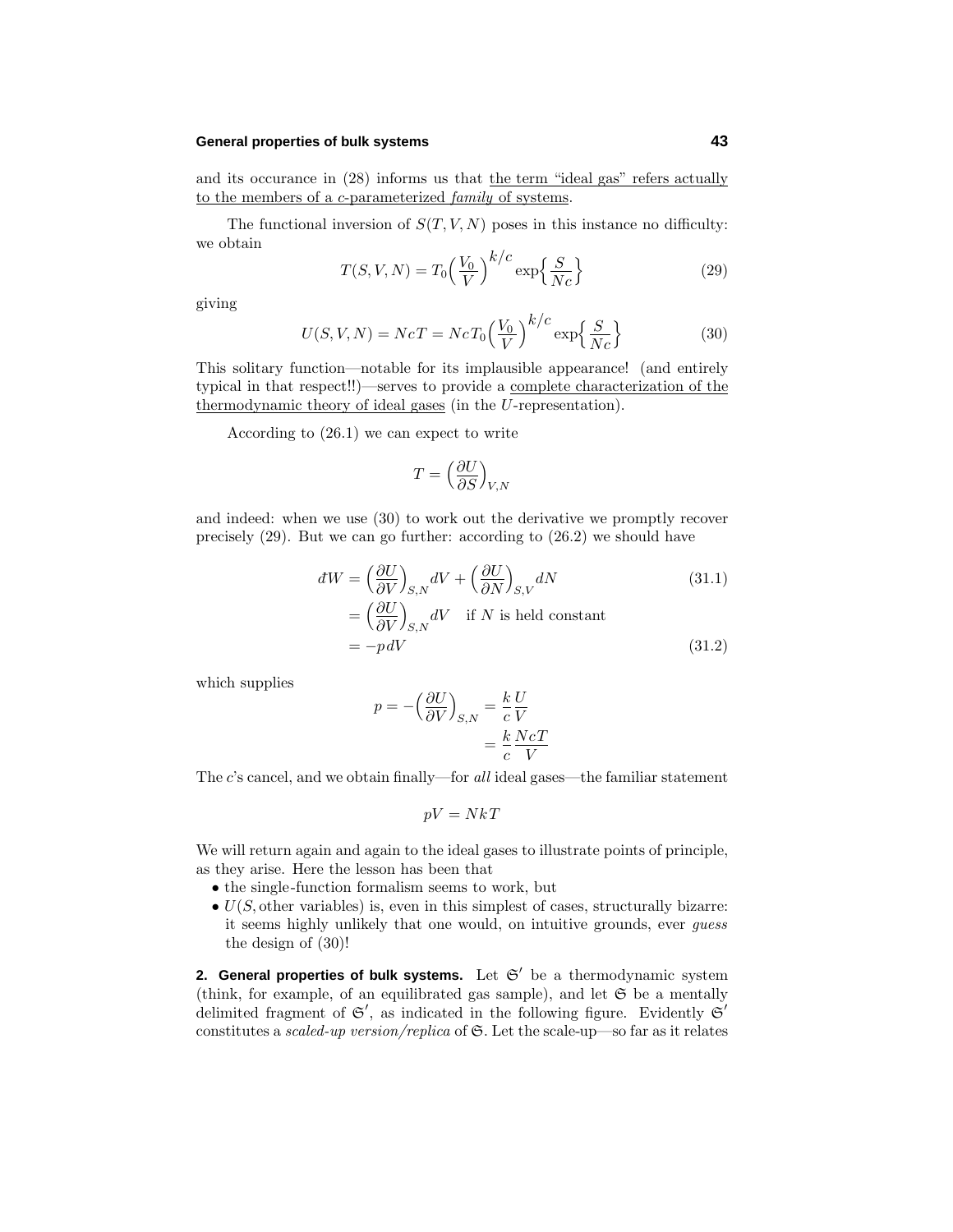

FIGURE 15: A system  $\mathfrak{S}'$  in thermal equilibrium with  $\mathfrak{S}$ , a mentally delimited fragment of itself.

to volume—be described

$$
V \longmapsto V' = \lambda V
$$

Particle number (equivalently : mass and mole number) scales similarly

$$
N\longmapsto N'=\lambda N
$$

and so—or so we expect, by the argument that gave (17)—does entropy

$$
S \longmapsto S' = \lambda S
$$

Finally, to the extent that the energetic mechanisms operative within the system hinge on short-range effects that are repeated throughout its volume—that is: to the extent that surface effects (which go as  $V^{\frac{2}{3}}$ ) can be neglected—we expect to have

$$
U \longmapsto U' = \lambda U
$$

It is, on the other hand, intuitively evident that (for example) temperature and pressure scale by invariance:

$$
T \longmapsto T' = T
$$

$$
p \longmapsto p' = p
$$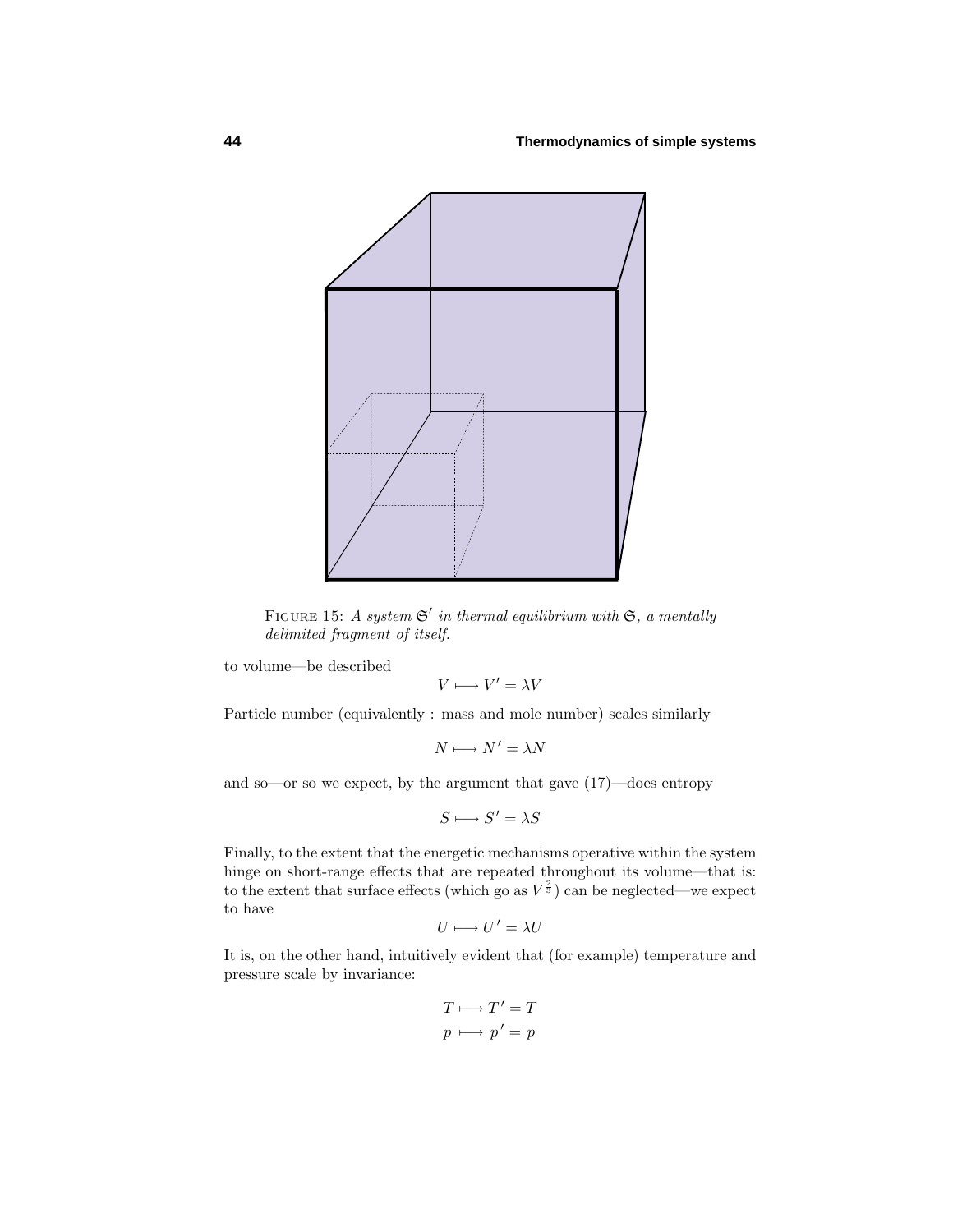### **General properties of bulk systems 45**

The preceding remarks relate in the simplest ways—which, as it happens, are also the most important ways—to the question: How do various properties of a thermodynamic system scale?<sup>36</sup> And they inspire now the introduction of some terminology:

**Extensive** state variables (denoted generically by upper-case letters) are variables that—like volume/mass—scale by the rule

$$
X \longmapsto X' = \lambda X
$$

**Intensive** state variables (denoted generically by lower-case letters) are variables that—like pressure/temperature—scale by the rule

$$
x \longmapsto x' = x
$$

A **bulk system**  $\mathfrak{B}$  is a thermodynamic system with the property that it can  $\left\{X_1, X_2, \ldots, X_n\right\}$ all of which are extensive. To describe such a system we (working "canonically" within the U-representation) conventionally identify  $X_1$  with  $S$  and assign specific structure to  $U(S, X_2, \ldots, X_n)$ . But the internal energy is (by prevailing assumption) itself extensive, so we have

$$
U(\lambda S, \lambda X_2, \dots, \lambda X_n) = \lambda^1 U(S, X_2, \dots, X_n)
$$
\n(32)

according to which the function  $U(S, X_2, \ldots, X_n)$  is homogeneous of degree one. This fact will exert a major controlling force upon the shape of the ensuing theory.

We have

$$
T = \left(\frac{\partial U}{\partial S}\right)_{X_2,\dots,X_n} \tag{33.1}
$$

as a specialized instance of (26.1), and (see again page 8) will take

$$
f_i = \left(\frac{\partial U}{\partial X_i}\right)_{S, X_2, \dots, \not{X_i, \dots, X_n}}\tag{33.2}
$$

as the *definition* of the **thermodynamic force** conjugate to the variable  $X_i$ . In this language "temperature" becomes the "thermodynamic force conjugate to entropy." It is clear (by  $\frac{\text{extensive}}{\text{extensive}} = \text{intensive}$ ) that the  $f_i$  are *intensive*: as they

<sup>36</sup> Though the mechanics of few-particle systems only rarely provokes interest in that question (see, however, Problem 30 at page166 in classical mechanics  $(1983)$ , it is fairly central to the mechanics of distributed systems, especially hydrodynamics and aerodynamics. It is of importance to all engineers who would learn things about real-world systems by studying models, and inspires the widespread interest among engineers in "dimensional analysis" (see, for example, H. L. Langhaar, *Dimensional Analysis & Theory of Models* (1951); C. L. Dym & E. S. Ivey, *Principles of Mathematical Modeling*  $(1980)$ . Scaling theory contributes vitally to the understanding of turbulence, to the statistical mechanical theory of critical phenomena, to all physical applications of the theory of fractals.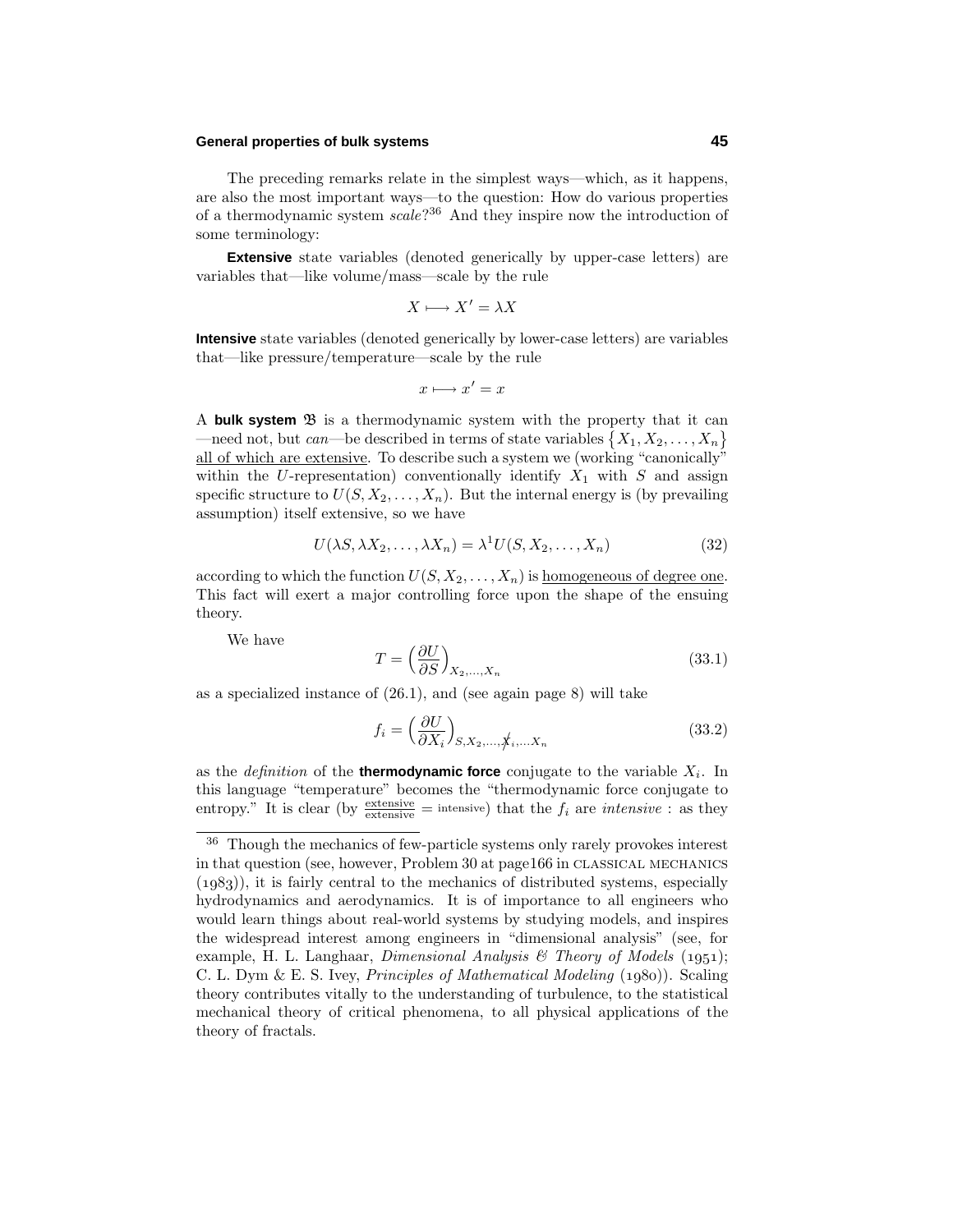come to us from (33.2) they are described by functions that are homogeneous of degree zero:

$$
f_i(\lambda S, \lambda X_2, \dots, \lambda X_n) = \lambda^0 f_i(S, X_2, \dots, X_n)
$$
\n(34)

The  $f_i$  are dimensionally as diverse as the  $X$ 's, but in all cases we have

$$
[X_i][f_i] = \text{energy}
$$

**NOTATIONAL REMARK:** We will consider ourselves free henceforth to

write 
$$
X_1
$$
 in place of  $S$   
write  $f_1$  in place of  $T$ 

whenever those adjustments serve expository clarity and simplicity. We will, for example, feel free to write  $U(\boldsymbol{X})$ in place of  $U(S, X_2, \ldots, X_n)$ .

Euler's "homogeneous function theorem" asserts that a function  $f(\mathbf{x})$  will be homogeneous of degree *n*

$$
\lambda^n f(\mathbf{x}) = f(\lambda \mathbf{x}) \quad \text{if and only if} \quad nf(\mathbf{x}) = \sum_i x_i \left(\frac{\partial f}{\partial x_i}\right) \tag{35}
$$

From (32) it follows therefore that

$$
U(\boldsymbol{X}) = \sum_{i} X_i \left(\frac{\partial U}{\partial X_i}\right)_{X_1 \cdots \hat{X}_i \cdots X_n} = \sum_{i} X_i f_i(\boldsymbol{X})
$$
(36)

Variation of the preceding equation gives

$$
dU = \sum_{i} f_i \, dX_i + \sum_{i} X_i \, df_i \tag{37}
$$

But it is the upshot of Clausius' differential equation  $(25)$ —*i.e.*, of the combined  $1^{\text{st}}$  and  $2^{\text{nd}}$  laws—that

$$
dU = T dS + \left\{ \sum_{i=2}^{n} f_i dX_i \right\} = \sum_i f_i dX_i
$$

so from (37) if follows that—not generally, but for all bulk systems—we have the so-called **Gibbs-Duhem relation**

$$
\sum_{j} X_j df_j = 0 \tag{38.1}
$$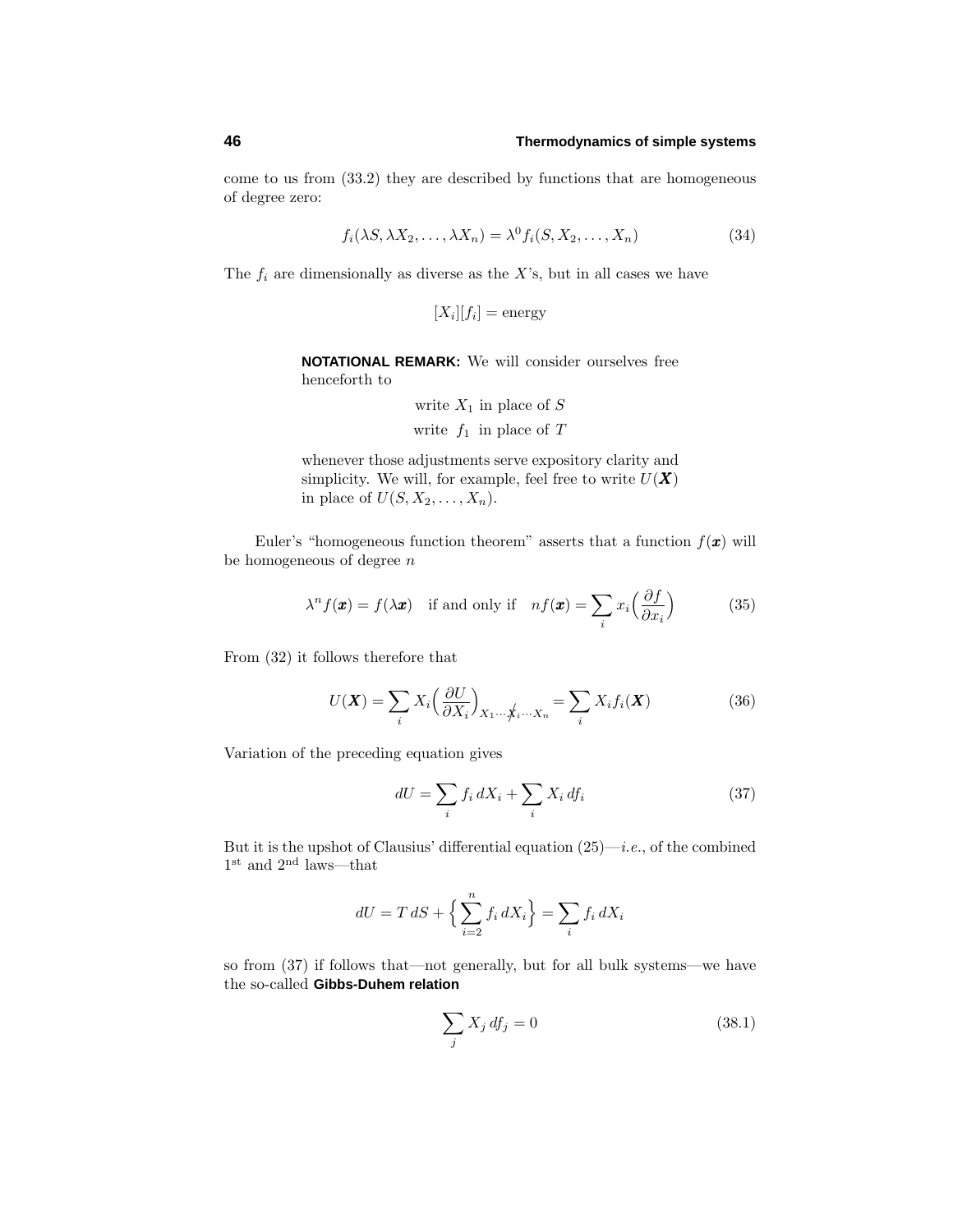### **General properties of bulk systems 47**

If we write  $df_j = \sum_i f_{ij} dX_i$  with  $f_{ij} \equiv \partial f_j / \partial X_i$  then the Gibbs-Duhem relation becomes

$$
\sum_{i,j} dX_i \cdot f_{ij} X_j = 0
$$

which by the independent variability of the  $dX$ 's implies

$$
\sum_{j} f_{ij} X_{j} = 0 \quad : \quad i = 1, 2, ..., n
$$
  
\n
$$
\begin{aligned}\n\mathbb{F}X &= \mathbf{0} \\
\Downarrow & \qquad \qquad \mathbb{F} \equiv \|f_{ij}\| = \|\partial_{i} f_{j}\| = \|\partial^{2} U / \partial X_{i} \partial X_{j}\| \\
& \qquad \qquad \downarrow \qquad \qquad \text{det } \mathbb{F} = 0\n\end{aligned}
$$
\n(38.2)

Evidently (38.1) and (38.2) say, in their separate ways, the same thing *...* which can be phrased this way: the intensive variables  $\{f_1, f_2, \ldots, f_n\}$  cannot be varied independently because they are, according to  $(38.1)$ , subject to a solitary differential constraint, which might be written

$$
dT = -\frac{1}{S} \Big\{ \sum_{j=2}^{n} X_j df_j \Big\}
$$

If (!) the differential form on the right were exact then we would assuredly be able (in principle) to write

$$
T = T(f_2, f_3, \dots, f_n) \tag{39}
$$

I will, however, not attempt to establish exactness by direct argument, for in the present instance it is both simpler and more illuminating to proceed by indirection:

Notice first that the intensive variables  $\{f_1, f_2, \ldots, f_n\}$ —since they are not independent—cannot serve to provide a coordinatization of state space; *i.e.*, that the transformation  $\{X_1, X_2, \ldots, X_n\} \longrightarrow \{f_1, f_2, \ldots, f_n\}$  is *singular* 

$$
Jacobian \left| \frac{\partial (f_1, f_2, \dots, f_n)}{\partial (X_1, X_2, \dots, X_n)} \right| = 0
$$

*...* which is precisely the purport of (38.2). It is therefore evident that by functional inversion of

$$
T = T(S, X_2, ..., X_n)
$$
  
\n
$$
f_2 = f_2(S, X_2, ..., X_n)
$$
  
\n
$$
\vdots
$$
  
\n
$$
f_n = f_n(S, X_2, ..., X_n)
$$
  
\n(40)

the best one can hope to achieve is something like

$$
X_2 = X_2(S, f_2, \dots, f_n)
$$

$$
\vdots
$$

$$
X_n = X_n(S, f_2, \dots, f_n)
$$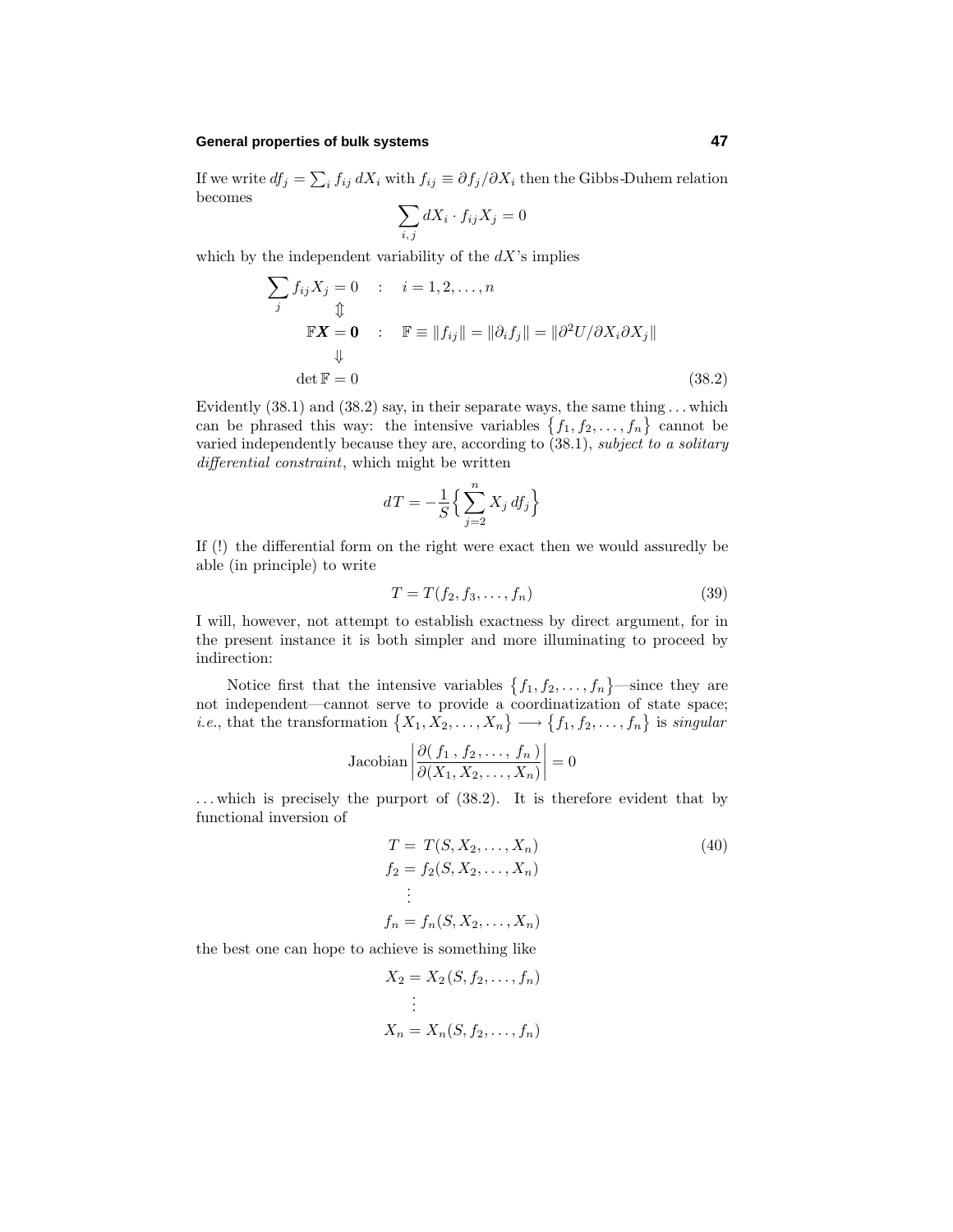which when inserted back into (40) give an equation of the form

$$
T = T(S, f_2, \dots, f_n)
$$
\n<sup>(41)</sup>

Scale-up induces

$$
\downarrow
$$
  

$$
T = T(\lambda S, f_2, \dots, f_n)
$$

which by "Euler's trick"<sup>37</sup> becomes

$$
0 = S\left(\frac{\partial T}{\partial S}\right)_{f_2,\cdots,f_n}
$$

It follows (except at  $S = 0$ ) that the seeming *S*-dependence of the function on the right side of (41) is illusory, and therefore that (41) has precisely the structure anticipated at (39).

The surviving companions of (40)—rewritten below

$$
\begin{cases}\nf_2 = f_2(S, X_2, \dots, X_n) \\
\vdots \\
f_n = f_n(S, X_2, \dots, X_n)\n\end{cases}
$$
\n(42)

—are called the **equations of state** of the system to which they refer *...*somewhat confusingly, because some other things are too. They are  $n-1$  in number.

**EXAMPLE: Ideal gases—revisited.** How does the preceding formal material play in the "simple" case of an ideal gas? Notice first that the internal energy function encountered at  $(30)$  is homogeneous of unit degree if and only if  $V_0$  is included in the list  $\{S, V, N; V_0\}$  of extensive variables: we therefore write

$$
U(S, V, N; V_0) = N c T_0 \left(\frac{V_0}{V}\right)^{k/c} \exp\left\{\frac{S}{Nc}\right\}
$$
\n
$$
(43)
$$

We then have

$$
T = \left(\frac{\partial U}{\partial S}\right)_{V, N, V_0} = \frac{U}{Nc}
$$
: temperature  
\n
$$
f_2 = \left(\frac{\partial U}{\partial V}\right)_{S, N, V_0} = -(k/c)\frac{U}{V}
$$
: negative pressure, denoted  $-p$   
\n
$$
f_3 = \left(\frac{\partial U}{\partial N}\right)_{S, V, V_0} = \frac{U}{N} - \frac{US}{N^2c}
$$
: "chemical potential," denoted  $\mu$   
\n
$$
f_4 = \left(\frac{\partial U}{\partial V_0}\right)_{S, V, N} = +(k/c)\frac{U}{V_0}
$$
: fiducial pressure, denoted  $p_0$  (44)

from which it follows that

$$
TS + f_2V + f_3N + f_4V_0 = \frac{US}{Nc} - (k/c)U + \left\{U - \frac{US}{Nc}\right\} + (k/c)U
$$
  
= U after simplifications

<sup>&</sup>lt;sup>37</sup> Differentiate with respect to  $\lambda$ , then set  $\lambda = 1$ . See Problem 8.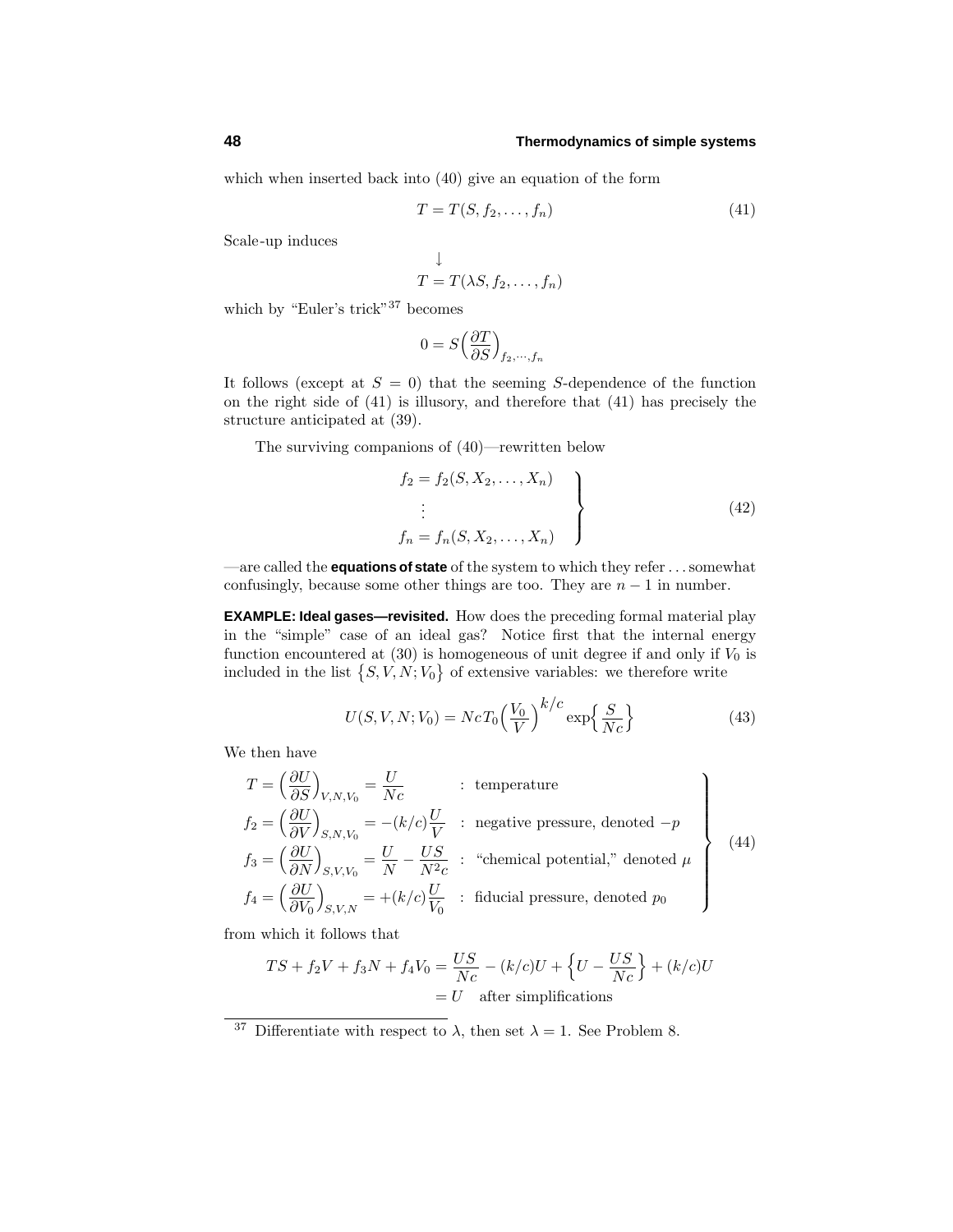### **General properties of bulk systems 49**

We have here an instance of (36), by a calculation that would have failed if the  $f_4V_0$ -term had been omitted. From the descriptions of  $f_2$  and  $f_4$  it follows readily that

$$
pV = p_0V_0
$$

while from the descriptions of  $f_1 \equiv T$  and  $f_2$  we (again) recover

$$
pV = NkT
$$

With the invaluable assistance of *Mathematica* we compute

$$
\mathbb{F} \equiv \begin{pmatrix} U_{SS} & U_{SV} & U_{SN} & U_{SV_0} \\ U_{VS} & U_{VV} & U_{VN} & U_{VV_0} \\ U_{NS} & U_{NV} & U_{NN} & U_{NV_0} \\ U_{V_0S} & U_{V_0V} & U_{V_0N} & U_{V_0V_0} \end{pmatrix}
$$

$$
= U \cdot \begin{pmatrix} \frac{1}{c^2 N^2} & -\frac{a}{c N V} & -\frac{S}{c^2 N^3} & \frac{a}{c N V_0} \\ -\frac{a}{c N V} & \frac{a(a+1)}{V^2} & -\frac{a(cN-S)}{c N^2 V} & -\frac{a^2}{V V_0} \\ -\frac{S}{c^2 N^3} & -\frac{a(cN-S)}{c N^2 V} & \frac{S^2}{c^2 N^4} & \frac{a(cN-S)}{c N^2 V_0} \\ \frac{a}{c N V_0} & -\frac{a^2}{V V_0} & \frac{a(cN-S)}{c N^2 V_0} & \frac{a(a-1)}{V_0^2} \end{pmatrix} \; : \; a \equiv k/c
$$

and

$$
\det \mathbb{F} = \left| \frac{\partial (f_1, f_2, f_3, f_4)}{\partial (S, V, N, V_0)} \right| = 0
$$

which provides a concrete instance of the general result reported two pages ago. Now strike the first (which is to say: the *S*th) row and column, and compute

$$
\left| \frac{\partial (f_2, f_3, f_4)}{\partial (V, N, V_0)} \right| = -U^3 \frac{a^2 S^2}{c^2 N^4 V^2 V_0^2} \neq 0
$$

The implication is that—as anticipated at the bottom of page 47—it should in principle be possible to write equations of the form

$$
V = V(S, p, \mu, p_0)
$$
  

$$
N = N(S, p, \mu, p_0)
$$
  

$$
V_0 = V_0(S, p, \mu, p_0)
$$

but in point of analytical fact it appers to be unfeasible to do so: the functional inversion problem—even for this simplest of systems—appears to be intractable. That awkward circumstance prevents our obtaining an equation of the form

$$
T = T(p, \mu, p_0)
$$

contemplated at the top of the preceding page, though by the simplest of arguments one does have

 $T = (p/p_0)T_0$  for isovolumetric processes

To summarize: ideal gas systems do conform to the points of general principle developed in the text, but point up this important **MORAL: The functional inversion problem is a beast.**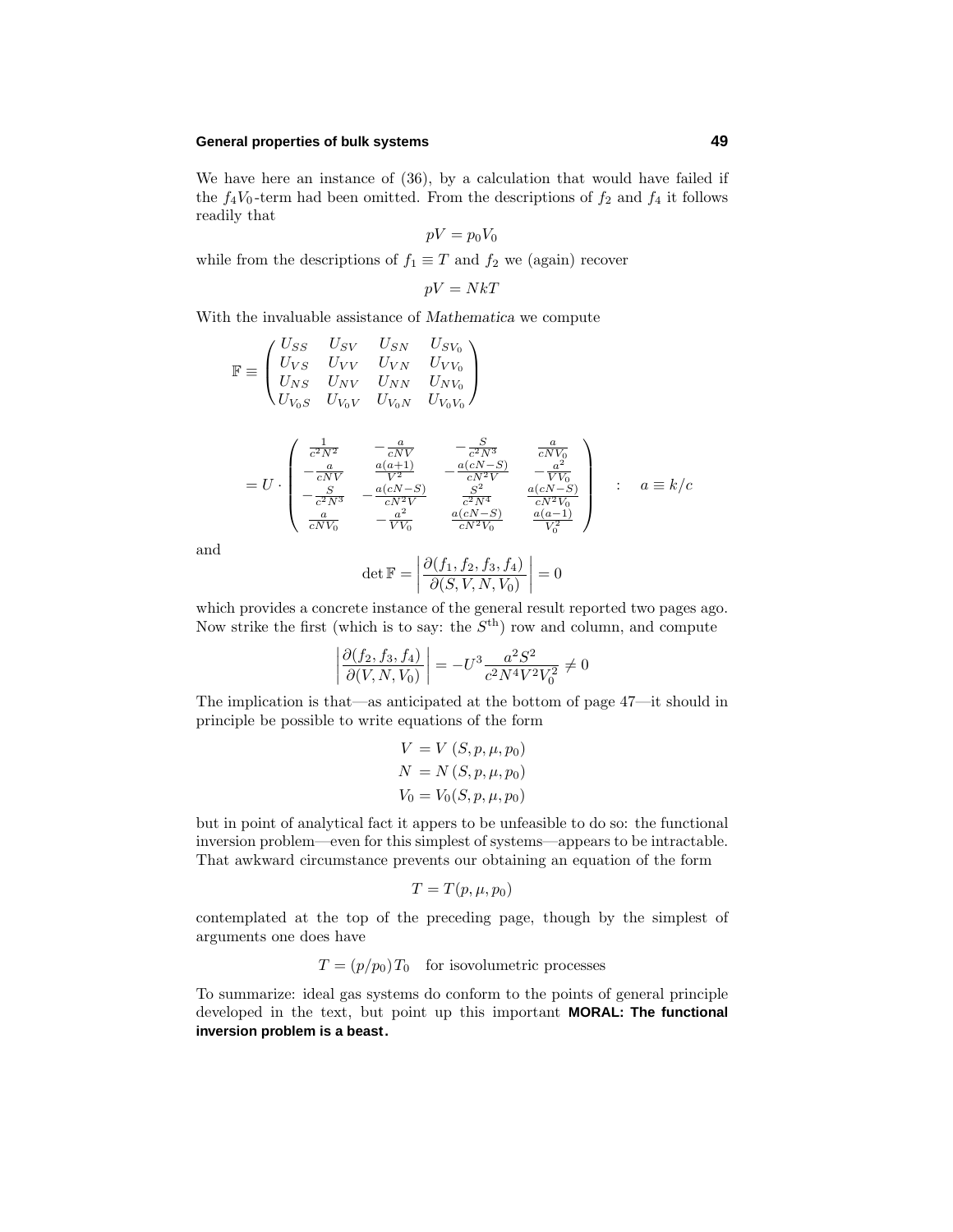To the (limited) extent that the results obtained above depend upon the homogeneity assumption they are *special to bulk systems*. Though most of the systems in which we will have physical interest are bulk systems (or their lower-dimensional analogs, in which area/length play the role of volume), one does occasionally encounter a system in which the "bulk system assumption" is not justified. Think, for example, of a bubble of gas: an accounting of the system energetics will have to include both volume effects and non-negligible surface *effects*, which can be expected to go as  $V^{\frac{2}{3}}$ . On similar grounds, we expect the thermodynamics of "foam" to require methods beyond those supplied by the theory of bulk systems.

The preceding discussion serves to demonstrate that the  $1<sup>st</sup>$  and  $2<sup>nd</sup>$  laws (enriched here by occasional by homogeneity assumptions) place one in position to "do function theory," but supply no compelling evidence bearing on the question "Function theory to what useful purpose?" Before addressing that issue I will install—mainly as a notational convenience—the simplifying assumptions that cause "bulk systems in general" to become "simple bulk systems." And it is to place those in context that I present some general remarks pertaining to *...*

**3. Systems of ascending complexity.** If the state of  $\mathfrak{S}$  can be described by a single variable  $\xi$  then the laws of thermodynamics have nothing useful to say. For then (see again page 19)  $dW$  and  $dQ$  are both automatically exact. If  $\xi$ refers to a mechanical property of the system then the system must necessarily be purely mechanical, stripped of all thermodynamic properties (since no variables remain available to describe such properties). The first law reads

> $dU = dW$  $dW = W(\xi) d\xi = (dU/d\xi) d\xi$

If, on the other hand, *ξ* refers to thermodynamic property of the system then the system must necessarily be *purely thermodynamic*, stripped of all mechanical properties. To describe (within the *U*-representation) the design of such a system we would identify  $\xi$  with  $S$  and present  $U(S)$ . Clausius' equation then reads

$$
dU = TdS \quad \text{with} \quad T = dU/dS
$$

Such systems are almost (not quite) too simple to be interesting.

If the state of  $\mathfrak{S}$  can be described by a *pair* of variables,  $\xi_1$  and  $\xi_2$ , then the 1<sup>st</sup> law—which asserts the existence of a  $U(\xi_1, \xi_2)$  such that

$$
dW + dQ = dU
$$

—conveys non-trivial information, but the  $2<sup>nd</sup>$  law tells us nothing we did not already know, for

the integrability of 
$$
dQ = Q_1(\xi_1, \xi_2)d\xi_1 + Q_2(\xi_1, \xi_2)d\xi_2
$$
 is *automatic*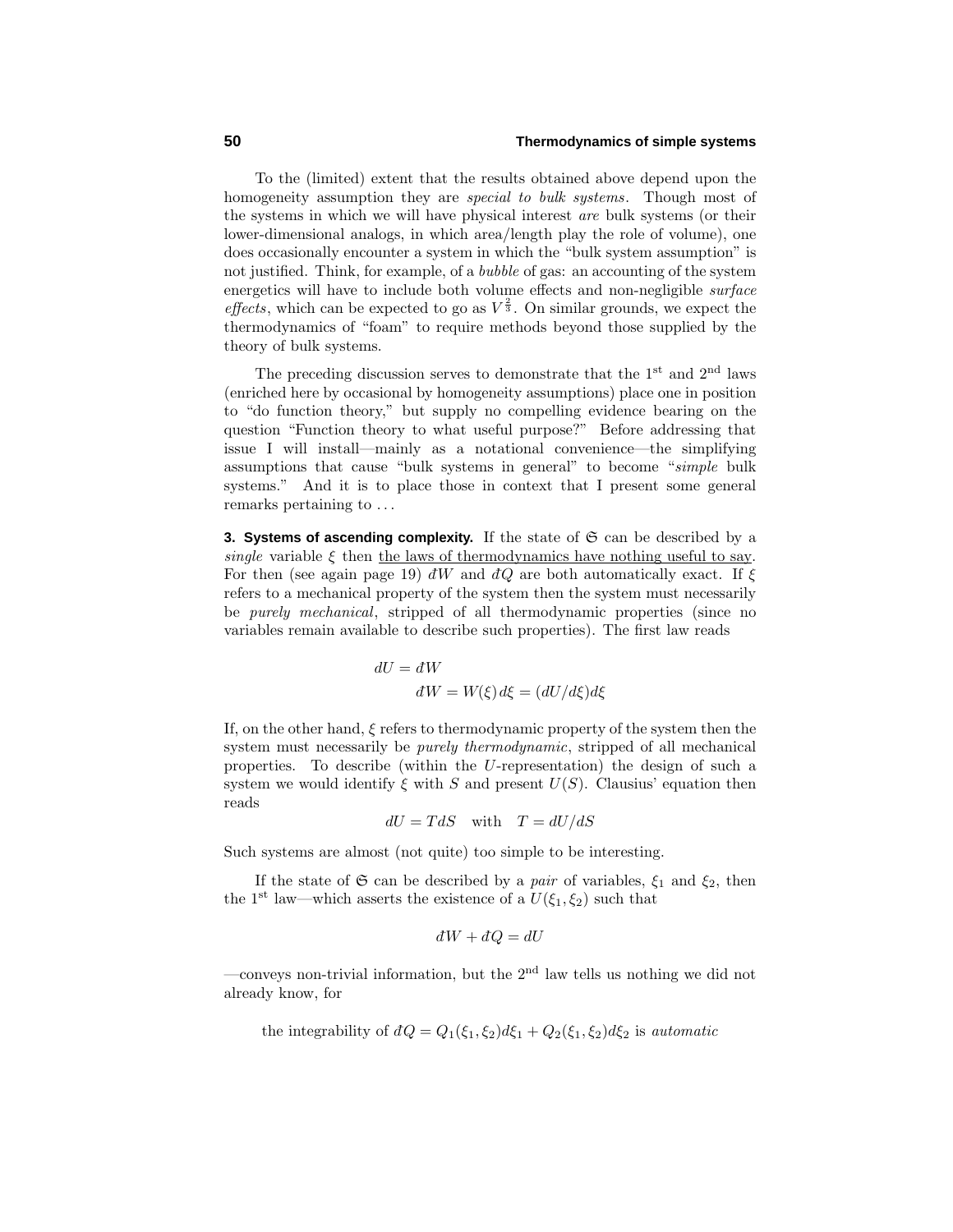#### **"Simple bulk systems" defined 51**

To describe (within the *U*-representation) the design of such a system we would present  $U(S,\xi)$ , and write

$$
dU = \underbrace{\left(\frac{\partial U}{\partial S}\right)}_{dQ} dS + \underbrace{\left(\frac{\partial U}{\partial \xi}\right)}_{dW} d\xi
$$

Under circumstances in which the mechanical variable  $\xi$  can be considered "frozen" we recover the (almost) trivial theory considered previously.

The simple point of this discussion:

The state space of  $\mathfrak S$  must be at least 3-dimensional if the 1<sup>st</sup> and 2<sup>nd</sup> laws are both to contribute non-trivially to the development of the theory.

**4. "Simple" bulk systems.** These, in a nutshell, are systems  $U(S, \xi_2, \xi_3)$  with

$$
U(\lambda S, \lambda \xi_2, \lambda \xi_3) = \lambda U(S, \xi_2, \xi_3)
$$

In practice, we assign to  $\xi_2$  and  $\xi_3$  the names most commonly natural to physical applications, writing *U*(*S, V, N*).

> **REMARK:** We noticed at (43) that to bring the theory of ideal gases into the embrace of the theory of bulk systems we had to write  $U(S, V, N; V_0)$ , and that the simplest of systems is, by this account, "not simple." The formal theory of simple bulk systems will, however, serve to illuminate most of those aspects of the theory of gases in which  $V_0$  can be considered to be "fixed/frozen."

In this and the next few sections we will be looking to the analytical properties of bulk-systems-in-general. We look to simple bulk systems because they require us to keep mental track of only a few, utterly non-exotic variables concerning which we possess already some ripe physical intuitions, variables which—because they are few—will cause certain arguments and constructions to resolve into manageably few "cases."

Clausius' differential relation becomes

$$
dU = dQ + dW = \{TdS\} + \{-pdV + \mu dN\}
$$
\n<sup>(45)</sup>

where

$$
T = T(S, V, N) \equiv \left(\frac{\partial U}{\partial S}\right)_{V, N} : \text{ absolute temperature}
$$
  
\n
$$
p = p(S, V, N) \equiv -\left(\frac{\partial U}{\partial V}\right)_{S, N} : \text{ negative pressure}
$$
  
\n
$$
\mu = \mu(S, V, N) \equiv \left(\frac{\partial U}{\partial N}\right)_{S, V} : \text{ "chemical potential"}
$$
\n(46)

where *T*,  $-p$  and  $\mu$  are the thermodynamic forces conjugate to the entropy *S*, volume *V* and particle number *N*, respectively.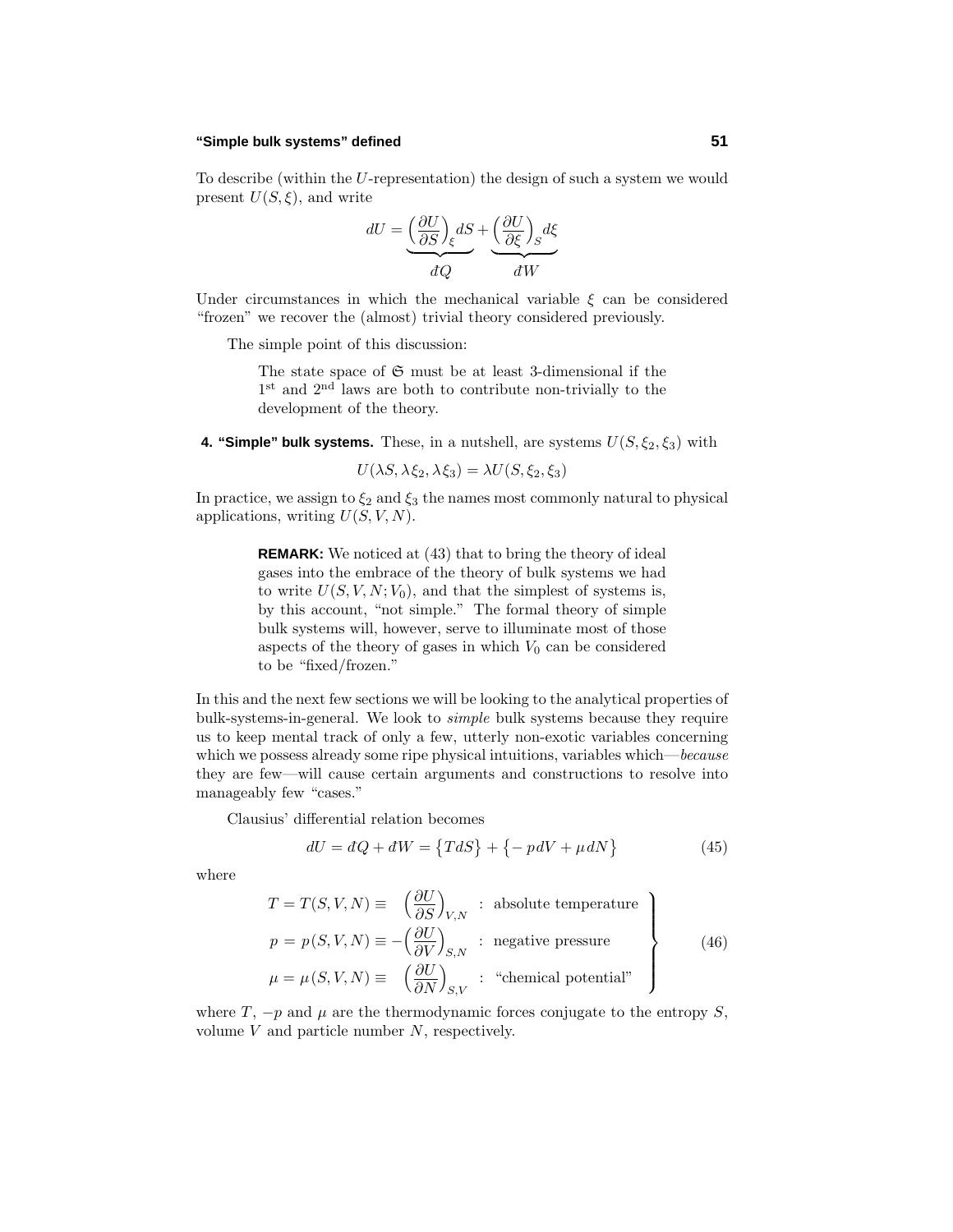**REMARK:** *p* wears a minus sign because to do mechanical work *on* a system like a gas (*i.e.*, to render  $dW > 0$ ) one must *compress* it  $(dV < 0)$ . Confusion can result when the minus sign built into the defintion of *p* collides with minus signs that enter into our equations for other reasons. To minimize that confusion I will sometimes (rarely) adopt the non-standard notation

$$
q\equiv -p
$$

and call *q* the "negpressure."

We can, by Euler's theorem, always write (compare (36))

$$
U = TS - pV + \mu N \tag{47}
$$

which is sometimes handy, but since the preceding statement follows simply and directly from the assumed *homogeneity* of the function  $U(S, V, N)$  it tells us nothing about the specific structure of the internal energy function.

Equation (47) acquires diverse interpretations, depending upon how one has elected to coordinatize the space of states. The variables  $\{S, V, N\}$  come to us as what might (within the *U*-representation) be called the "canonical point of departure." Taking classical mechanics as our model, we might contemplate introducing "generalized curvilinear coordinates"

$$
q_i \equiv q_i(S, V, N) \quad : \quad i = 1, 2, 3
$$

into state space, but in thermodynamics this turns out to be not useful, is not done. Instead, one confronts in thermodynamics a relatively "crystaline" finite set of coordinate transformations that can be described as follows:

$$
\begin{array}{ccc}\nS \longrightarrow & T & : & \text{do it or don't} \\
V \longrightarrow -p & : & \text{do it or don't} \\
N \longrightarrow & \mu & : & \text{do it or don't}\n\end{array}
$$
\n(48)

There would appear to be  $2^3 = 8$  possibilities, but in fact there are only 7, since "do it, do it, do it" is excluded by

$$
\left| \frac{\partial(T, p, \mu)}{\partial(S, V, N)} \right| = 0
$$

It will serve my expository purposes to exclude the last-listed option;<sup>38</sup> *i.e.*, to restrict my attention to coordinate transformations of these four basic types:

<sup>38</sup> I do this mainly to keep the discussion short, but have in mind also the fact that in physical—as opposed to chemical—problems one often wants to retain a direct and easy way to express the fact that *N* is a "frozen" parameter.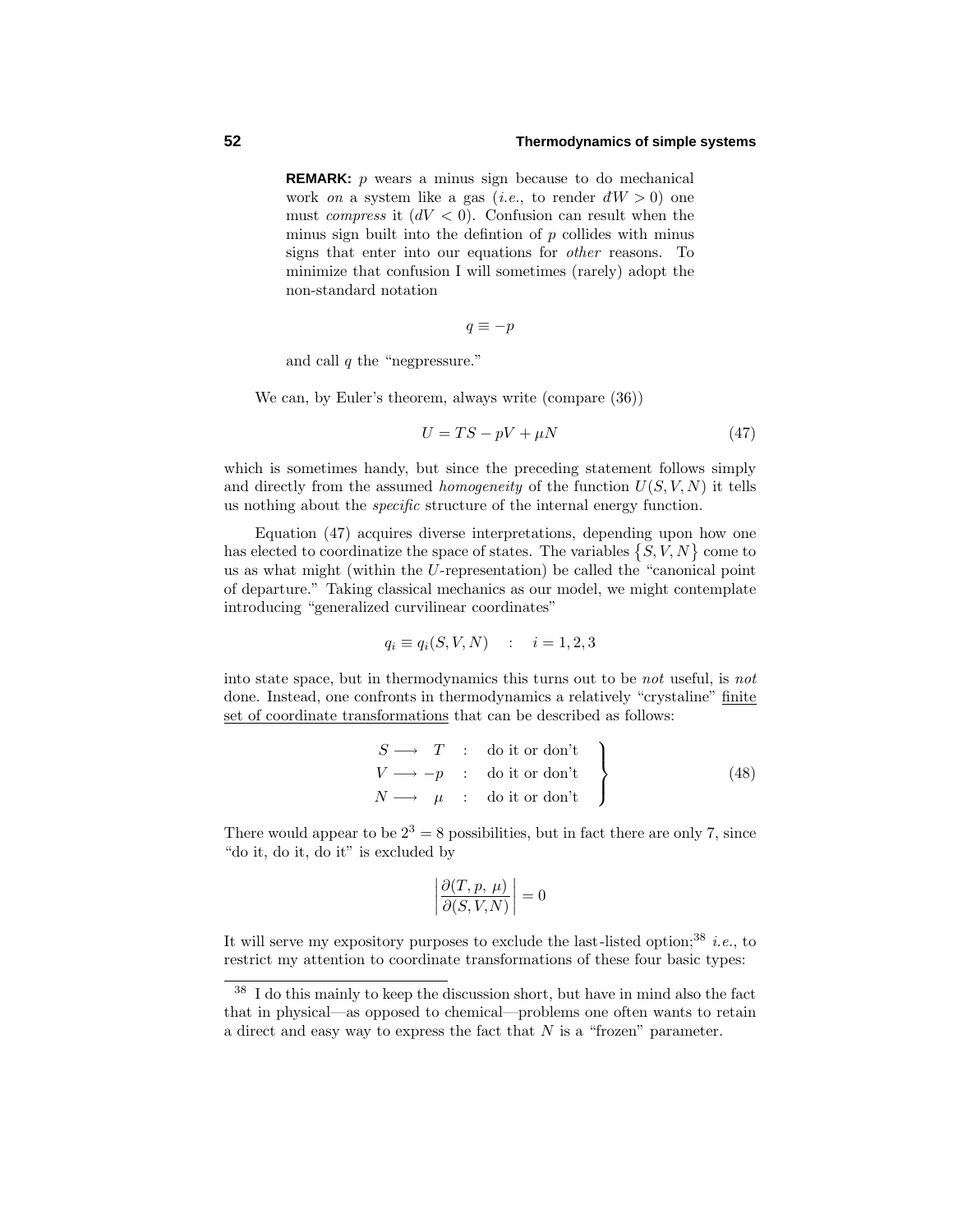#### **Theory of Legendre transformations 53**

$$
(S, V, N) \longrightarrow (S, V, N) : trivial
$$
\n
$$
(S, V, N) \longrightarrow (T, V, N)
$$
\n
$$
(49)
$$
\n
$$
(49)
$$

Since *T* and *p* came into being at (46) as partial *derivatives* of  $U(S, V, N)$  the theory of **Legendre transformations** (see below) provides precisely the tools of which we have just acquired need. The coordinate transformations (49) give rise respectively to functions—partial Legendre transforms of the internal energy function (and of each other)—which are standardly written and designated

$$
U(S, V, N) = \begin{cases}\nU(S, V, N) : \text{energy} \\
F(T, V, N) : \text{free energy} \\
H(S, p, N) : \text{enthalpy}\n\end{cases}
$$
\n(50)

and are known collectively as "thermodynamic potentials." The "home-base" *U*-representation, natural receptacle for the laws of thermodynamics, acquires thus—at least potentially (meaning except when the Legendre transformation in question either fails to exist or cannot be executed)—the companionship of

- the *F*-representation,
- the *H*-representation,
- the *G*-representation, etc.

We have now to examine the detailed meaning those anticipatory remarks, then to address the question: What has this excursion into "function theory" purchased for us? The short answer: Lots!!

**5. Theory of Legendre transformations.** The mathematical literature provides many instances of rules  $f(\bullet) \to F(\bullet)$  for transforming functions into companion functions (and back again), the point being that properties of  $f(\bullet)$  may be more easily developed as properties of  $F(\bullet)$ . Many of those rules<sup>39</sup> are of the form

$$
f(x) \longrightarrow F(y) = \int f(x)K(x, y) dx
$$

but we will be concerned here with a rule that falls outside of that class (though it can be obtained from Fourier's rule by a certain delicate limiting process).

Your assignment, let us suppose, is to lend natural/useful meaning to

$$
f(x) \longrightarrow g(p)
$$
 with  $p \equiv \frac{df(x)}{dx}$ 

<sup>39</sup> See Ahmed I. Zayed, Handbook of Function and Generalized Function Transformations  $(1996)$  for an exceptionally nice and up-to-date survey of the "integral transforms" most commonly encountered in physical applications.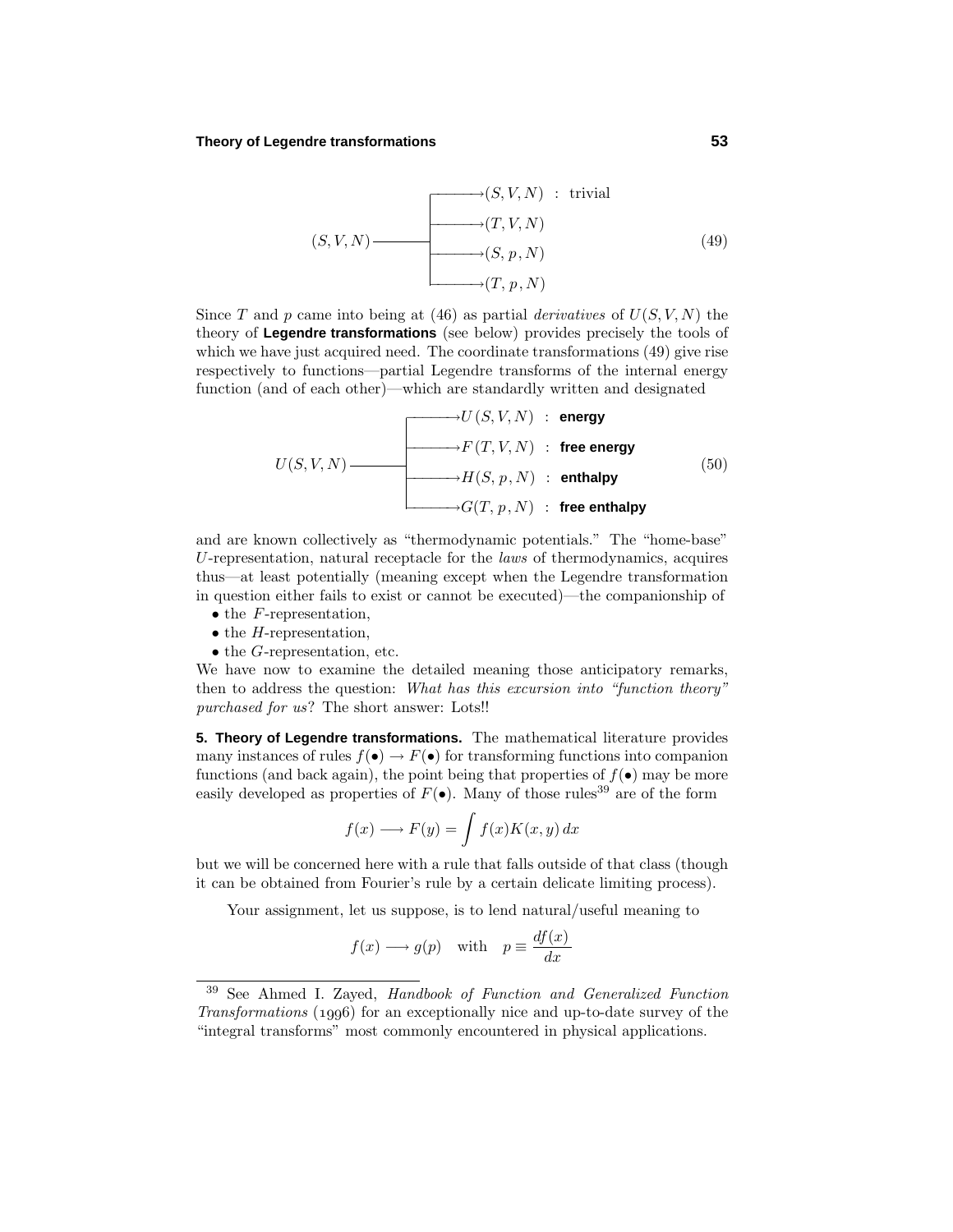

FIGURE 16: Above: the curve  $C$ —the "graph"—that results in the usual way from plotting  $y = f(x)$ . Below: the same curve displayed as the envelope of its tangents. In the first representation, C is a property of a set of points; in the second, it is a property of a set of lines. The theory of Legendre transformations formalizes the "duality" of the two constructions.

You might attempt to "do the obvious"...which is, I take it, to

• write  $x = x(p)$  by functional inversion (if possible!) of  $p = f'(x)$ , then • construct  $g(p) \equiv f(x(p))$ 

but you would be hard-pressed to list "useful properties" of the transformation  $f(x) \rightarrow g(p)$  thus described; you would confront also the fact that the inverse transformation  $f(x) \leftarrow g(p)$  is accomplished by quite a *different* procedure.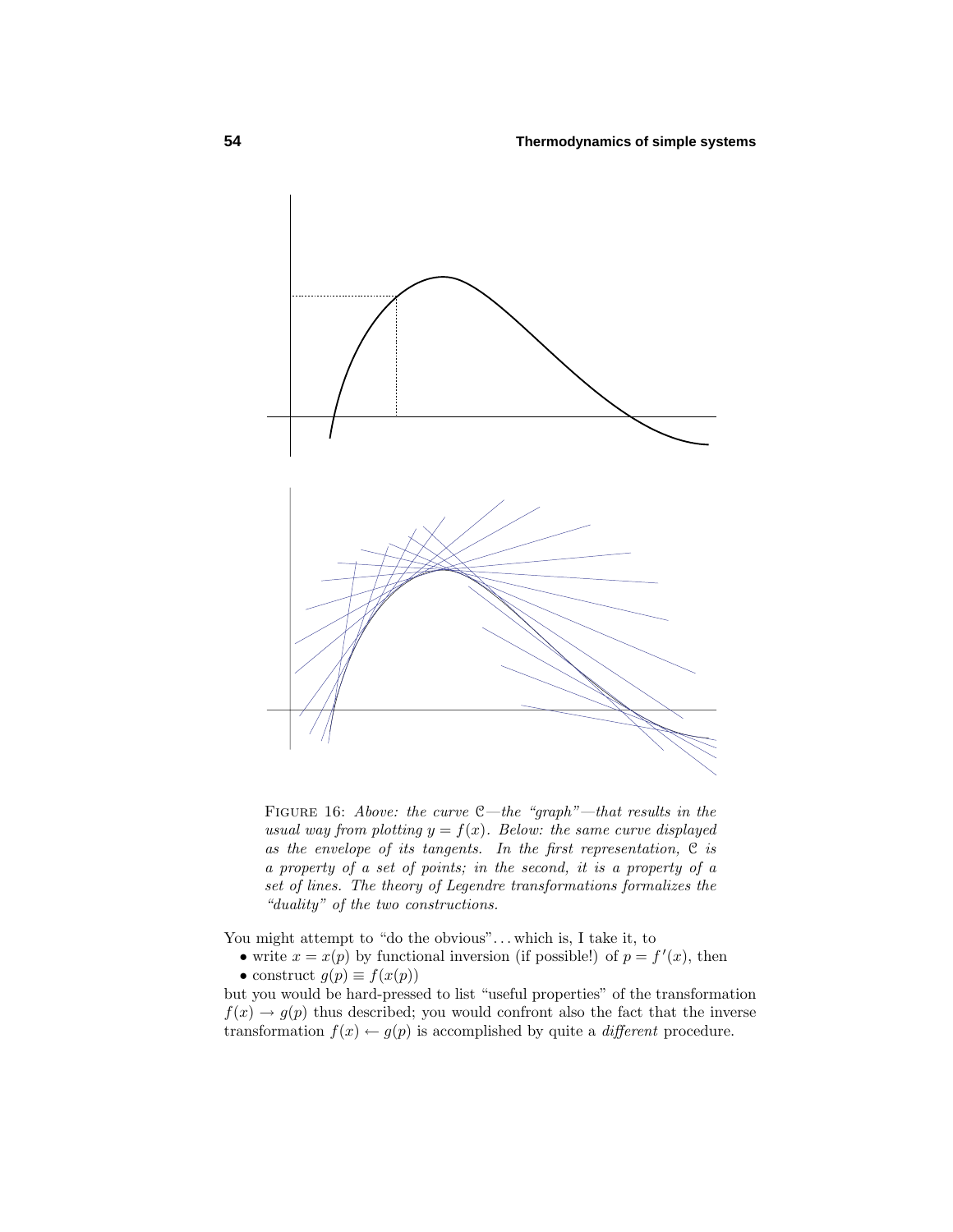

Figure 17: Notations used to describe the relationship between the point-wise and line-wise descriptions of  $C$ . The function  $g(p)$  is the "Legendre transform" of  $f(x)$ .

Only a little bit less "obvious"—but culminating in what the experience of two centuries has shown to be, in many applications, the method of choice—is a procedure that takes a plane curve  $C$  to be the object that mediates the relation between  $f(x)$  and  $g(p)$ . Figure 16 captures the geometrical essence of the idea, and Figure 17 sets the notation we will use to develop the details. The tangent to C at *x* has slope  $p = f'(x)$  and intercepts the *y*-axis at a point we will call  $g(p)$ : it can therefore be described  $y = g(p) + px$ , and at the point of tangency we have

$$
g(p) = f(x) - px \tag{51.1}
$$

$$
p \equiv f'(x) \tag{51.2}
$$

The idea now is to write

$$
x = x(p) \quad \text{by functional inversion} \tag{51.3}
$$

and then to construct

$$
g(p) = f(x(p)) - p \cdot x(p) \tag{51.4}
$$

**EXAMPLE:** Look to the case

$$
f(x) = \frac{1}{2}a(x - b)^2
$$
 (52.1)

Here 
$$
p \equiv f'(x) = a(x - b) \implies x(p) = \frac{p + ab}{a}
$$
, so  
\n
$$
g(p) = \frac{1}{2}a\left(\frac{p + ab}{a} - b\right)^2 - p \cdot \frac{p + ab}{a} = -\frac{1}{2a}p^2 - bp \tag{52.2}
$$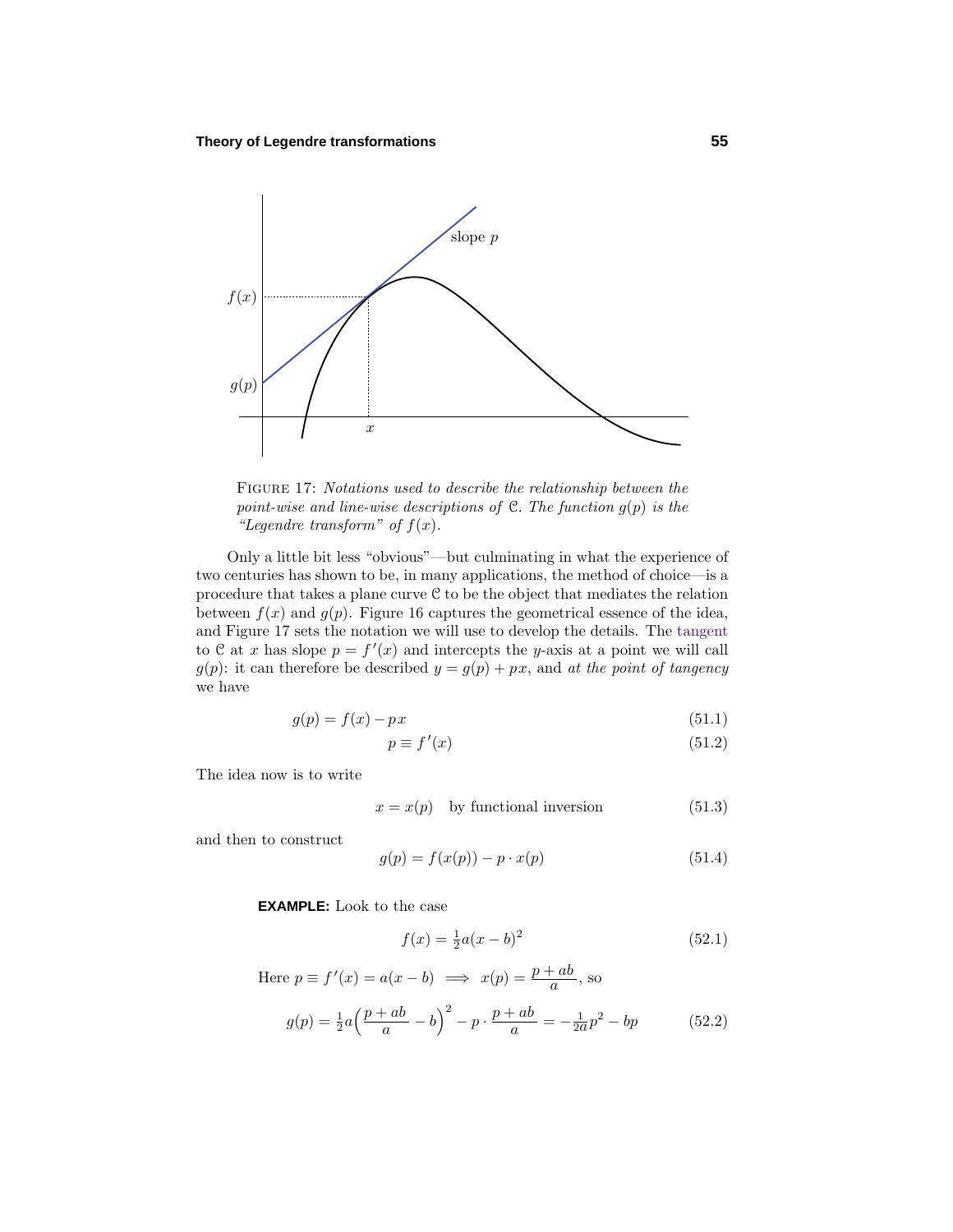Look now to the differential of (51.1): we find

$$
g'(p)dp = \underbrace{\left[f'(x) - p\right]}_{x} dx - x\,dp
$$

0 by the definition of *p*

according to which  $g'(p) = -x$ . What this says is that if we were to construct a graph of  $g(p)$  then the slope of the tangent at *p* is  $-x$ : the tangent itself could be described  $z = (intercept) - xp$ , which at the point of tangency becomes

$$
g(p) = (\text{intercept}) - xp
$$

which upon comparison with  $(51.1)$  supplies the information that

$$
(\text{intercept}) = f(x)
$$

In short: if

$$
g(p) = f(x) - px
$$
  
 
$$
p = +f'(x)
$$
  $\left\}$  : eliminate *x* to obtain  $f(x) \longrightarrow g(p)$  (53.1)

it taken to describe Legendre's rule for "promoting derivatives to the status of independent variables" then

$$
\begin{aligned}\nf(p) &= g(x) + xp \\
&x &= -g'(p)\n\end{aligned}\n\bigg\} \quad \text{eliminate } p \text{ to obtain } f(x) \longleftarrow g(p) \quad (53.2)
$$

informs us that a rule of—except for a reversed  $sign^{40}$ —identical design accomplishes the inverse transformation.

> **EXAMPLE REVISITED:** Inversion of  $x = -g'(p) = \frac{1}{a}p + b$  gives  $p = a(x - b)$  whence

$$
f(x) = -\frac{1}{2a}[a(x - b)]^2 - b[a(x - b)] + x[a(x - b)]
$$
  
=  $\frac{1}{2}a(x - b)^2$ 

which is precisely the  $f(x)$  introduced at  $(52.1)$ .

<sup>40</sup> Such sign-reversals are the rule rather than the exception. Recall from the theory of Fourier transformations that if

$$
g(p) = \frac{1}{\sqrt{2\pi}} \int f(x)e^{+ipx} dx
$$

then

$$
f(x) = \frac{1}{\sqrt{2\pi}} \int g(p)e^{-ixp} dp
$$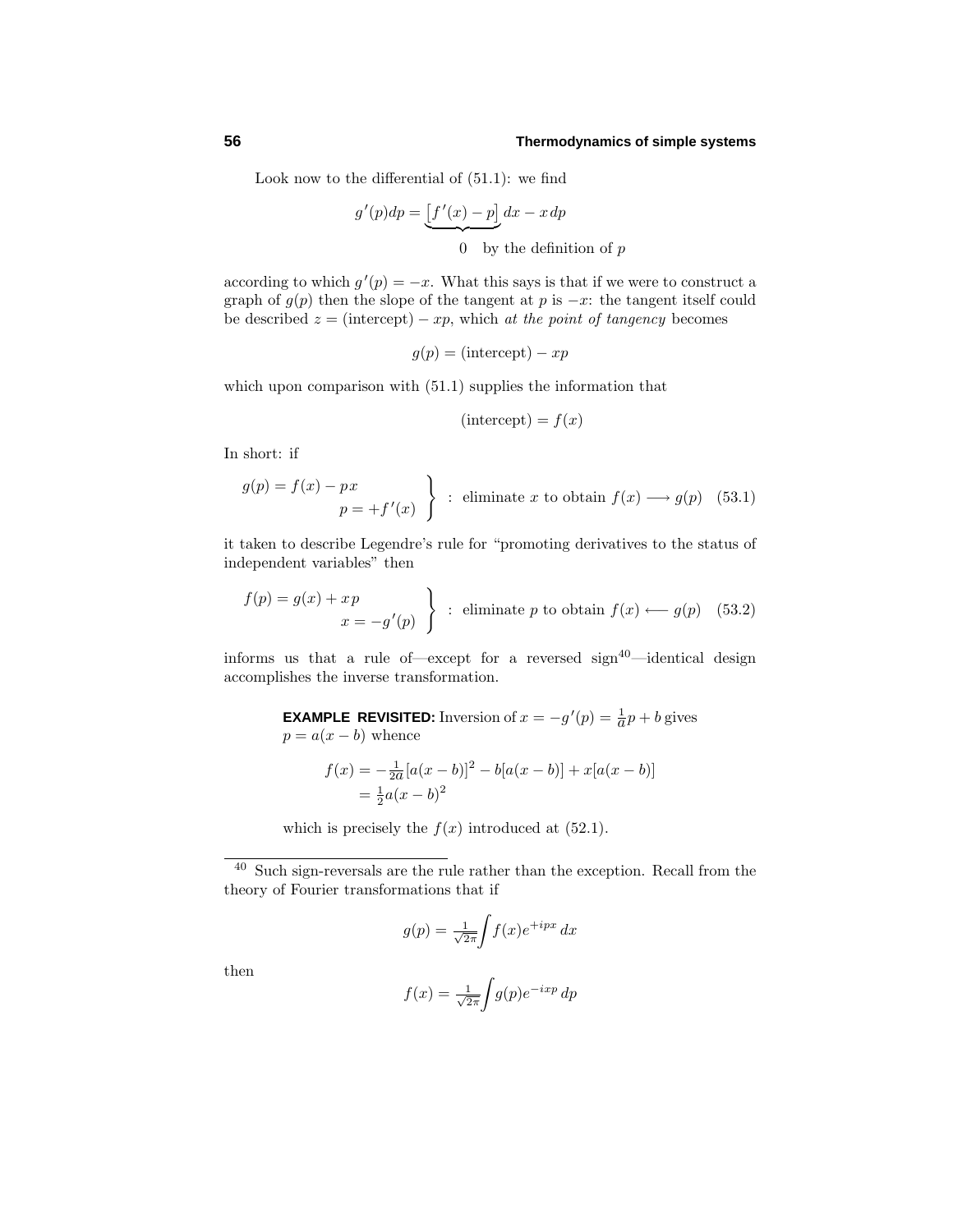#### **Theory of Legendre transformations 57**

In multivariable situations one proceeds similarly, writing (for example)

$$
g(p,q,z) = f(x,y,z) - px - qy
$$
  
\n
$$
p = \frac{\partial f(x,y,z)}{\partial x}
$$
  
\n
$$
q = \frac{\partial f(x,y,z)}{\partial y}
$$
\n(54)

By functional inversion of the last pair of equations one obtains

$$
x = x(p, q, z)
$$

$$
y = y(p, q, z)
$$

which when substituted into the first equation produces

$$
f(x, y, z)
$$
  $\longrightarrow$  double Legendre transformation  $g(p, q, z)$ 

to which the *z* has been a mere spectator. The functional inversion may, however, be impossible—will be, if

$$
\left| \frac{\partial(p, q)}{\partial(x, y)} \right| = 0
$$

—and, even when possible-in-principle, may well be intractable.

It is, by the way, by just such a scheme that in classical mechanics the Lagrangian  $L(\dot{x}, \dot{y}, x, y) = \frac{1}{2}m(\dot{x}^2 + \dot{y}^2) - U(x, y)$  gives rise to the (negative of the) Hamiltonian:

$$
-H(p, q, x, y) = L(\dot{x}, \dot{y}, x, y) - p\dot{x} - q\dot{y}
$$

$$
p = \frac{\partial L}{\partial \dot{x}} = m\dot{x} \implies \dot{x} = \frac{1}{m}p
$$

$$
q = \frac{\partial L}{\partial \dot{y}} = m\dot{y} \implies \dot{y} = \frac{1}{m}q
$$

$$
= -\left\{\frac{1}{2m}(p^2 + q^2) + U(x, y)\right\}
$$

Here  $\dot{x}$  and  $\dot{y}$  are participants in the transformation,  $x$  and  $y$  are spectators, and the impossibility/intractability problem does not arise. The merit of the exercise is that it converts the system of second-order Lagrange equations into an expanded set of first-order equations of motion (Hamilton's canonical equations).<sup>41</sup>

<sup>41</sup> For more on the elementary theory of Legendre transformations see H. B. Callen *Thermodynamics* (1960), §5.2. More advanced material can be found in J. V. José & E. J. Saletan, *Classical Mechanics* (1998), §5.1.2 and V. I. Arnold, *Mathematical Methods of Classical Mechanics*  $(2<sup>nd</sup>$  edition 1989), pages 61, 366 & 487.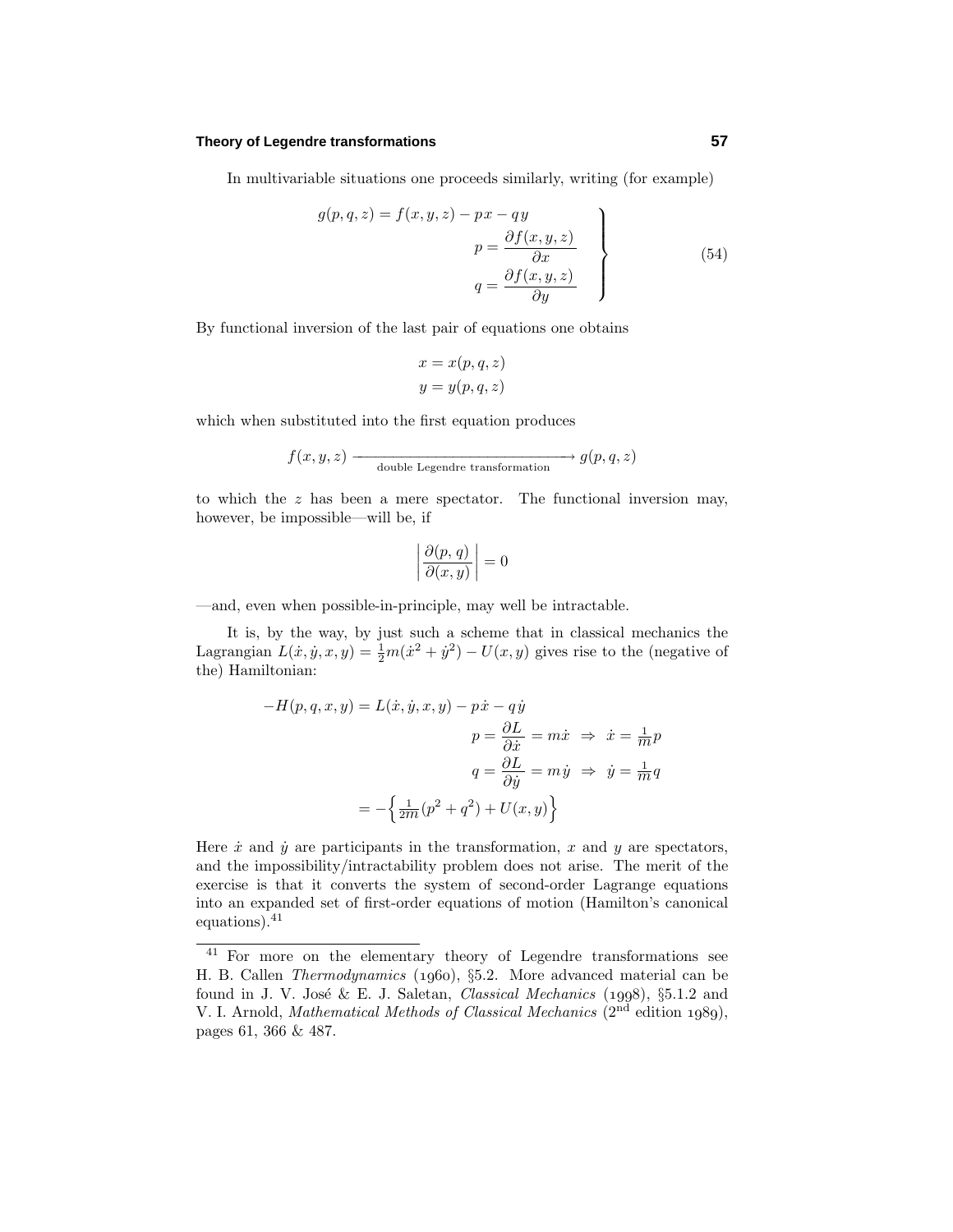**6. Construction of the thermodynamic potentials.** It is to establish the pattern of subsequent argument that I begin with a review of some of the already-familiar essentials of the

**U-representation** Proceeding differentially from  $U = U(S, V, N)$  we have

$$
dU = TdS - pdV + \mu dN \qquad (55 \cdot U)
$$

with

$$
T = \left(\frac{\partial U}{\partial S}\right)_{V,N}
$$
  
\n
$$
-p = \left(\frac{\partial U}{\partial V}\right)_{S,N}
$$
  
\n
$$
\mu = \left(\frac{\partial U}{\partial N}\right)_{S,V}
$$
\n(56 · U)

The <u>cross-derivative condition</u>  $\partial U^2/\partial V \partial S = \partial U^2/\partial S \partial V$  gives<sup>42</sup>

$$
\left(\frac{\partial T}{\partial V}\right)_{S,N} = -\left(\frac{\partial p}{\partial S}\right)_{V,N} \tag{57. U}
$$

while the <u>homogeneity condition</u>  $\lambda U(S, V, N) = U(\lambda S, \lambda V, \lambda N)$  entails

$$
U = TS - pV + \mu N \tag{58} \cdot U
$$

**F-representation** The function  $F(T, V, N)$  is understood to be the "partial" Legendre transform of  $U(S, V, N)$  with respect to *S*," got by eliminating *S* between

$$
T = \frac{\partial U(S, V, N)}{\partial S}
$$
 and 
$$
F(T, V, N) = U(S, V, N) - TS
$$

Differentially

$$
dF = [TdS - pdV + \mu dN] - [TdS + SdT]
$$
 (55 · F)

where the red terms cancel,  $43$  leaving in their wake the statements

$$
-\left(\frac{\partial p}{\partial N}\right)_{V,S} = \left(\frac{\partial \mu}{\partial V}\right)_{N,S}
$$

$$
\left(\frac{\partial \mu}{\partial S}\right)_{N,V} = \left(\frac{\partial T}{\partial N}\right)_{S,V}
$$

which I omit because it is our agreed upon intention to hold  $N$  constant.

 $^{43}$  Such a cancellation stands in the middle of  $\it every$  Legendre transformation: it comprises the very heart of Legendre's idea.

 $\overline{42}$  This in addition to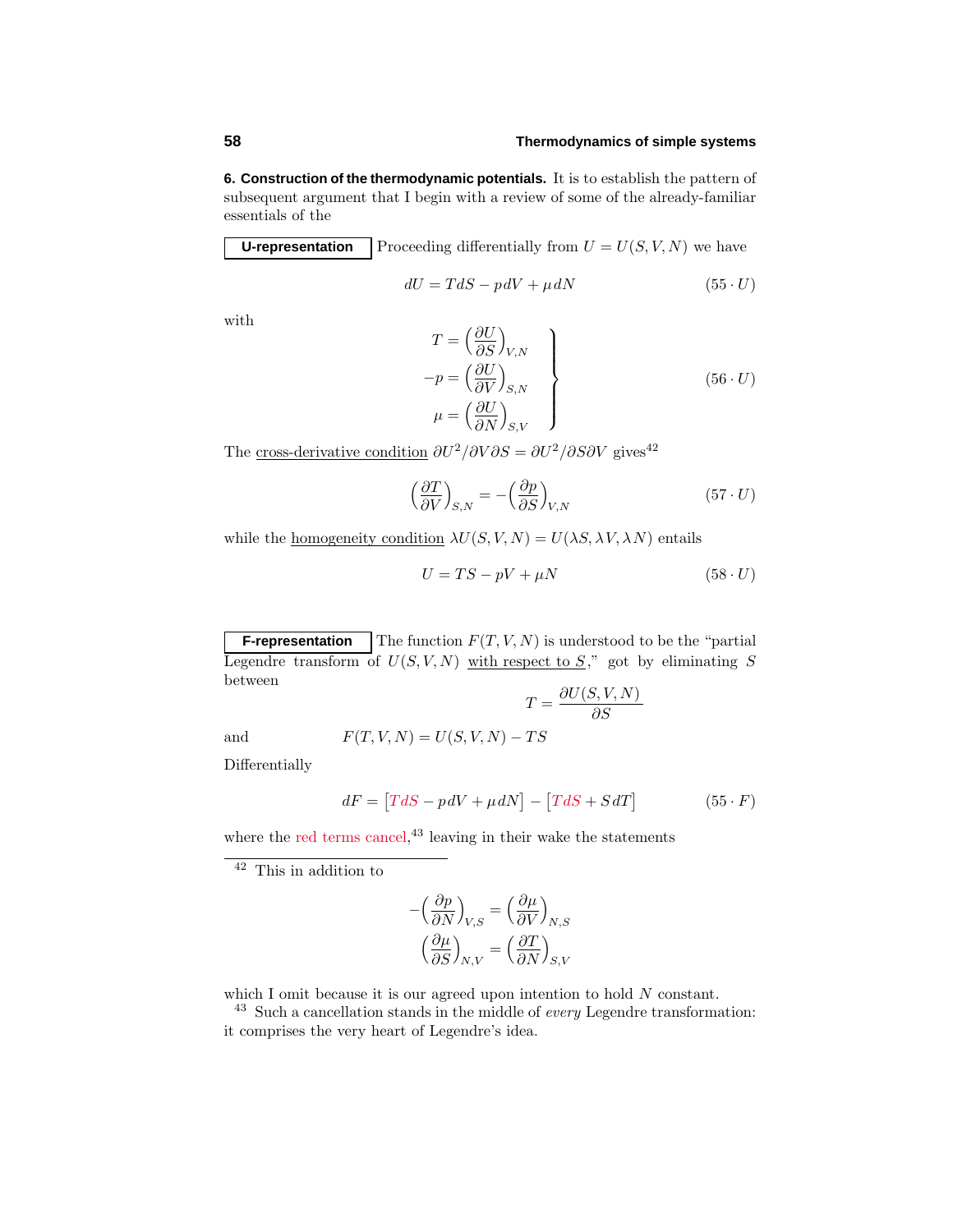#### **Thermodynamic potentials 59**

$$
\begin{aligned}\n-p &= \left(\frac{\partial F}{\partial V}\right)_{T,N} \\
S &= -\left(\frac{\partial F}{\partial T}\right)_{V,N} \\
\mu &= \left(\frac{\partial F}{\partial N}\right)_{T,V}\n\end{aligned}\n\tag{56. F}
$$

The cross-derivative condition  $\partial F^2/\partial V \partial T = \partial F^2/\partial T \partial V$  gives

$$
\left(\frac{\partial S}{\partial V}\right)_{T,N} = +\left(\frac{\partial p}{\partial T}\right)_{V,N} \tag{57. F}
$$

while—whether one argues from scale-up  $\lambda F(T, V, N) = F(T, \lambda V, \lambda N)$  or from

$$
F \equiv U - TS
$$
  

$$
U = TS - pV + \mu N
$$

—one has

$$
F = -pV + \mu N \tag{58} \cdot F
$$

**H-representation** The function  $H(S, p, N)$  is produced by eliminating V between  $\partial U(S, V, N)$ 

$$
-p = \frac{p - p}{\frac{\partial V}{\partial V}}
$$
 and 
$$
H(T, p, N) = U(S, V, N) + pV
$$

Differentially

$$
dH = [TdS - p dV + \mu dN] + [pdV + Vdp] \qquad (55 \cdot H)
$$

where again the red terms cancel, leaving in their wake the statements

$$
T = \left(\frac{\partial H}{\partial S}\right)_{p,N}
$$
  
\n
$$
V = \left(\frac{\partial H}{\partial p}\right)_{V,N}
$$
  
\n
$$
\mu = \left(\frac{\partial H}{\partial N}\right)_{S,p}
$$
\n(56 · H)

The cross-derivative condition  $\partial H^2/\partial p \partial S = \partial H^2/\partial S \partial p$  gives

$$
\left(\frac{\partial T}{\partial p}\right)_{S,N} = +\left(\frac{\partial V}{\partial S}\right)_{p,N} \tag{57. H}
$$

while—whether one argues from scale-up or otherwise—one has

$$
H = TS + \mu N \tag{58} \cdot H
$$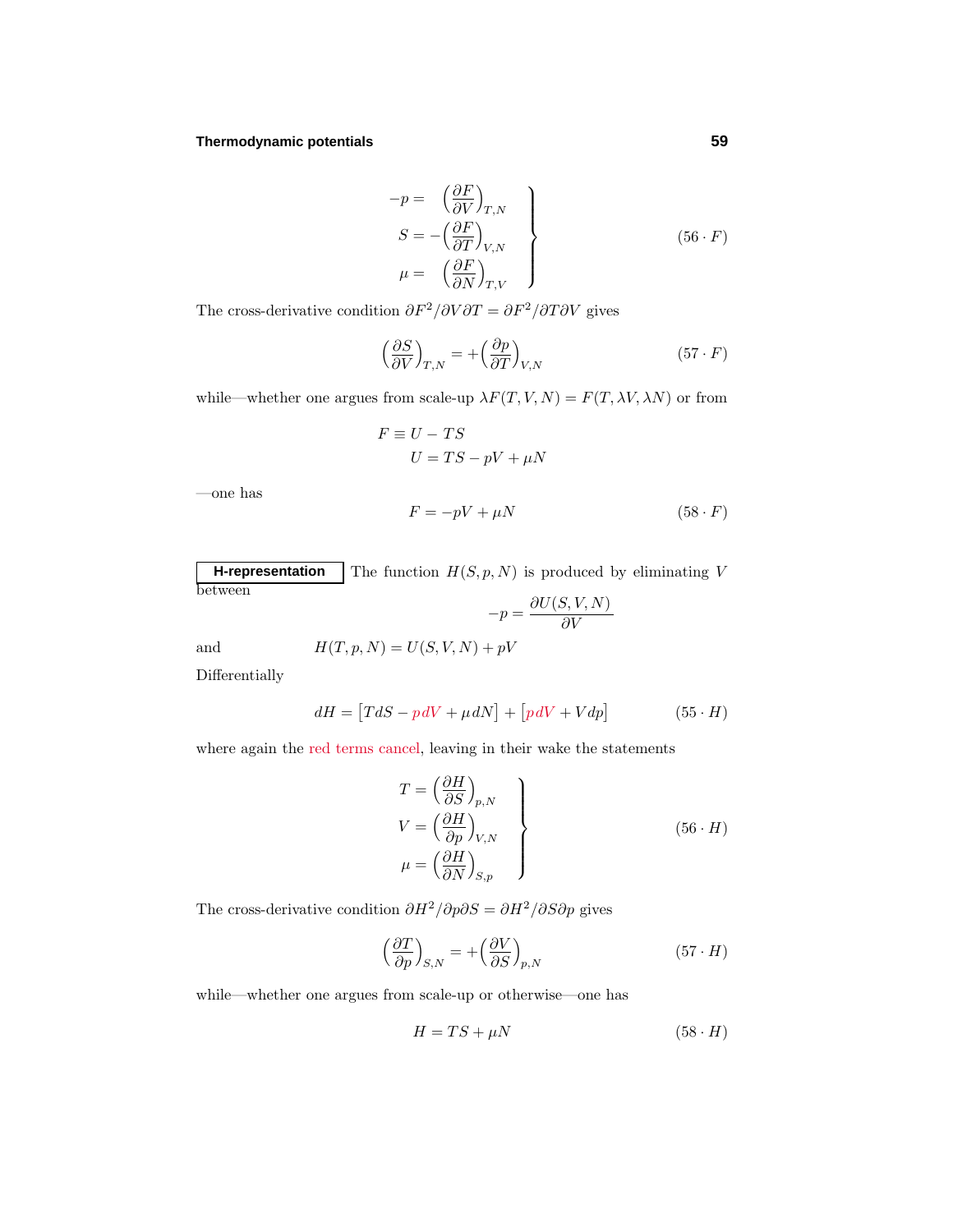**G-representation** Elimination of *S* and *V* from amongst

$$
T = \frac{\partial U(S, V, N)}{\partial S}
$$

$$
-p = \frac{\partial U(S, V, N)}{\partial V}
$$

and  $G = U(S, V, N) - TS + pV$ 

gives rise to the function of state  $G(T, p, N)$ . Differentially

$$
dG = [TdS - p dV + \mu dN] - [TdS + SdT] + [pdV + Vdp]
$$
 (55 · G)

where the red terms cancel and so do the blue terms, leaving in their wake the statements

$$
S = -\left(\frac{\partial G}{\partial T}\right)_{p,N}
$$
  
\n
$$
V = \left(\frac{\partial G}{\partial p}\right)_{T,N}
$$
  
\n
$$
\mu = \left(\frac{\partial G}{\partial N}\right)_{T,p}
$$
\n(56. G)

The cross-derivative condition  $\partial G^2/\partial p \partial T = \partial G^2/\partial T \partial p$  gives

$$
\left(\frac{\partial S}{\partial p}\right)_{T,N} = -\left(\frac{\partial V}{\partial T}\right)_{p,N} \tag{57. G}
$$

while—whether one argues from scale-up or otherwise—one has

$$
G = \mu N \tag{58} \cdot G
$$

Several remarks are now in order:

**1.** By similar manipulations one could"complete the transformational net." Which is to say: though I have, in the text, produced *F*, *H* and *G* as Legendre transforms of *U* (red arrows in the following diagram), one could by similar maneuvers produce any potential from any other *...* provided only that the

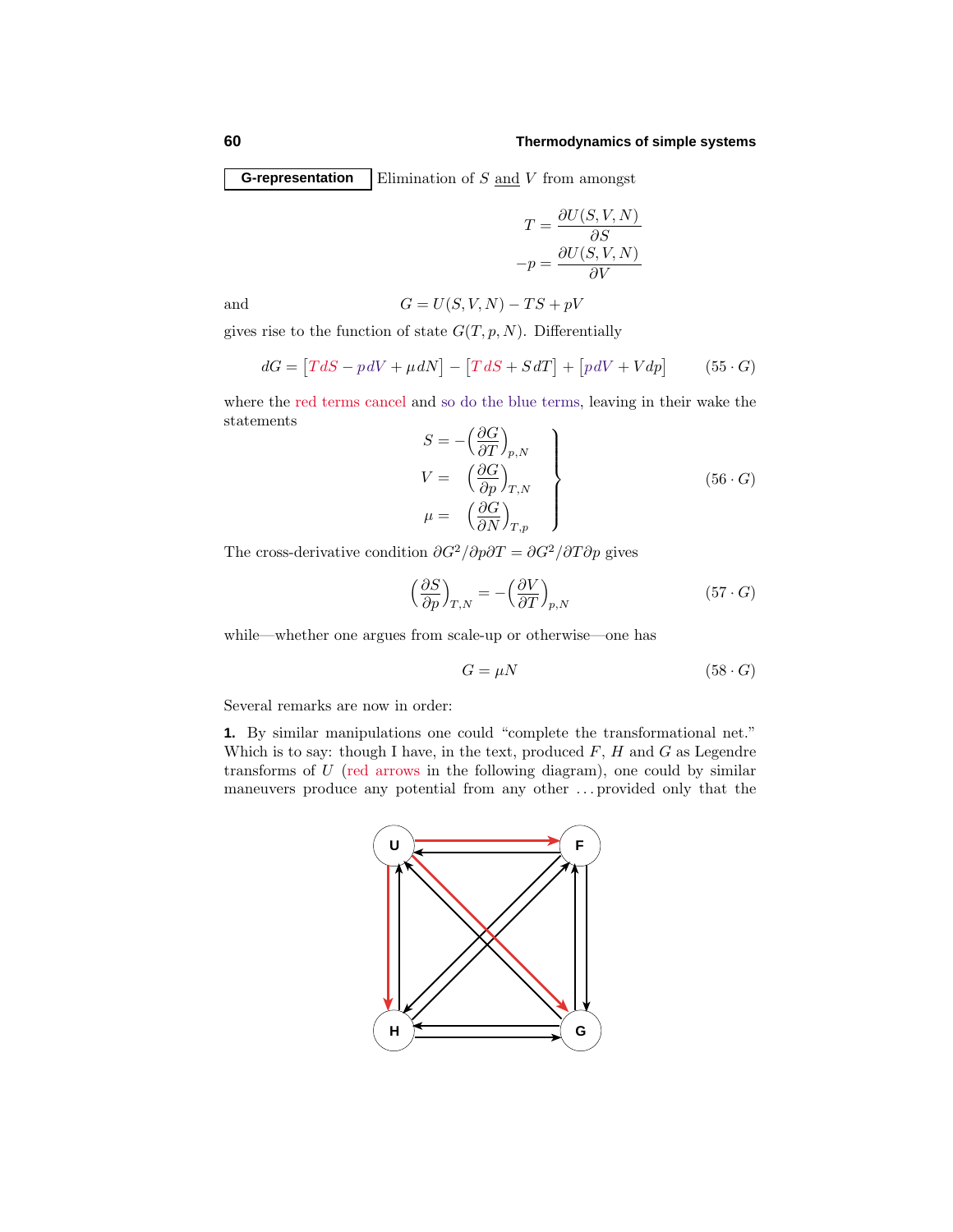#### **Thermodynamic potentials 61**

Legendre transformation in question is well-defined (which requires that the relevant Jacobian not vanish). Notice, by the way, that while the existence of U is assured by the *laws* of thermodynamics, we are not similarly protected from the possibility that (say)  $U \longrightarrow H$  may not be well-defined: in such a case  $(hough I know of no example) we would be forced to the conclusion that the$ *H*-potential does not exist.

**2.** The so-called **Born diagram** (see the following figure) translates the problem of remembering which variables associate naturally with which potentials into



Figure 18: Classic "Born diagram." The potentials appear at the vertices of a square, and the variables upon which they "naturally" depend appear on the adjacent edges. Conjugate variables stand diametrically opposite to one another.

the problem of remembering how to draw the Born diagram: this is usually accomplished with the aid of personally-devised mnemonics, of which

#### **G**ood **p**hysicists **H**ave **S**tudied **U**nder **V**ery **F**ine **T**eachers

provides an insipid example (taken from the pages of the American Journal of Physics). If *N* and  $\mu$  are brought into play then the square expands into a cube (Figure 19), andmnemonics lose their utility. While the Born diagram serves to identify the variables "natural" to a potential, nothing (unless it be the vanishing of a Jacobian) prevents—andpractical considerations sometimes recommend—the use of "unnatural" variables. For example: when developing properties of the isovolumetric and isobaric specific heats we will find it useful to write  $U(T, V, N)$  and  $U(T, p, N)$ , which are obtained from  $U(S, V, N)$  not by Legendre transformations but by ordinary "scalar point transformations."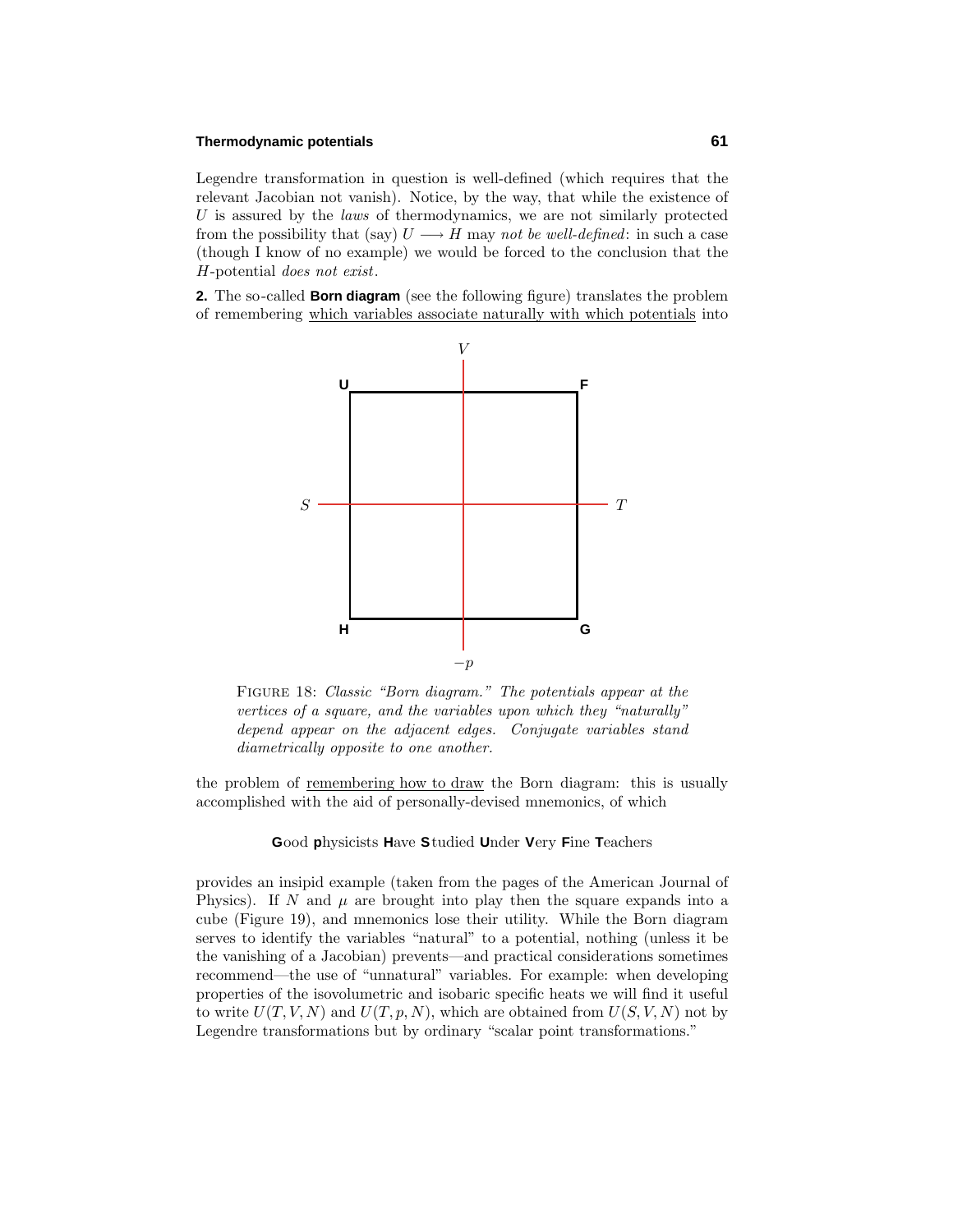

FIGURE 19: When *N* is brought into play the Born diagram becomes a "Born cube." There are then 8 potentials (unless homogeneity via the Gibbs-Duhem relation—intervenes to render **u** impossible). We identify those with the vertices of the cube, and the arguments "natural" to each with the faces that meet at that vertex. Conjugate variables are associated with opposite faces.

**3.** The potentials *U*, *F*, *H* and *G* all have the same physical dimension

 $[U] = [F] = [H] = [G] = \text{energy} = [(\text{variable}) \cdot (\text{conjugate})]$ 

and they are intimately interrelated: it follows, for example, from

$$
F = U - TS
$$
  
H = U + pV  
G = U - TS + pV

that

$$
U - F - H + G = 0 \tag{59}
$$

**4.** Looking back to equations  $(55-58\text{·U/F/H/G})$  we see that the homogeneity assumption (the characteristic "bulk system" assumption) entered into the proof only of (58). The other statements remain in force even if that assumption is dropped.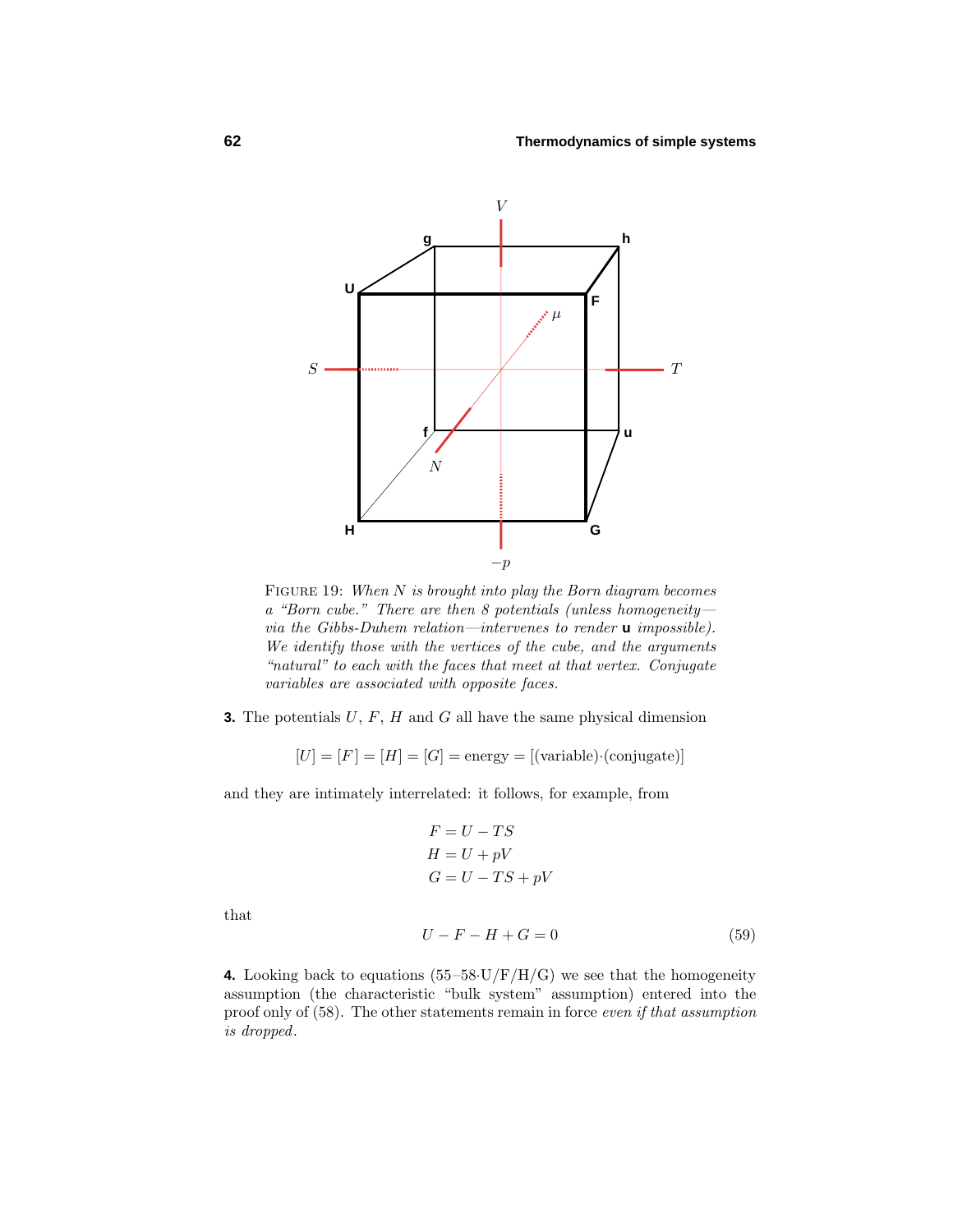#### **Thermodynamic potentials 63**

**5.** A (relatively little used) formally parallel but distinct series of statements/ transformations/relations would have emerged if we had elected to work in the "*S*-representation:" elected, that is to say, to take not  $U(S, V, N)$  but  $S(U, V, N)$  as our point of departure (see again page 41).

**EXAMPLE: Ideal gas potentials.** At (43) we found that the internal **energy** function of an ideal gas can be described

$$
U(S, V, N; V_0) = NcT_0 \left(\frac{V_0}{V}\right)^a \exp\left\{\frac{S}{Nc}\right\}
$$
 (60.1)

with  $a \equiv k/c$ . Functional inversion of

$$
T = \left(\frac{\partial U}{\partial S}\right)_{V, N, V_0} = T_0 \left(\frac{V_0}{V}\right)^a \exp\left\{\frac{S}{Nc}\right\}
$$

gives

$$
\exp\left\{\frac{S}{Nc}\right\} = \frac{T}{T_0} \left(\frac{V}{V_0}\right)^a \quad \text{whence} \quad S = Nc \log\left[\frac{T}{T_0} \left(\frac{V}{V_0}\right)^a\right]
$$

so the **free energy** of an ideal gas becomes

$$
F(T, V, N; V_0) \equiv U(S, V, N; V_0) - TS
$$

$$
= NcT \left\{ 1 - \log \left[ \frac{T}{T_0} \left( \frac{V}{V_0} \right)^a \right] \right\}
$$
(60.2)

In concrete illustration of  $(56·F)$  we by quick calculation find

$$
p = -\left(\frac{\partial F}{\partial V}\right)_{T,N,V_0} = \frac{NkT}{V}
$$

$$
S = -\left(\frac{\partial F}{\partial T}\right)_{V,N,V_0} = Nc \log \left[\frac{T}{T_0} \left(\frac{V}{V_0}\right)^a\right]
$$

which—gratifyingly—are correct, if not exactly news. Turning our attention now from the free energy  $F$  to the enthalpy  $H$ ... we found that to present ideal gases as "bulk systems" we had to include  $V_0$  among the variables: it seems appropriate, therefore, that if our objective is to eliminate  $V$  in favor of  $p$  then we should at the same time eliminate  $V_0$  in favor of  $p_0$ ; *i.e.*, that we should undertake a *double* Legendre transformation. From  $44$ 

$$
p = -\left(\frac{\partial U}{\partial V}\right)_{S,V_0,N} = a\frac{U}{V}
$$
 and  $p_0 = +\left(\frac{\partial U}{\partial V_0}\right)_{S,V,N} = a\frac{U}{V_0}$ 

it follows that  $pV = p_0V_0 = aU$  and that  $V_0/V = p/p_0$ , so from

$$
H = U + pV - p_0V_0
$$

(in which the red terms cancel) we obtain

 $\overline{44}$  See again (44).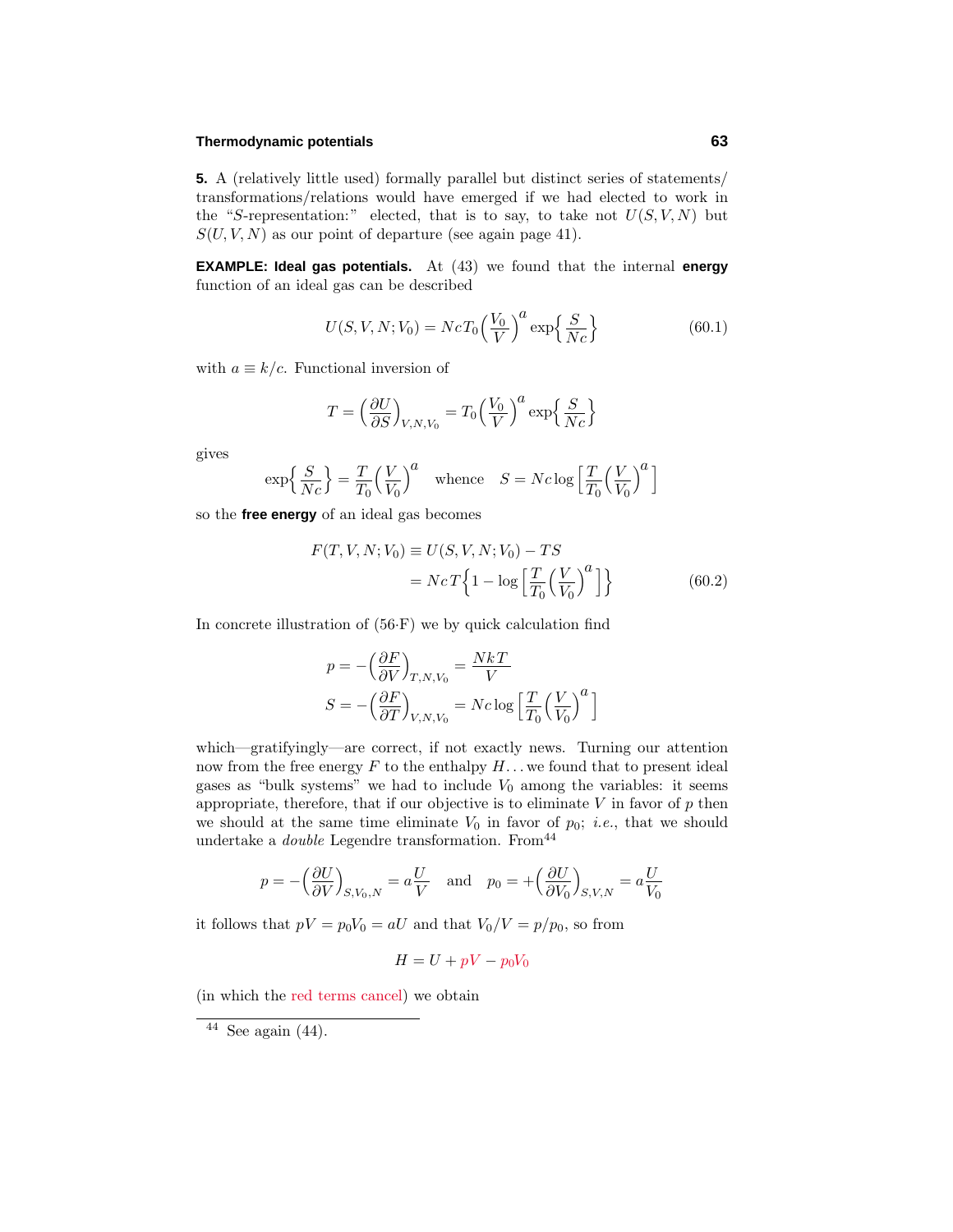$$
H(S, p, N; p_0) = NcT_0 \left(\frac{p}{p_0}\right)^a \exp\left\{\frac{S}{Nc}\right\}
$$
\n(60.3)

In concrete illustration of (56·H) we find

$$
T = \left(\frac{\partial H}{\partial S}\right)_{p,p_0,N} = T_0 \left(\frac{p}{p_0}\right)^a \exp\left\{\frac{S}{Nc}\right\}
$$
  

$$
V = \left(\frac{\partial H}{\partial p}\right)_{S,p_0,N} = a\frac{H}{p} = a\frac{U}{p} = \frac{NkT}{p}
$$
  

$$
V_0 = -\left(\frac{\partial H}{\partial p}\right)_{S,p_0,N} = a\frac{H}{p_0} = a\frac{U}{p_0} = \frac{NkT}{p_0}
$$

which are once again "old wine in new bottles." A subsequent Legendre transformation (designed to achieve  $S \to T$ ) would give

$$
G(T, p, N; p_0) = NcT \left\{ 1 - \log \left[ \frac{T}{T_0} \left( \frac{p_0}{p} \right)^a \right] \right\}
$$
 (60.4)

**7. The stuff we measure in the lab.** The laws of thermodynamics—as formulated —direct our attention to a certain function *U*(*S,* other state variables) from which all the thermodynamic properties of the system  $\mathfrak{S}$  can be considered to radiate. But how, in specific physical cases, are we to discover *U*? The issue can be approached in one or another (or some adroit mix) of three principal ways:

- We might, on the basis of our experience, simply guess the structure of *U* , and then see how implications of our guess compare with the observational facts. We might, for example, proceed from  $U_{\text{ideal gas}}$  to a tentatively conjectured *U*real gas.
- We might attempt to guess the underlying microphysics, then to bring into play the methods of statistical mechanics. Those (as it turns out) deliver into our hands not *U* but *F*, which serves quite as well as *U* as a point of departure for thermodynamnic analysis *...* but from which we could(in principle, if we thought it necessary) get to *U* by Legendre transformation.
- We might go into the lab and observe how G responds when "tickled" in various ways, then attempt to devise strategies

 $U(\text{state}) \longleftarrow$  measured data

that enable us to deduce the structure of *U*.

My business in this section andthe next will be to describe (within the illustrative context provided by simple systems) the last of those lines of attack. We look here to some shared features of the diverse procedures that result in "measured data" and to the elaborate network of identities that serves invariably/inescapably to interrelate such data.

Let  $\mathfrak S$  be a simple system (*not* necessarily a "bulk system") of fixed particle number  $N$  (which in point of laboratory fact means of fixed mass). We ask because calorimetric techniques would permit us to observe—how  $\mathfrak S$  responds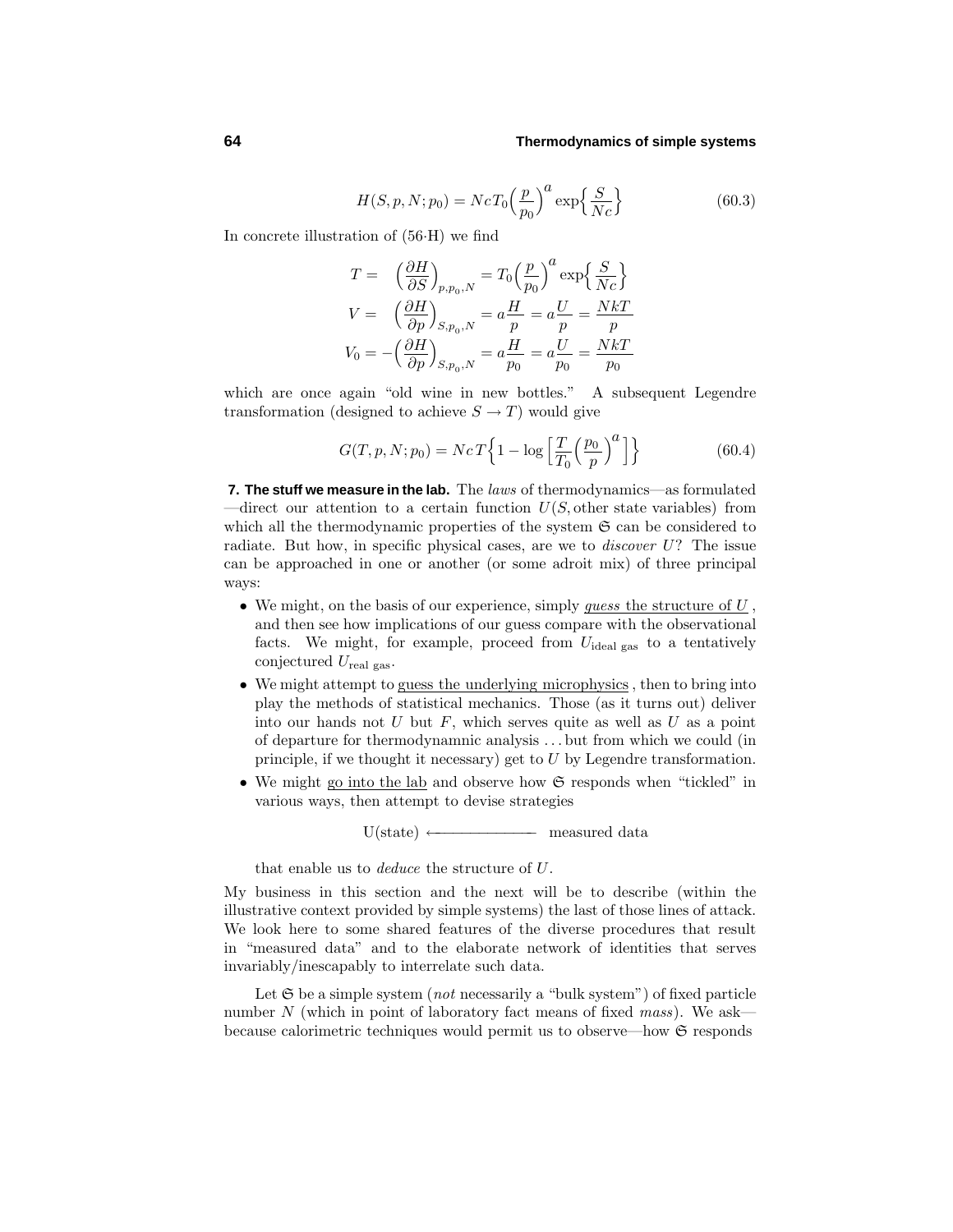#### **Measurable "coefficients of susceptibility" 65**

to the **injection of differential heat**  $dQ$ . The 1<sup>st</sup> law supplies

 $dQ = dU - \{-pdV + \mu dN\}$ 

 $dN = 0$  because *N* is experimentally constrained

Writing

$$
U = U(T, V, N) \quad : \quad \text{Note the non-standard arguments} \tag{61}
$$

we have

$$
dQ = C_V dT + L_V dV \tag{62}
$$

where

$$
C_V \equiv \left(\frac{\partial U}{\partial T}\right)_{V,N} \qquad \qquad : \quad \text{isovolumetric heat capacity} \qquad (63.1)
$$

$$
L_V \equiv \left[ \left( \frac{\partial U}{\partial V} \right)_{T,N} + p \right] \quad : \quad \text{volumetric latent heat} \tag{63.2}
$$

are typical of what thermodynamicists actually measure.

Definitions (63) are particularly well-adapted to the observational realities of gas physics, but if one turns to liquids/solids one finds that pressure is more susceptible to experimental control than volume, and is motivated therefore to promote *p* to the status of independent variable, writing

$$
V = V(T, p, N)
$$

Returning in this light to (62) we obtain

$$
dQ = C_V dT + L_V \left\{ \left( \frac{\partial V}{\partial T} \right)_{p,N} dT + \left( \frac{\partial V}{\partial p} \right)_{T,N} dp \right\}
$$
  
=  $C_p dT + L_p dp$ 

with

$$
C_p \equiv C_V + L_V \left(\frac{\partial V}{\partial T}\right)_{p,N} \qquad \text{: isobaric heat capacity} \tag{64.1}
$$
\n
$$
L_p \equiv L_V \left(\frac{\partial V}{\partial p}\right)_{T,N} \qquad \text{: barometric latent heat} \tag{64.2}
$$

If, on the other hand, we take (61) as our point of departure and write

$$
U = U(T, V(T, p, N), N) \equiv U(T, p, N) : \begin{cases} \text{scalar point transform, used} \\ \text{to obtain a different set of} \\ \text{"unnatural arguments"} \end{cases}
$$

then by the argument that gave (63) we obtain

$$
C_p = \left(\frac{\partial U}{\partial T}\right)_{p,N} + p\left(\frac{\partial V}{\partial T}\right)_{p,N} \tag{65.1}
$$

$$
L_p = \left(\frac{\partial U}{\partial p}\right)_{T,N} + p\left(\frac{\partial V}{\partial p}\right)_{T,N} \tag{65.2}
$$

Equations (65) do not much resemble equations (65)! Here we encounter first evidence of the important fact that quantities of practical thermodynamic interest can always be described in a great many alternative—and non-obviously equivalent—ways *...* of which, inevitably, some are more useful than others; utility is always conditional on the specific application at hand. We will need to become familiar with the transformation-theoretic techniques that enable one to move about efficiently within the **network of equivalent identities**.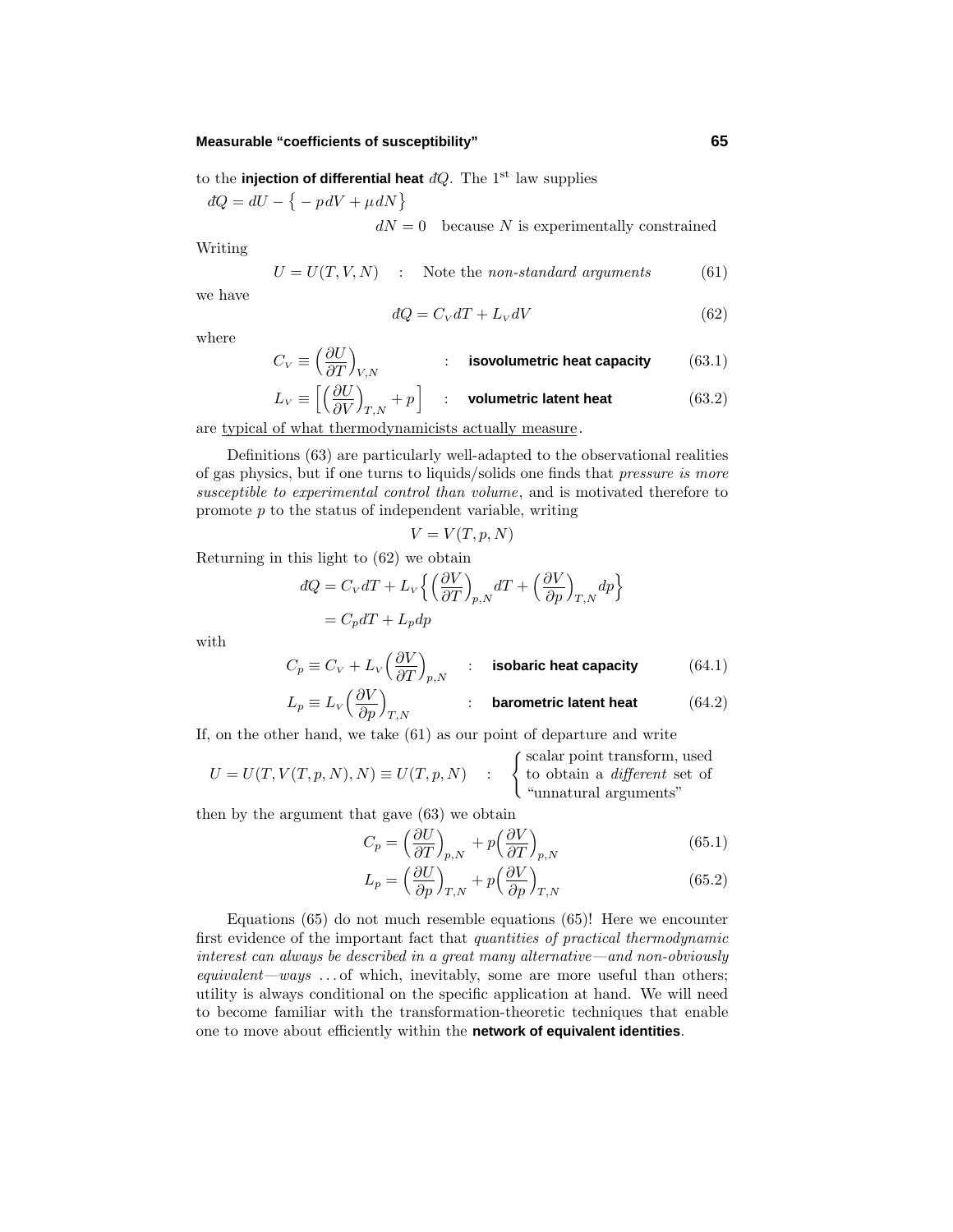Looking to equations (63) and (64), we see that the quantities  $C_V$ ,  $L_V$ ,  $C_p$ and  $L_p$ —which are, in general, <u>not constants but functions of thermodynamic</u> state—are by nature **coefficients of differential susceptibility** : they tell us how, when we hold all-variables-but-one fixed and differentially "tickle the system," the solitary unconstrained variable responds. The coefficients listed above all arise (as it happens) from "tickle processes" that are by nature "calorimetric" (meaning "performed with the aid of a calorimeter").<sup>45,46</sup>

What follows is a short list of some of the most frequntly encountered non-calorimetric susceptibility coefficients:

 $\textbf{coefficient of (cubic) thermal expansion} \quad : \quad \alpha \ \equiv + \frac{1}{V}$ -*∂V ∂T*  $\setminus$ *p,N* (66*.*1)

isothermal compressibility : 
$$
\varkappa \equiv -\frac{1}{V} \left( \frac{\partial V}{\partial p} \right)_{T,N}
$$
 (66.2)

**adiabatic compressibility** : 
$$
\varkappa_s \equiv -\frac{1}{V} \left( \frac{\partial V}{\partial p} \right)_{S,N}
$$
 (66.3)

$$
\text{coefficient of tension} \qquad : \qquad \beta \equiv +\frac{1}{p} \left( \frac{\partial p}{\partial T} \right)_{V,N} \qquad (66.4)
$$
\n
$$
: \qquad \qquad
$$

. etc.

The constructions  $C_V$ ,  $C_p$ ,  $L_V$ ,  $L_p$ ,  $\alpha$ ,  $\varkappa$ ,  $\varkappa_s$ ,  $\beta$ , ... are accorded names because they are intuitively informative and (depending on the system) conveniently measurable functions of state.

They are—as previously remarked—interrelated by an elaborate network of system-independent identities. For example: it follows from (66.1) and (66.2) that

$$
d \log V(T, p, N) = \alpha dT - \varkappa dp + \frac{1}{V} \left(\frac{\partial V}{\partial N}\right)_{T, p} dN
$$

and therefore that

$$
\left(\frac{\partial \alpha}{\partial p}\right)_{T,N} = -\left(\frac{\partial \varkappa}{\partial T}\right)_{p,N} \tag{67.1}
$$

<sup>46</sup> While  $C_V$ ,  $C_p$ , etc. serve well enough the needs of engineers, what one finds tabulated in the handbooks are the corresponding **specific heats** :

$$
C_V \equiv m \cdot c_V \equiv \text{(sample mass)} \cdot \text{(isovolumetric specific heat)}
$$

$$
C_p \equiv m \cdot c_p \equiv \text{(sample mass)} \cdot \text{(isobaric specific heat)}
$$

Physicists/chemists also speak frequently about the "specific heat per mole" (or "*...* per molecule"). Note the implicit use made here of the "bulk system" concept.

<sup>&</sup>lt;sup>45</sup> It is, by the way, from an instance of  $dQ = C_p dT$  that calorimetry derives its basic system of units: let  $C_p$  refer to the isobaric heat capacity of one gram of H<sub>2</sub>O at atmospheric pressure and  $T = 15\degree C$  and let  $T + dT = 16\degree C$ . Then, by definition,  $dQ =$  one *calorie*.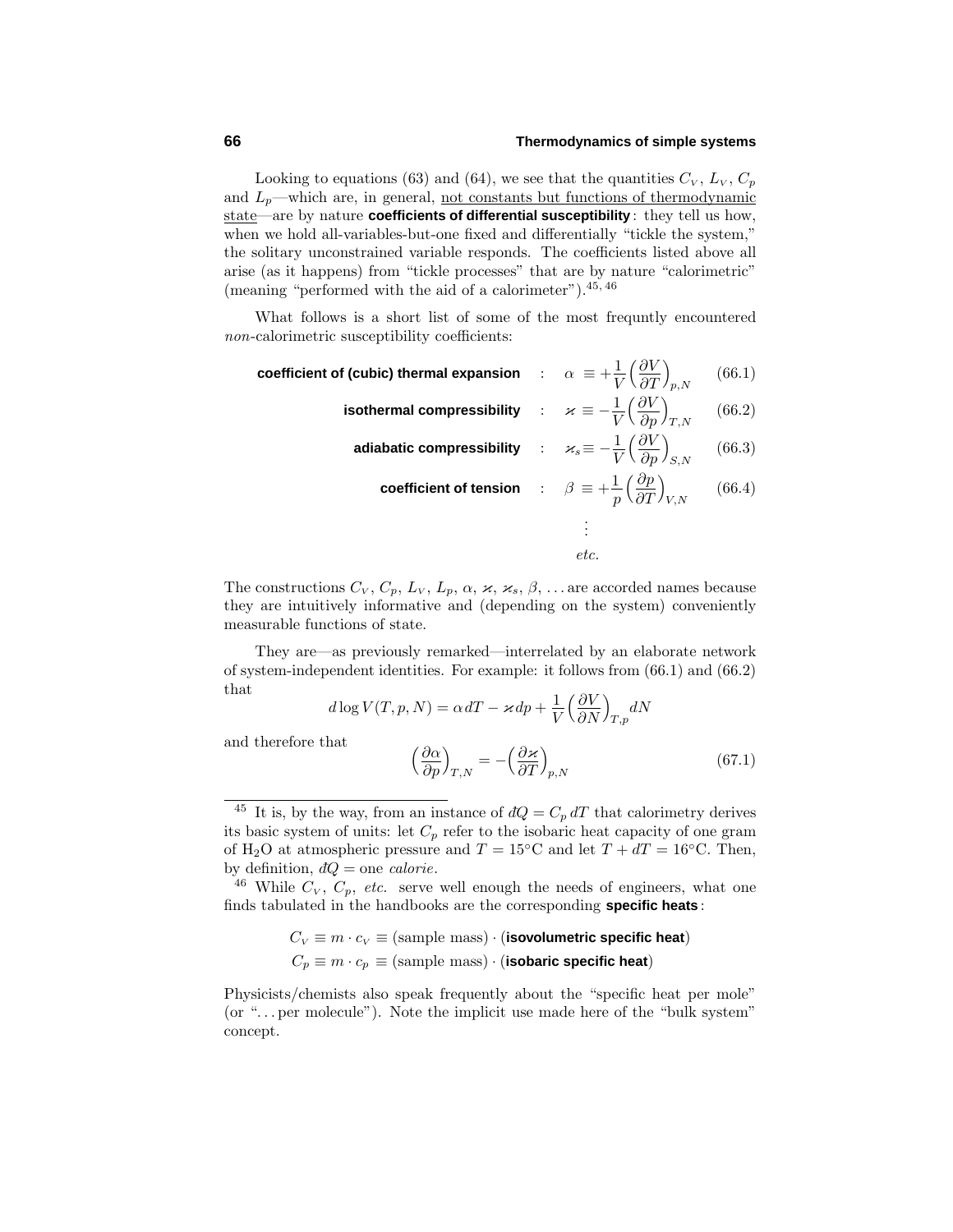#### **Inferring potentials from measured data 67**

This is typical of the population of **partial differential identities**, and—since latent in the *definitions* of  $\alpha$  and  $\varkappa$ —is clearly system-independent. Typical of a population of **algebraic identities** are the statements

$$
C_p - C_V = \alpha \beta p V T \tag{67.21}
$$

$$
\alpha = \varkappa \beta p \tag{67.22}
$$

—the derivations of which will be postponed.<sup>47</sup> Results like  $(67)$  would seem immensely surprising if presented as "experimental discoveries," extracted from data produced by laboratory study of a system  $\mathfrak{S}$ , and the further discovery that study of a second system  $\mathfrak{S}'$  yields the *same* relationships might seem astounding. Their derivation from first principles—as implications of the laws of thermodynamics and of the relevant definitions—serves

- to render transparent their system-independent generality, and (since such relations serve typically to declare that one measurement is obviated by a suitably-chosen set of other measurements, that information about difficultto-measure system-properties may be inferred from easier-to-measure other properties)
- to simplify the work of experimentalists.

**8. Inferring potentials from measured data.** While the functions of state *S*, *U*, *F* etc. are "conceptually most primitive" (in the sense that it is they which enter into the postulated foundations of thermodynamics), it is a distinct population of objects—the "coefficients of differential susceptibility"—that are emperically most accessible. The problem before us: How—from experimental knowledge of the latter—does one deduce the structure of the former? An illustrative example will serve to make clear the essence of the general procedure:

Suppose the system  $\mathfrak S$  before us has (like an enclosed sample of gas) the property that

- $N$  is fixed (and will therefore be notationally surpressed), while
- *T* and *V* are subject to easy control.

Our statedobjective—quite natural in such a circumstance—is to describe *U* as a function of the (unnatural) variables  $T$  and  $V$ , and also to describe  $S(T, V)$ .

Differentially

$$
dU(T,V) = \left(\frac{\partial U}{\partial T}\right)_V dT + \left(\frac{\partial U}{\partial V}\right)_T dV
$$

But  $\left(\frac{\partial U}{\partial x}\right)$ *∂T*  $\setminus$  $V = C_V(T, V)$ , while by a yet-to-be-established identity<sup>48</sup>

$$
\left(\frac{\partial U}{\partial V}\right)_T = T\left(\frac{\partial p}{\partial T}\right)_V - p = T^2 \left(\frac{\partial}{\partial T} \frac{p}{T}\right)_V \tag{68}
$$

Suppose  $C_V(T, V)$  and  $p(T, V)$  to be known—because measured—along some

<sup>47</sup> See below, page 80.

<sup>48</sup> See (86) page 77.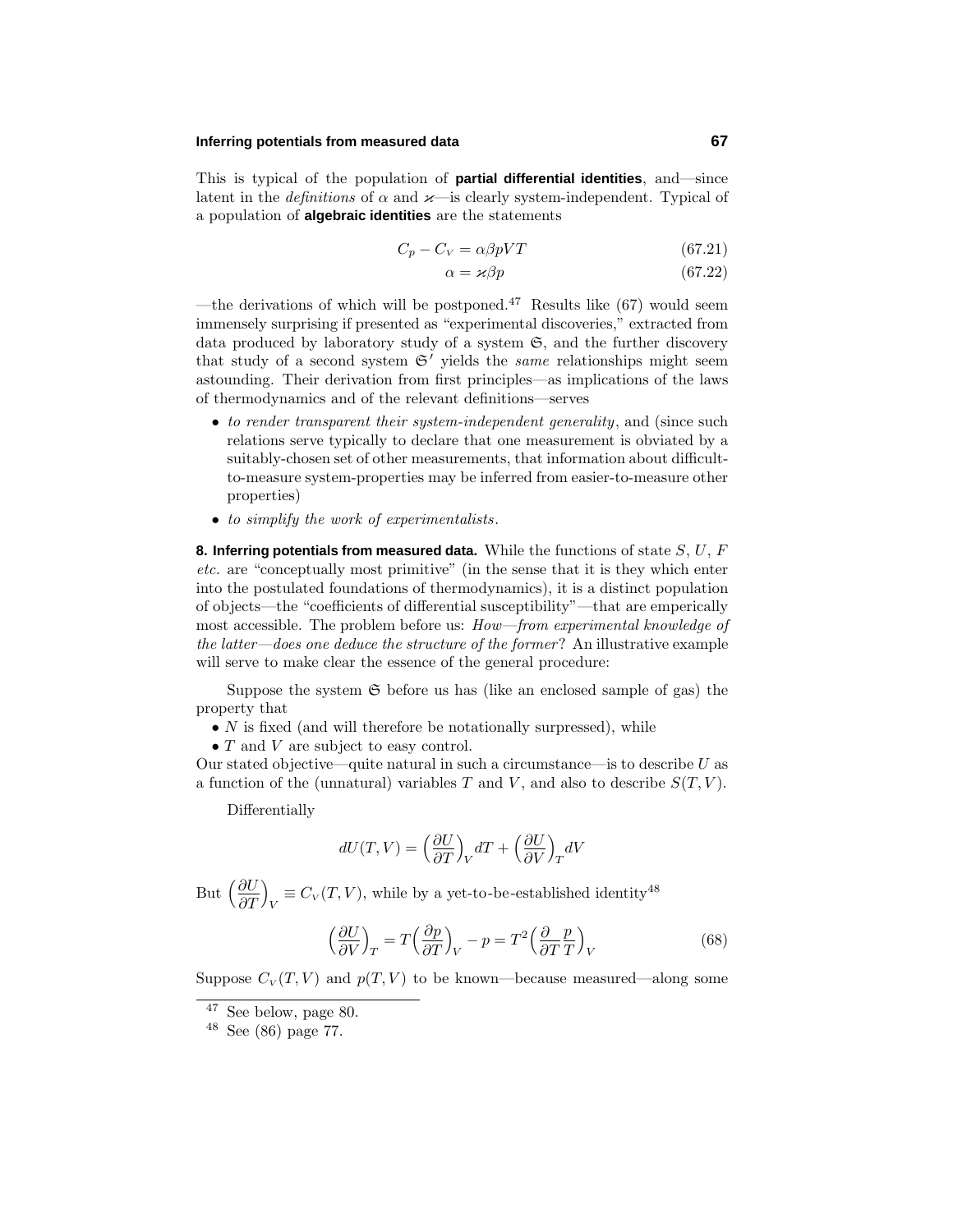

FIGURE 20: Specialized path  $(T_0, V_0) \longrightarrow (T, V)$  used in (69) to construct  $U(T, V)$ , and in (71) to construct  $S(T, V)$ . The path has been made "fat" to provide a schematic reminder that the integrands ask us to <u>differentiate</u> the data  $p(T, V)$ .

curve  $C$  that on the  $\{T, V\}$ -plane links  $(T_0, V_0) \longrightarrow (T, V)$ : then

$$
U(T, V) - U(T_0, V_0) = \int_{\mathcal{C}} dU
$$
  
= 
$$
\int_{\mathcal{C}} \left\{ C_V(T, V) dT + T^2 \left( \frac{\partial}{\partial T} \frac{p(T, V)}{T} \right)_V dV \right\}
$$

If, in particular, we take  $C$  to have the form shown in the figure, then

$$
U(T,V) = U_0 + \int_{T_0}^{T} C_V(T,V_0) dT + T^2 \int_{V_0}^{V} \left(\frac{\partial}{\partial T} \frac{p(T,V)}{T}\right)_V dV \tag{69}
$$

A similar argument—one that that exploits the identities

$$
\left(\frac{\partial S}{\partial T}\right)_V = \frac{C_V}{T} \tag{70.1}
$$

$$
\left(\frac{\partial S}{\partial V}\right)_T = \left(\frac{\partial p}{\partial T}\right)_V\tag{70.2}
$$

—gives

$$
S(T,V) = S_0 + \int_{T_0}^{T} \frac{C_V(T,V_0)}{T} dT + \int_{V_0}^{V} \left(\frac{\partial p(T,V)}{\partial T}\right)_V dV \tag{71}
$$

**EXAMPLE:** Sitting on our lab bench is (let us say) a fixed sample  $\mathfrak{S}$  of ideal gas. By experiment we discover

• that  $C_V(T, V)$  is actually a *constant*, and

• that  $p(T, V) = KT/V$ , where *K* is a second constant.

Equations  $(69)$  and  $(71)$  then supply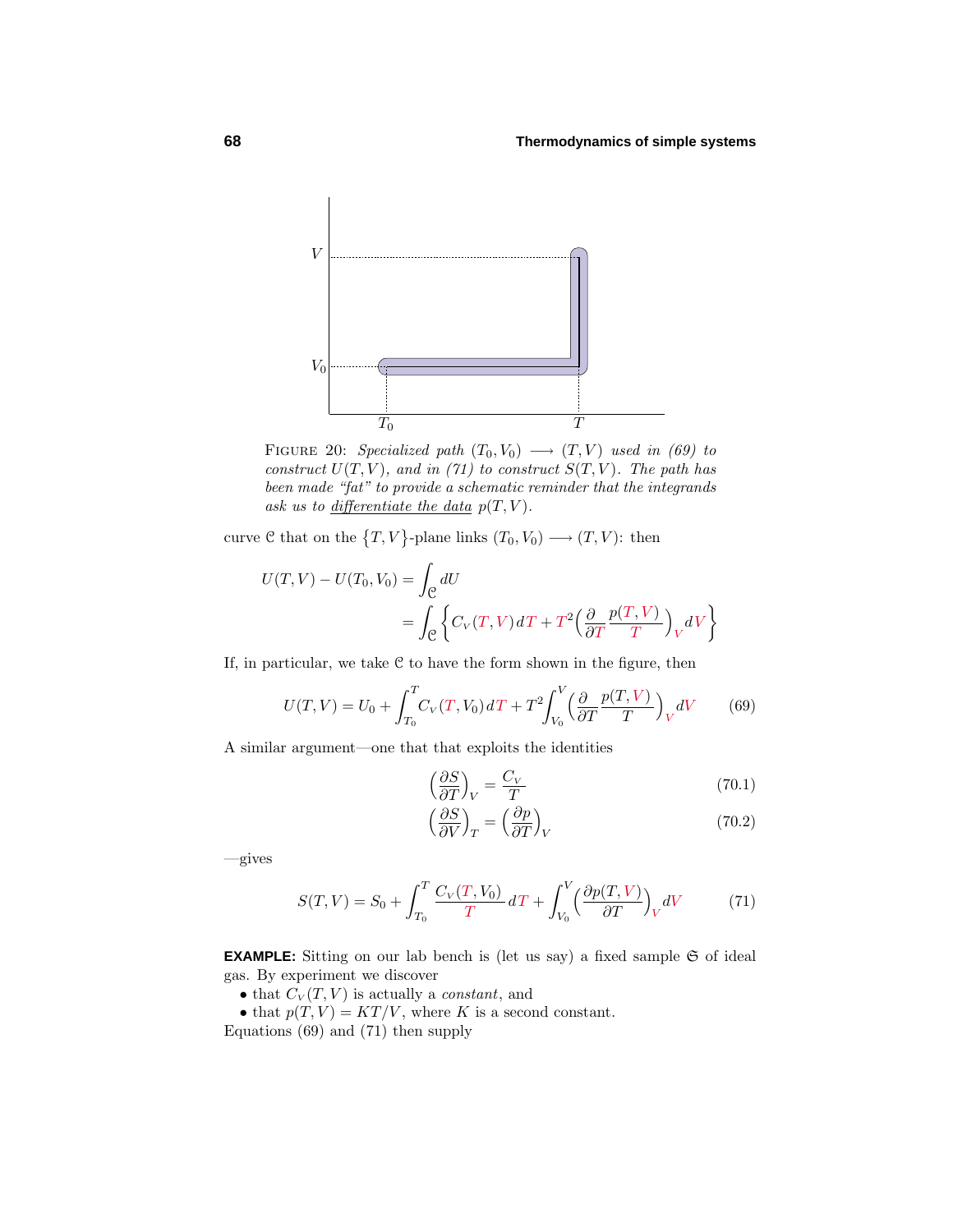#### **Inferring potentials from measured data 69**

$$
U(T, V) = U_0 + C_V \cdot (T - T_0)
$$
  

$$
S(T, V) = S_0 + C_V \cdot \log \frac{T}{T_0} + K \cdot \log \frac{V}{V_0}
$$

Experiments with scaled replicas of  $\mathfrak S$  lead us to write

$$
C_V = Nc_V \quad \text{and} \quad K = Nk
$$

Exercising our options to set  $U_0 = N c_V T_0$  and  $S_0 = 0$ , we have

$$
U(T, V) = Nc_V T
$$
  

$$
S(T, V) = Nc_V \left\{ \log \frac{T}{T_0} + a \cdot \log \frac{V}{V_0} \right\} \quad : \quad a \equiv k/c_V
$$

Eliminating *T* between those two equations we obtain finally

$$
U(S, V, N) = U_0 \left(\frac{V_0}{V}\right)^a \exp\left[a\frac{S}{Nk}\right]
$$

This equation—which describes *U* as a function of its "thermodynamically natural" variables  $\{S, V, N\}$ —is familiar already from (43), but was extracted here from (idealized) "observational data."<sup>49</sup>

The strategy—described above—for accomplishing

 $U(\text{state}) \longleftarrow$  measured data

admits of many variations;<sup>50</sup> the trick, of course, to select the variation appropriate to the situation at hand, and for that the only guide is experience.

It was remarked on page 29 that "...any system can be made to serve as an 'absolute thermometer.'" How one might proceed to do so is an issue that has much in common with the issue discussed above, and that we are in position now to discuss in more general terms what was possible in §13 of Chapter 1. Suppose that for purposes of thermodynamic experimentation/measurement we have adopted some conveniently/arbitrarily-graduated emperical temperature scale T. Our problem is to execute the transformation

$$
\mathfrak{T} \longrightarrow T = T(\mathfrak{T})
$$

Though  $T(\mathcal{T})$  is unknown, we do know (by the clever argument concluded on page 26) that

$$
\frac{1}{T}\frac{dT}{d\mathcal{T}} \equiv G(\mathcal{T})
$$
 is system-independent, universal

and that if  $G(\mathcal{T})$  were known then  $T(\mathcal{T})$  could be readily computed. We will

<sup>49</sup> In more realistic situations the lab data would be discrete, and one would be obliged to resort to *numerical* differention/integration techniques. One might, however, proceed analytically if the data could be fit to conjectured formulæ.

 $50$  For discussion of some of those see STATISTICAL PHYSICS  $(1969)$ , Chapter 3, page 61 or—better—A. H. Wilson, Thermodynamics & Statistical Mechanics  $(1960)$ , pages  $37-39$ .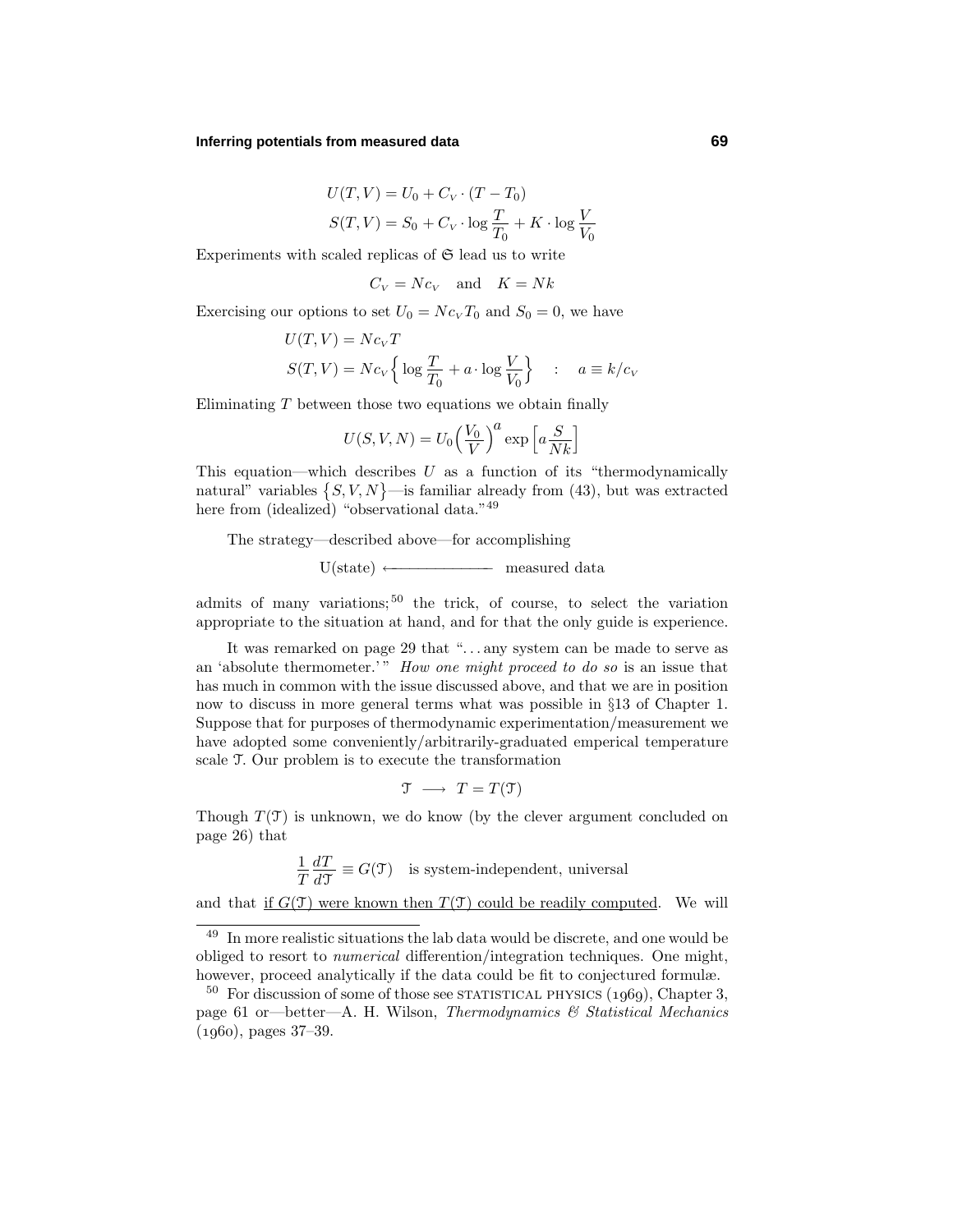proceed—non-obviously!—from a yet-to-be-established identity<sup>51</sup> of such general importance that it is known to some authors as the

**thermodynamic equation of state** : 
$$
\left(\frac{\partial U}{\partial V}\right)_T = T\left(\frac{\partial p}{\partial T}\right)_V - p
$$
 (72)

We proceed more particularly from the observation that our tentative adoption of the  $\mathcal{T}$ -scale entails that in place  $(72)$  we should write

$$
\left(\frac{\partial U}{\partial V}\right)_{\mathcal{T}} = T\left(\frac{\partial p}{\partial \mathcal{T}}\right)_{V} \frac{d\mathcal{T}}{dT} - p
$$

from which it follows quite simply that

$$
G(\mathcal{T}) \equiv \frac{1}{T} \frac{dT}{d\mathcal{T}} = \frac{\left(\frac{\partial p}{\partial \mathcal{T}}\right)_V}{\left(\frac{\partial U}{\partial V}\right)_\mathcal{T} + p} \tag{73.1}
$$

So  $G(\mathfrak{I})$  is known, in the sense *susceptible to direct emperical determination*. Upon feeding this experimental information into (compare (15))

$$
T(\mathcal{T}) = C \cdot \exp\left\{ \int_{-\infty}^{\infty} G(\mathcal{T}) d\mathcal{T} \right\}
$$
 (73.2)

we find that we have accomplished a program that might be symbolized

$$
T(state) \longleftarrow \hspace{2.5cm} measured\ data
$$

It is on the basis of (73) that frontier thermodynamicists—those not in position to employ off-the-shelf thermometers—do in fact conduct their business.

**EXAMPLE:** Suppose our "working substance" were (unbeknownst, perhaps, to us) were a fixed sample of ideal gas, and that we had come experimentally to the realization that (compare (18))

•  $U(\mathfrak{T}, V)$  is actually *V*-independent

•  $p(\mathfrak{T}, V) = V^{-1} \cdot \mathfrak{F}(\mathfrak{T})$ , with  $\mathfrak{F}(\mathfrak{T})$  known from data.

It would follow then from  $(73.1)$  that

$$
G(\mathcal{T}) = \frac{V^{-1} \cdot \mathcal{F}'(\mathcal{T})}{0 + V^{-1} \cdot \mathcal{F}(\mathcal{T})} = \frac{d \log \mathcal{F}(\mathcal{T})}{d \mathcal{T}}
$$
  
NOTE that all variables except  $\mathcal{T}$  have dropped away, as by general theory they must.

and therefore that  $T(\mathcal{T})=[C/\mathcal{F}_0]\cdot \mathcal{F}(\mathcal{T})$ . From this point the story continues as it continuedat the bottom of page 31: the point is that we have here managed to achieve by swift and general means a result that was there obtained by a relatively ad hoc line of argument.

 $51$  See (86 page 77. We have encountered this same identity already at (68).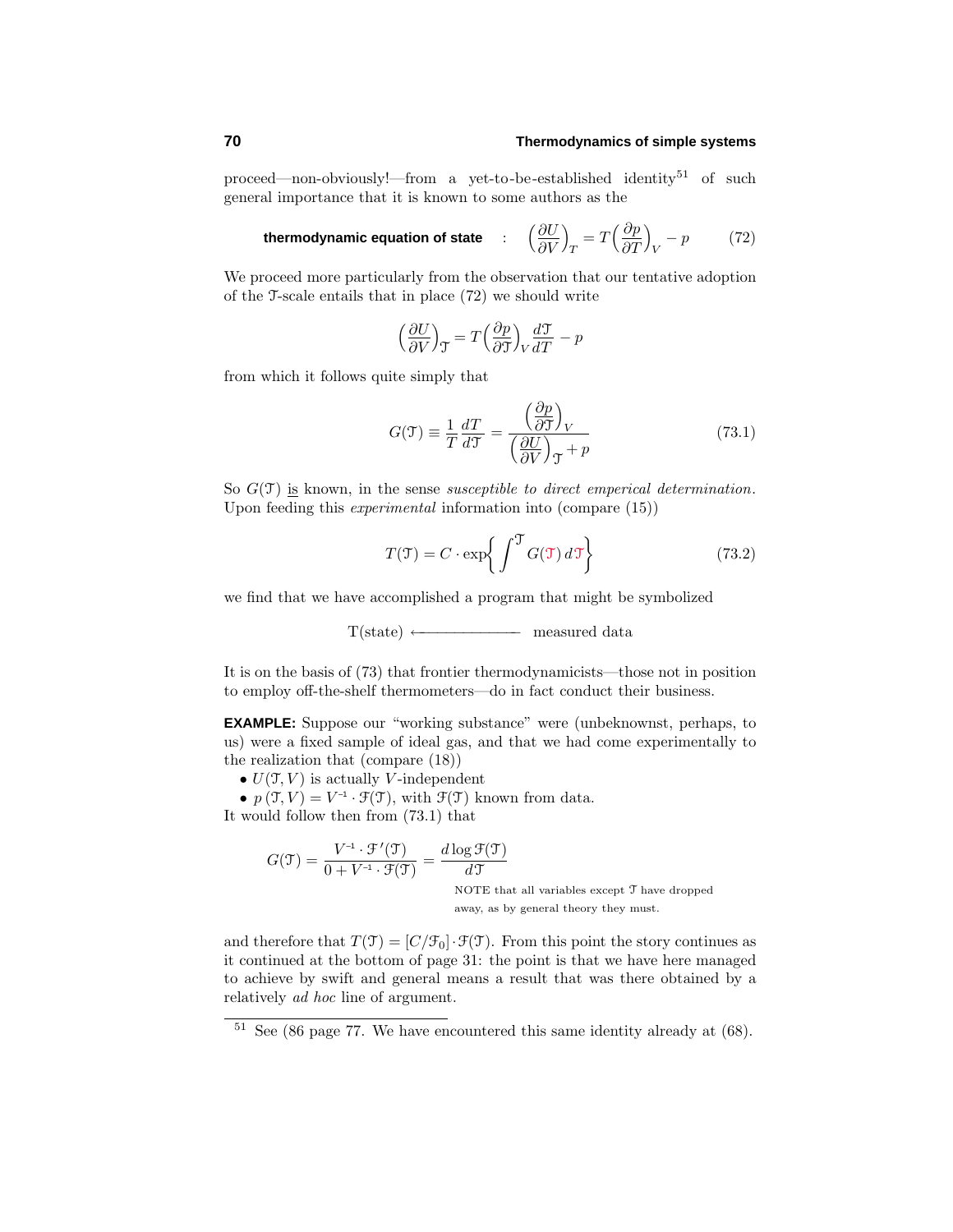### **Thermodynamic identities, made to order 71**

**9. Identity factories.** Generalized "coefficients of susceptibility" (things like  $C_V$ : see (63.1)) possess (or are assembled from objects of) the characteristic form

$$
\left(\frac{\partial A}{\partial B}\right)_C\tag{74}
$$

while "coefficients of *relative* susceptibility" (things like  $\alpha$ : see (66.1)) possess the form

$$
\frac{1}{A} \left( \frac{\partial A}{\partial B} \right)_C = \left( \frac{\partial \log A}{\partial B} \right)_C
$$

where  $\{A, B, C\}$  are drawn from the list

$$
S, T, V, p; U, F, H, G
$$

It will serve the illustrative purposes of the present discussion to consider only coefficients of the former type, of which there are a total of  $8 \cdot 7 \cdot 6 = 336$  (most of which are of little or no practical interest). Our remarks will pertain to simple systems with *N* held fixed: if *N* (and its conjugate  $\mu$ ) were included in the list of variables then the four potentials  $\{U, F, H, G\}$  would be joined by four others (see again Figure 19), and the number total number of such coefficients would expand to  $14 \cdot 13 \cdot 12 = 2184$ .

Independent state variables can be selected from the short list

$$
S,T,V,p
$$

in a total of 6 ways:

|  |                                                                                 | $U : (S, V)$ both variables extensive  |                     |
|--|---------------------------------------------------------------------------------|----------------------------------------|---------------------|
|  |                                                                                 | $G : (T, p)$ both variables intensive  |                     |
|  |                                                                                 |                                        | non-conjugate pairs |
|  | $\begin{array}{rcl} F & : & (T,V) \\ H & : & (S,\, p) \\ & & (S,T) \end{array}$ | $\cdot$ one extensive, other intensive |                     |
|  |                                                                                 |                                        |                     |
|  |                                                                                 |                                        | conjugate pairs     |

The selected pair will, for purposes of generic argument, be called  $\{x, y\}$ . Coordinate transformations can, in this context, be described

$$
\begin{pmatrix} x \\ y \end{pmatrix} \longmapsto \begin{pmatrix} a \\ b \end{pmatrix} \equiv \begin{pmatrix} a(x, y) \\ b(x, y) \end{pmatrix} \tag{75}
$$

The notations

$$
\frac{\partial(a, b)}{\partial(x, y)} = \begin{vmatrix} \left(\frac{\partial a}{\partial x}\right)_y & \left(\frac{\partial a}{\partial y}\right)_x \\ \left(\frac{\partial b}{\partial x}\right)_y & \left(\frac{\partial b}{\partial y}\right)_x \end{vmatrix} = \left(\frac{\partial a}{\partial x}\right)_y \left(\frac{\partial b}{\partial y}\right)_x - \left(\frac{\partial b}{\partial x}\right)_y \left(\frac{\partial a}{\partial y}\right)_x
$$

provide alternative descriptions of the "Jacobian" of the transformation (75),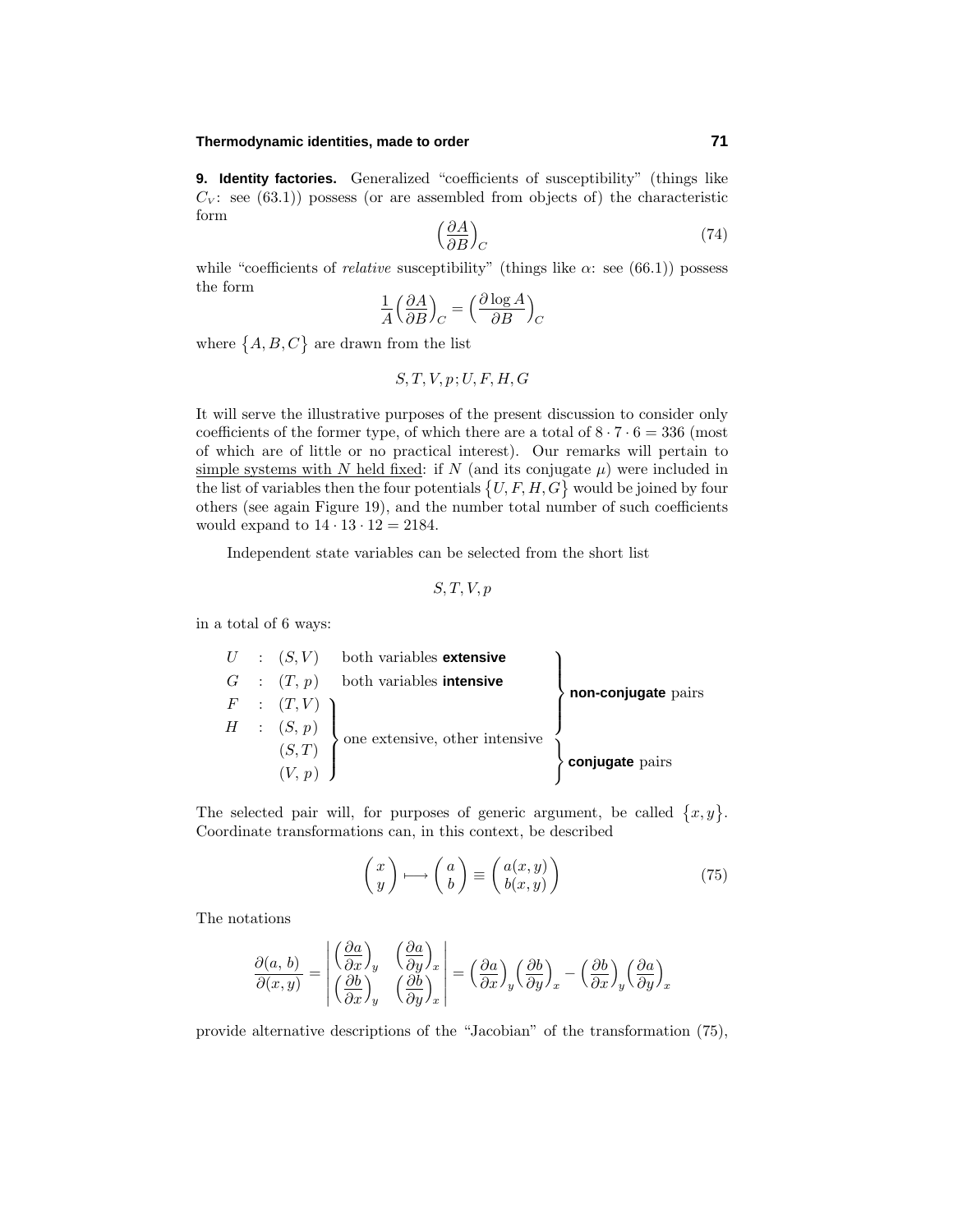and **Jacobian algebra** provides a powerful means of extracting what are for our purposes the most important implications of (75). The key facts are the following:

$$
\frac{\partial(a,b)}{\partial(x,y)} = -\frac{\partial(b,a)}{\partial(x,y)}
$$
(76.1)

$$
=-\frac{\partial(a,b)}{\partial(y,x)}\tag{76.2}
$$

$$
= \frac{\partial(a,b)}{\partial(u,v)} \cdot \frac{\partial(u,v)}{\partial(x,y)}
$$
(76.3)

$$
= \left[\frac{\partial(x,y)}{\partial(a,b)}\right]^{-1} \tag{76.4}
$$

$$
= \frac{\partial(a,b)}{\partial(u,v)} \cdot \left[\frac{\partial(x,y)}{\partial(u,v)}\right]^{-1} \tag{76.5}
$$

$$
\left(\frac{\partial a}{\partial x}\right)_y = \frac{\partial(a,y)}{\partial(x,y)} = \frac{\partial(a,y)}{\partial(u,v)} \cdot \left[\frac{\partial(x,y)}{\partial(u,v)}\right]^{-1}
$$
\n(76.6)

$$
\frac{\partial(x,y)}{\partial(x,y)} = 1\tag{76.7}
$$

I interpose here some remarks which will serve simultaneously to illustrate the utility of (76) and to establish a property of the **Maxwell relations** which will prove to be of high importance. Drawing upon  $(76.6)$  we find that the generic Maxwell relation

$$
\left(\frac{\partial T}{\partial V}\right)_S = -\left(\frac{\partial p}{\partial S}\right)_V\tag{57. U}
$$

can be formulated  $\frac{\partial(T, S)}{\partial(V, S)} = -\frac{\partial(p, V)}{\partial(S, V)}$  or, which is a bit neater (use (76.1/2))

$$
\frac{\partial(S,T)}{\partial(S,V)}=\frac{\partial(V,p)}{\partial(S,V)}
$$

Multiplication by  $\frac{\partial(S, V)}{\partial(x, y)}$  gives (by (76.3))

$$
\frac{\partial(S,T)}{\partial(x,y)} = \frac{\partial(V,p)}{\partial(x,y)} \qquad : \quad x \text{ and } y \text{ arbitrary}
$$
\n(77)

Remarkably, we have only to

set 
$$
(x, y) =
$$
\n
$$
\begin{cases}\n(S, V) \text{ to recover the Maxwell relation } (57 \cdot U) \\
(T, V) \text{ to recover the Maxwell relation } (57 \cdot F) \\
(S, p) \text{ to recover the Maxwell relation } (57 \cdot H) \\
(T, p) \text{ to recover the Maxwell relation } (57 \cdot G)\n\end{cases}
$$

By this argument, all four Maxwell relations are implicit in any one of them, and can be obtained without reference to cross-derivative properties of collateral potentials. But the annotated list on the middle of the preceding page displays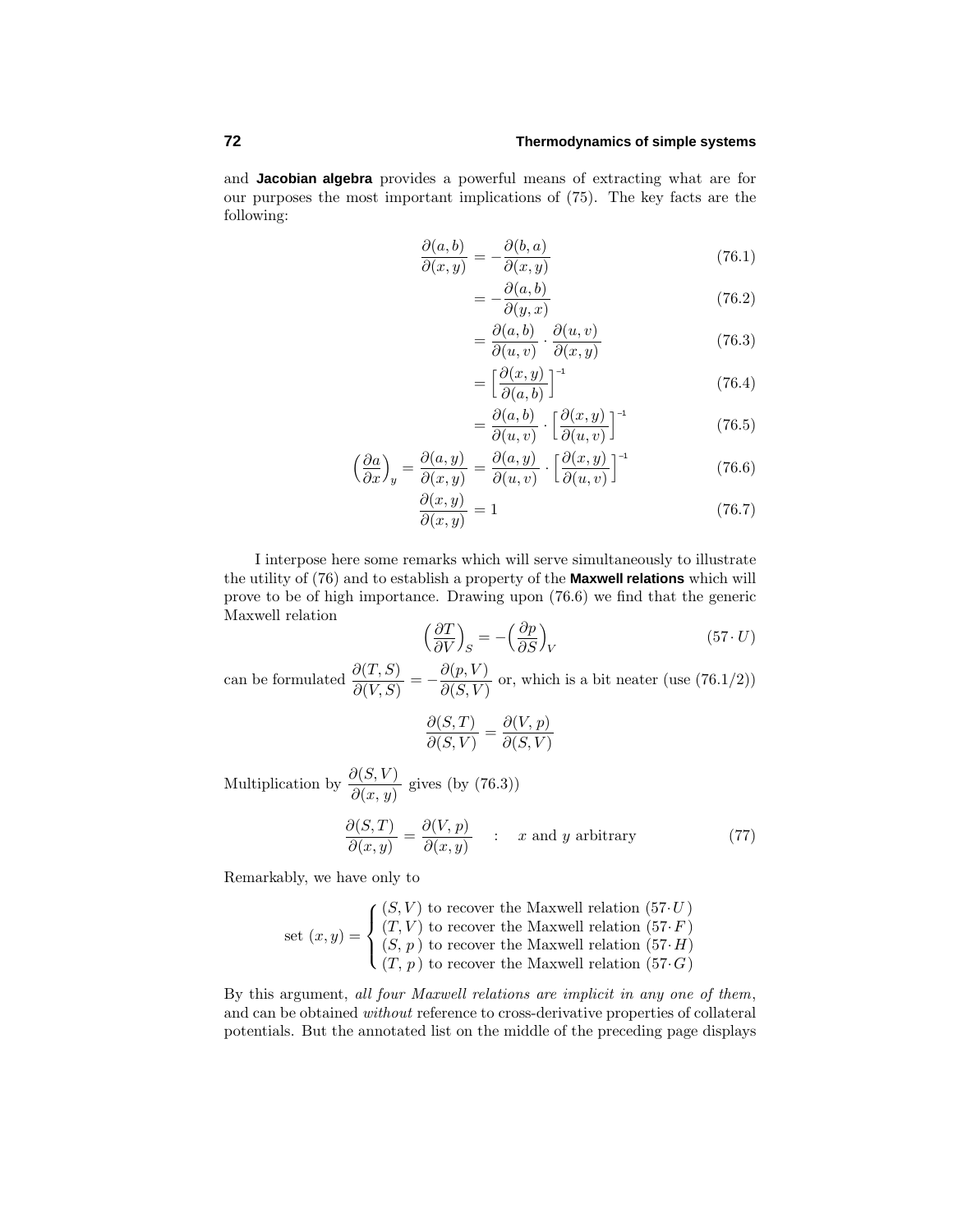#### **Thermodynamic identities, made to order 73**

two further possibilities: if we set  $(x, y) = (S, T)$  we are led from (77) to what, in the absence of any standard terminology, I will call the **unimodularity condition**

$$
\frac{\partial (V, p)}{\partial (S, T)} = \left(\frac{\partial V}{\partial S}\right)_T \left(\frac{\partial p}{\partial T}\right)_S - \left(\frac{\partial p}{\partial S}\right)_T \left(\frac{\partial V}{\partial T}\right)_S = 1\tag{78}
$$

while if we set  $(x, y) = (V, p)$  we obtain its reciprocal:

$$
\frac{\partial(S,T)}{\partial(V,p)} = 1
$$

My terminology derives from the observation that if  $R$  is the region bounded by a loop inscribed on the  $(S, T)$ -plane, and if  $\mathcal{R}'$  is its image on the  $(V, p)$ -plane,



FIGURE 21: At left: an isolated set  $\Re$  of states identified by their  $(S, T)$ -coordinates. (The set  $\Re$  is, as it happens, bounded by a pair of isotherms and a pair of adiabats.) At right: the same set of states—identified by their  $(V, p)$ -coordinates—define a region  $\mathcal{R}'$ . The unimodularity condition (78) asserts that

$$
area of R = area of R'
$$

Because  $(S, T)$  are conjugate variables—and so also are  $(V, p)$ —one has

$$
[\text{area of } \mathcal{R}] = [\text{area of } \mathcal{R}'] = \text{energy}
$$

Orientation of the regions leads to easy physical interpretation of the unimodularity condition.

then (see the figure)

area of 
$$
\mathcal{R} = \iint_{\mathcal{R}} dS dT = \iint_{\mathcal{R}'} \left| \frac{\partial(S, T)}{\partial(V, p)} \right| dV dp = \iint_{\mathcal{R}'} dV dp = \text{area of } \mathcal{R}'
$$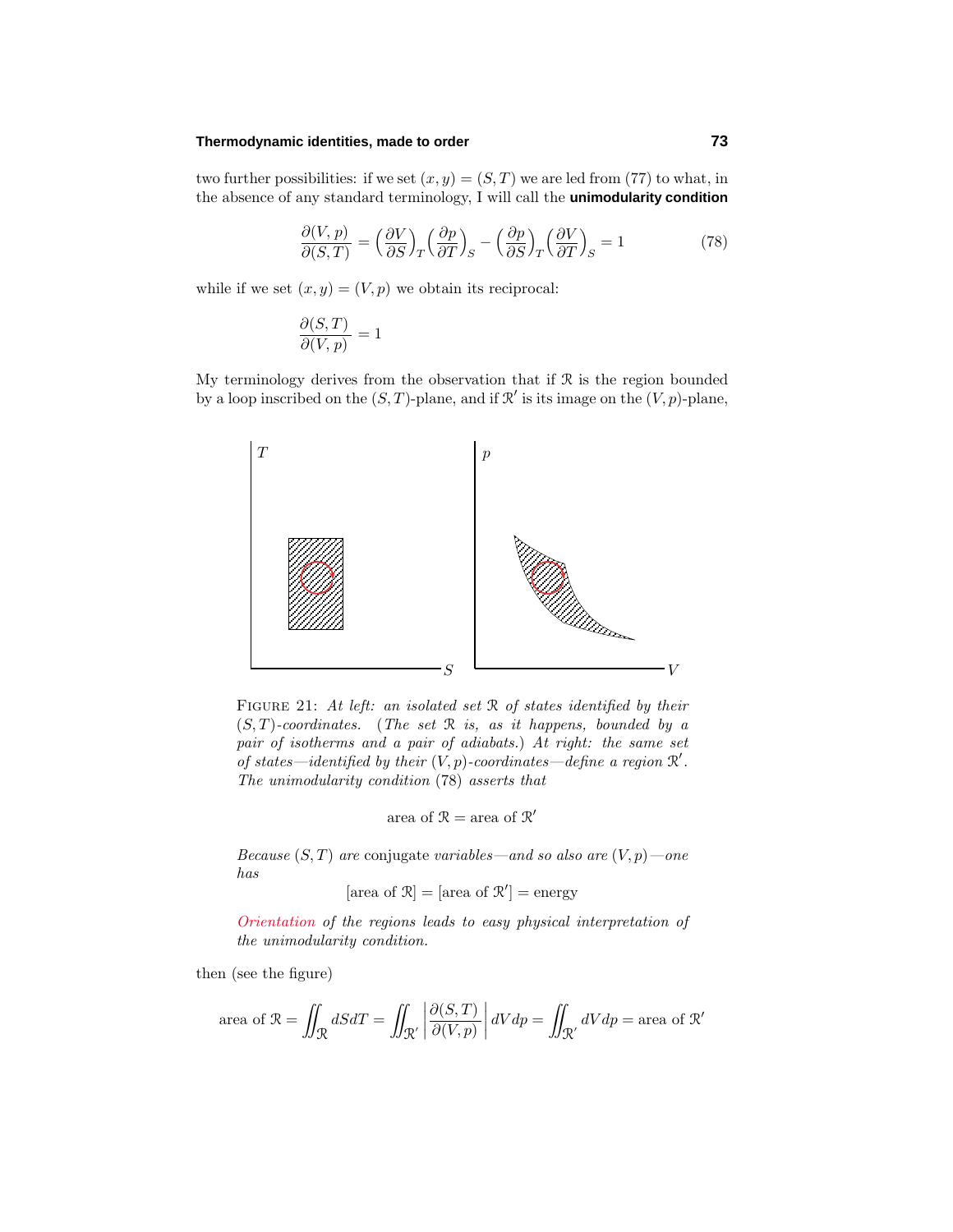The situation is clarified by the observation that

area of 
$$
\mathcal{R} = \oint T dS = \oint dQ
$$
 = heat injected into  $\mathfrak{S}$ , per cycle

while

area of 
$$
\mathcal{R}' = \oint p dV = -\oint dW = -(\text{work done on } \mathfrak{S}, \text{ per cycle})
$$
  
= work done by  $\mathfrak{S}, \text{ per cycle}$ 

We can, in this light, look upon the unimodularity condition as a ramification of the elementary observation that

$$
dQ + dW = dU \implies \oint dQ + \oint dW = 0
$$

And we can look upon the Maxwell relations as consequences ultimately of that same circumstance.<sup>52</sup>

We are in position now to address what might be called the **fundamental problem in identity-generation theory**, which is to write

$$
\left(\frac{\partial A}{\partial B}\right)_C = f\left(x, y, a(x, y), b(x, y), \left(\frac{\partial a}{\partial x}\right)_y, \left(\frac{\partial a}{\partial y}\right)_x, \left(\frac{\partial b}{\partial x}\right)_y, \left(\frac{\partial b}{\partial y}\right)_x\right) \tag{79}
$$

where

- $x$  and  $y$  are selected from  $\{S, T, V, p\}$
- *a* and *b* refer to the unselected elements of  $\{S, T, V, p\}$
- the partials  $(\frac{\partial a}{\partial x})_y$ ,  $(\frac{\partial a}{\partial y})_x$ ,  $(\frac{\partial b}{\partial x})_y$  and  $(\frac{\partial b}{\partial y})_x$  are subject to a single Maxwell relation, so only three need/should appear, which is to say: an arbitrarily selected one can/should be discarded.

The expression on the right side of (79) exists in  $6 \cdot 4 = 24$  variant formulations, so we confront a population of  $336.24 = 8064$  potential identities. The inclusion of one or several additional state variables would increase dramatically the size of the identity population. For present purposes it matters little that one has practical interest in very few members of that population, for to analyse one identity efficiently one must possess technique adequate to the analysis of all.

How to proceed? All "identity factories" are abstractly identical (and lead, of course, to identical results); they differ one from another only in their computational layout. I present a method that is more straightforward than some others, and is due in outline to A. Tobolsky.<sup>53</sup> We begin by writing

 $52$  For further discussion, see pages 45–47 in the class notes cited previously.<sup>50</sup> The unimodularity condition, and its relationship to Maxwell's relations, is discussed in D. J. Ritchie, "A simple method for deriving Maxwell's relations," AJP **36**, 760 (1968).

<sup>53</sup> "A systematic method for obtain the relations between thermodynamic derivatives," J. Chem. Phys. **10**, 644 (1942).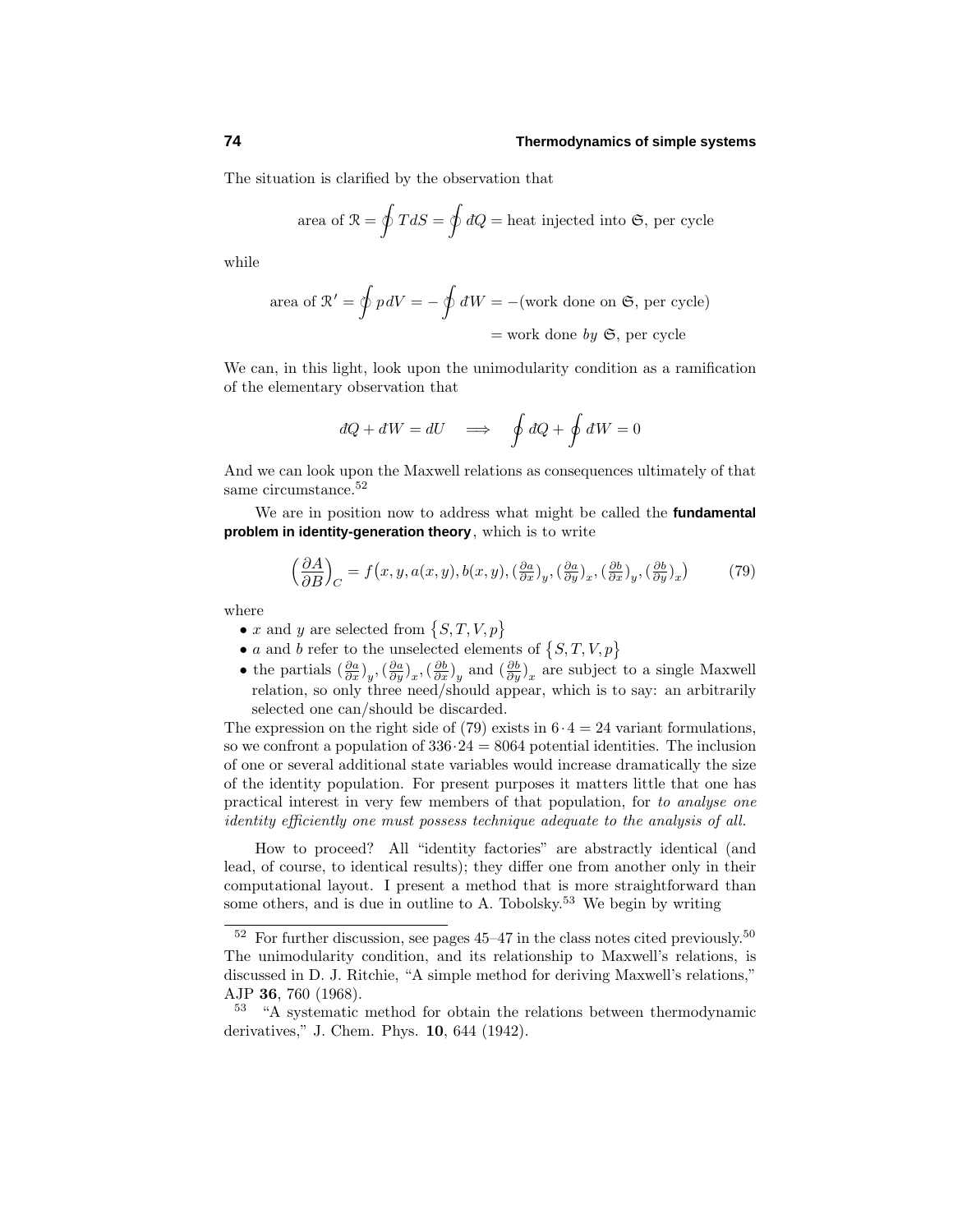# **Thermodynamic identities, made to order 75**

$$
dA = \mathfrak{X}_1 dB + \mathfrak{X}_2 dC \quad \text{where} \begin{cases} \mathfrak{X}_1 \equiv \left(\frac{\partial A}{\partial B}\right)_C \text{ is the coefficient of interest} \\ \mathfrak{X}_2 \equiv \left(\frac{\partial A}{\partial C}\right)_B \text{ is its "mate"} \end{cases} \tag{80}
$$

Additionally

$$
dA = a_1 dx + a_2 dy
$$
  
\n
$$
dB = b_1 dx + b_2 dy
$$
  
\n
$$
dC = c_1 dx + c_2 dy
$$
\n(81)

where  ${a_1, a_2, b_1, b_2, c_1, c_2}$  can be either

• read directly, or

• obtained by quick calculation

from the equations

$$
dU = +TdS - pdV \tag{82-U}
$$

$$
dF = -SdT - pdV \tag{82-F}
$$

$$
dH = +TdS + Vdp \tag{82-H}
$$

$$
dG = -SdT + Vdp \tag{82-G}
$$

and/or the equations

$$
da = \left(\frac{\partial a}{\partial x}\right)_y dx + \left(\frac{\partial a}{\partial y}\right)_x dy
$$
  
\n
$$
db = \left(\frac{\partial b}{\partial x}\right)_y dx + \left(\frac{\partial b}{\partial y}\right)_x dy
$$
\n(83)

Returning with  $(81)$  (wherein the *a*'s, *b*'s and *c*'s can now be considered to be known) to  $(80)$  we obtain

$$
(\mathfrak{X}_1 b_1 + \mathfrak{X}_2 c_1) dx + (\mathfrak{X}_1 b_2 + \mathfrak{X}_2 c_2) dy = a_1 dx + a_2 dy
$$

which (since  $dx$  and  $dy$  are independent) entails

$$
\begin{pmatrix} b_1 & c_1 \ b_2 & c_2 \end{pmatrix} \begin{pmatrix} \mathfrak{X}_1 \\ \mathfrak{X}_2 \end{pmatrix} = \begin{pmatrix} a_1 \\ a_2 \end{pmatrix}
$$

By matrix inversion

$$
\begin{pmatrix} \mathfrak{X}_1 \\ \mathfrak{X}_2 \end{pmatrix} = \frac{1}{b_1c_2 - b_2c_1} \begin{pmatrix} c_2 & -c_1 \\ -b_2 & b_1 \end{pmatrix} \begin{pmatrix} a_1 \\ a_2 \end{pmatrix}
$$

of which

$$
\left(\frac{\partial A}{\partial B}\right)_C = \mathfrak{X}_1 = \frac{a_1 c_2 - a_2 c_1}{b_1 c_2 - b_2 c_1} \tag{84.1}
$$

is the result of particular interest, while

$$
\left(\frac{\partial A}{\partial C}\right)_B = \mathcal{X}_1 = \frac{a_1 b_2 - a_2 b_1}{c_1 b_2 - c_2 b_1} \tag{84.2}
$$

is its *B/C*-reversed tag-along mate.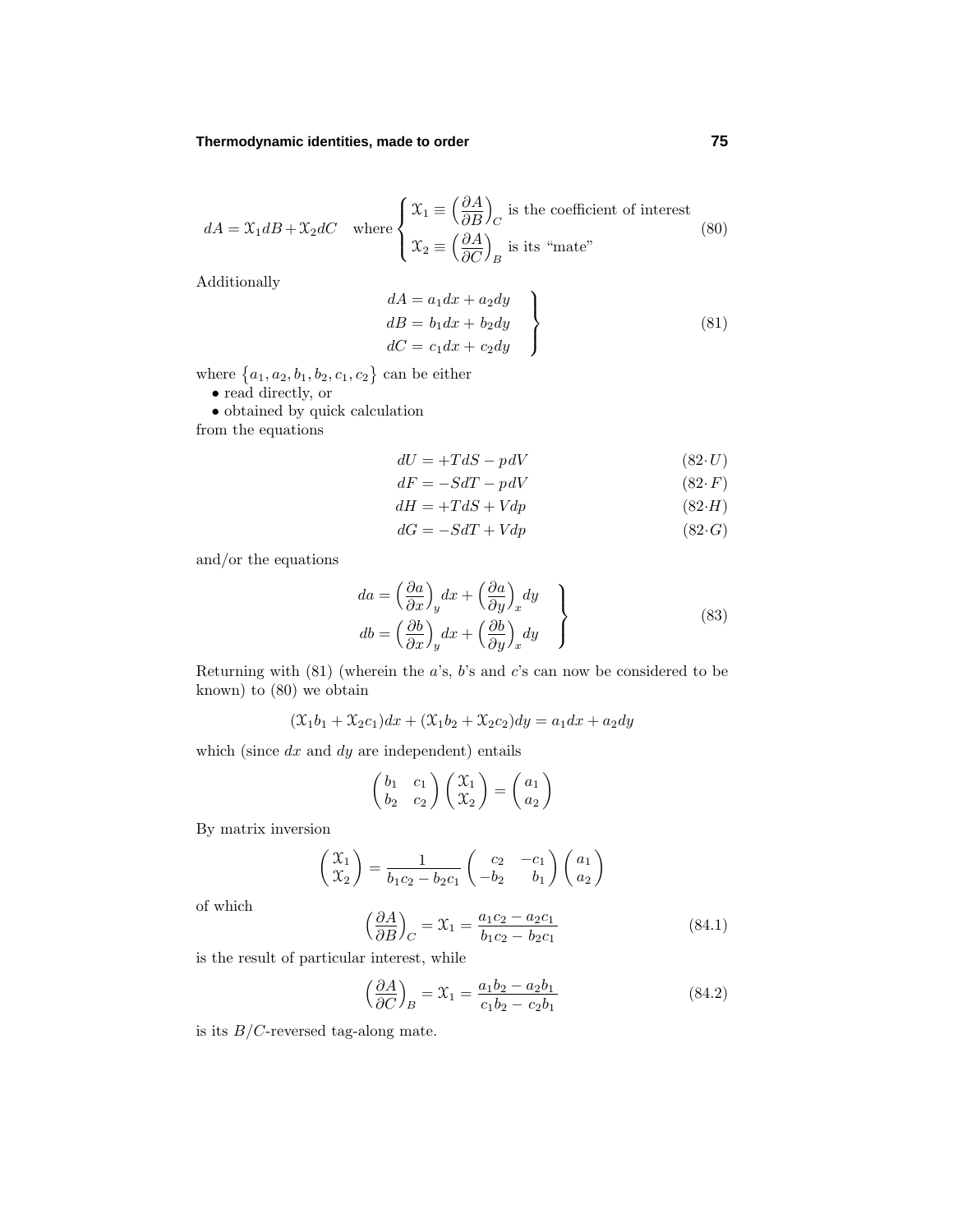A. N. Shaw<sup>54</sup> has arrived at the same results by deft use of the properties (76) of Jacobian determinants. He writes

$$
\left(\frac{\partial A}{\partial B}\right)_C = \frac{\partial(A, C)}{\partial(B, C)} = \frac{\frac{\partial(A, C)}{\partial(x, y)}}{\frac{\partial(B, C)}{\partial(x, y)}} = \frac{\begin{vmatrix} \left(\frac{\partial A}{\partial x}\right)_y & \left(\frac{\partial A}{\partial y}\right)_x \\ \left(\frac{\partial C}{\partial x}\right)_y & \left(\frac{\partial C}{\partial y}\right)_x \end{vmatrix}}{\begin{vmatrix} \left(\frac{\partial B}{\partial x}\right)_y & \left(\frac{\partial B}{\partial y}\right)_x \\ \left(\frac{\partial B}{\partial x}\right)_y & \left(\frac{\partial B}{\partial y}\right)_x \end{vmatrix}} = \frac{\begin{vmatrix} a_1 & a_2 \\ c_1 & c_2 \end{vmatrix}}{\begin{vmatrix} b_1 & b_2 \\ c_1 & c_2 \end{vmatrix}}
$$

which clearly reproduces (in point of historical fact anticipates) precisely  $(84.1)$ . In any event—whether one follows in Shaw's footsteps or Tobolski's—one must appeal to  $(82/83)$  to *evaluate* the *a*'s, *b*'s and *c*'s appropriate to the specific problem in hand.

**EXAMPLE:** Our assignment is to describe  $C_V \equiv \left(\frac{\partial U}{\partial T}\right)_V$  as a function of *T* and *V* —variables which are, as it happens, not "natural" to  $U$ . Into

$$
dU = a_1 dT + a_2 dV = TdS - pdV
$$

 $we insert$ 

to obtain

$$
a_1 = T\left(\frac{\partial S}{\partial T}\right)_V
$$
 and  $a_2 = T\left(\frac{\partial S}{\partial V}\right)_T - p$ 

-*∂S ∂T*  $\setminus$ 

Trivially,

$$
dT = b_1 dT + b_2 dV \implies b_1 = 1, b_2 = 0
$$
  

$$
dV = c_1 dT + c_2 dV \implies c_1 = 0, c_2 = 1
$$

so by Tobolski's  $(84.1)$  we have

$$
C_V \equiv \left(\frac{\partial U}{\partial T}\right)_V = T\left(\frac{\partial S}{\partial T}\right)_V\tag{85.1}
$$

 $V$ <sup>dT</sup> +  $\left(\frac{\partial S}{\partial V}\right)$ *∂V*  $\setminus$  $T$ <sup>*dV*</sup>

Though  $(T, V)$  are not natural to  $U$ , they are natural to  $F$ : drawing upon  $S = -\left(\frac{\partial F}{\partial T}\right)_V$  (see again (56 *· F*)) we find that we can, if we wish, write<sup>55</sup>

$$
= -T \left(\frac{\partial^2 F}{\partial T^2}\right)_V \tag{85.2}
$$

<sup>&</sup>lt;sup>54</sup> "The derivation of thermodynamic relations for a simple system," Phil. Trans. Roy. Soc. **A234**, 299 & 378 (1935). A more lucid account of what has come to be called "Shaw's method" has been given by F. H. Crawford, "Jacobian methods in thermodynamics," AJP **17**, 1 (1949). See also page 450 of the same volume, and additional papers cited there.

<sup>&</sup>lt;sup>55</sup> The following equation evidently serves to relate  $C_V/T$  to the *curvature* of isovolumetric curves inscribed on the (*F, T*)-plane.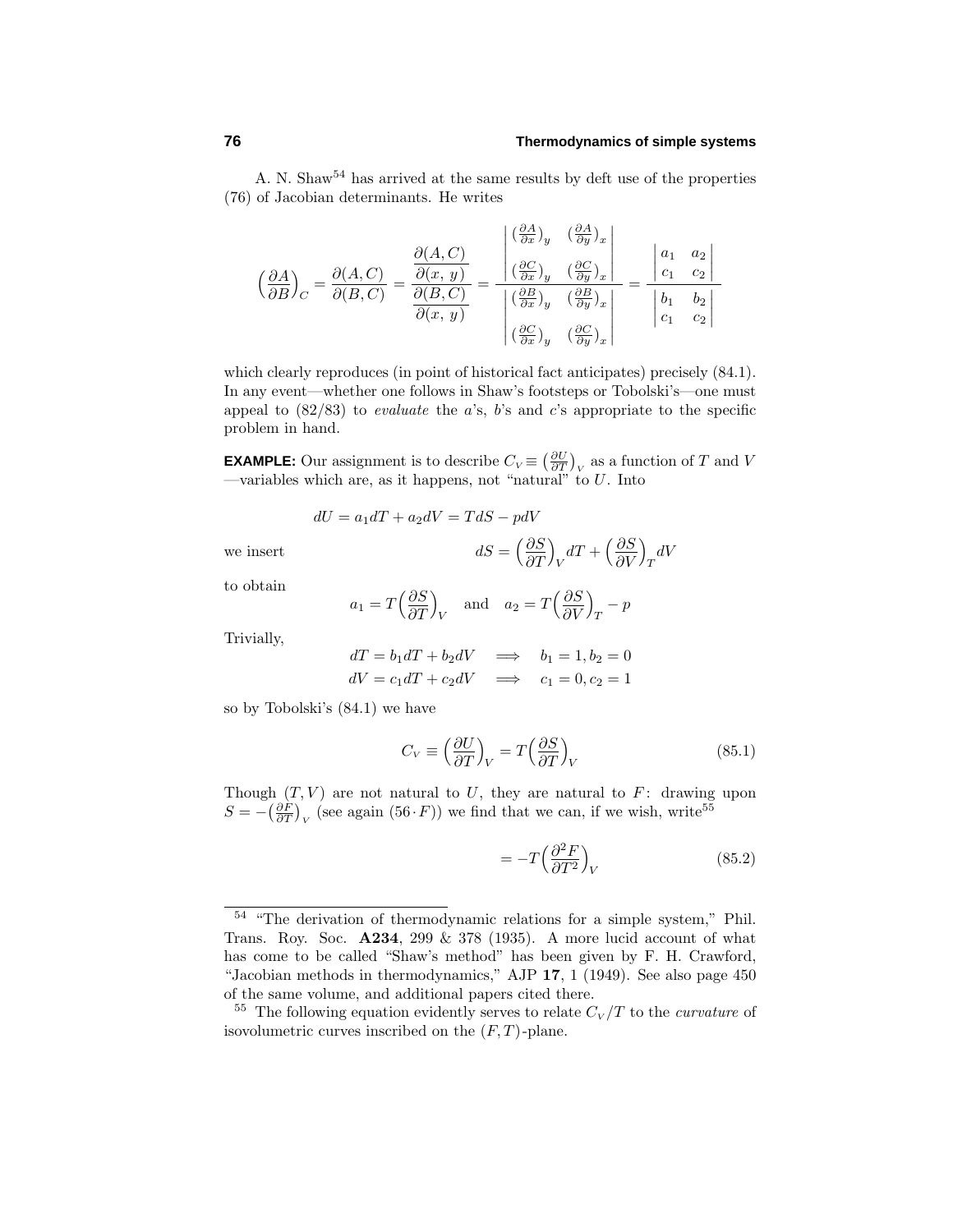#### **Thermodynamic identities, made to order 77**

We have—without further labor—also the "mate" of (85.1)

$$
\Big(\frac{\partial U}{\partial V}\Big)_T=T\Big(\frac{\partial S}{\partial V}\Big)_T-p
$$

which with the aid of the Maxwell relation  $(57 \cdot F)$  assumes the form

$$
= T\left(\frac{\partial p}{\partial T}\right)_V - p
$$
  
=  $T^2 \left(\frac{\partial}{\partial T} \frac{p}{T}\right)_V$  (86)

of what at (72) we called the **thermodynamic equation of state**, and of which we made use already at (68).

**REMARK:** Equations (56) can be summarized

$$
\begin{aligned}\n\left(\frac{\partial U}{\partial S}\right)_V &= +T = \left(\frac{\partial H}{\partial S}\right)_p \\
\left(\frac{\partial F}{\partial V}\right)_T &= -p = \left(\frac{\partial U}{\partial V}\right)_S \\
\left(\frac{\partial G}{\partial T}\right)_p &= -S = \left(\frac{\partial F}{\partial T}\right)_V \\
\left(\frac{\partial H}{\partial p}\right)_S &= +V = \left(\frac{\partial G}{\partial p}\right)_T\n\end{aligned}
$$
\n(87)

and, because they yield Maxwell's relations (57) by cross-partial identification, are called the **integrated Maxwell relations**. They often (as just above) prove quite useful.

**EXAMPLE:** At  $(64.1)$  we had

$$
C_p = \left(\frac{\partial U}{\partial T}\right)_V + \left[\left(\frac{\partial U}{\partial V}\right)_T + p\right] \left(\frac{\partial V}{\partial T}\right)_p
$$

Our assignment is to bring this to—compare (79)—the form

$$
= f(T, p, S(T, p), V(T, p), \left(\frac{\partial S}{\partial T}\right)_p, \left(\frac{\partial S}{\partial p}\right)_T, \left(\frac{\partial V}{\partial T}\right)_p, \left(\frac{\partial V}{\partial p}\right)_T)
$$

where it is Maxwell's  $\left(\frac{\partial V}{\partial T}\right)_p = -\left(\frac{\partial S}{\partial p}\right)_T$  that has rendered the stricken term redundant and supplied our *de facto* point of departure:

$$
C_p = \left(\frac{\partial U}{\partial T}\right)_V - \left[\left(\frac{\partial U}{\partial V}\right)_T + p\right] \left(\frac{\partial S}{\partial p}\right)_T
$$

We will again use Tobolski's method,<sup>56</sup> and though I write out the details it is to draw attention to how tedious they are *...* from which very fact we will learn

 $56\,$  For an account of Shaw's approach to the same problem see STATISTICAL PHYSICS  $(1969)$ , Chapter 3, page 49.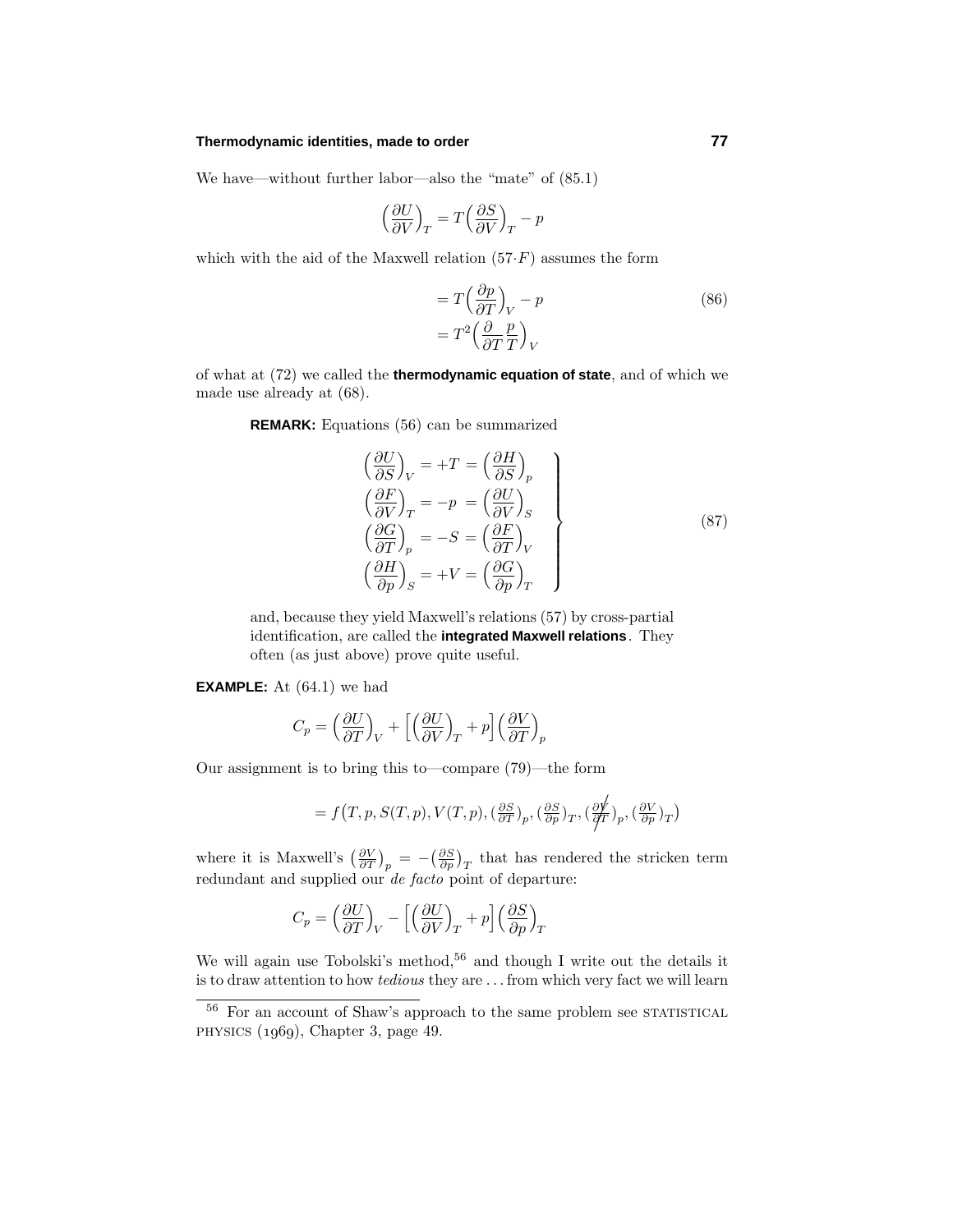something. Turning now to those details, we have

$$
dU = TdS - pdV
$$
  
\n
$$
= T\left[\left(\frac{\partial S}{\partial T}\right)_p dT + \left(\frac{\partial S}{\partial p}\right)_T dp\right] - p\left[\left(\frac{\partial V}{\partial T}\right)_p dT + \left(\frac{\partial V}{\partial p}\right)_T dp\right]
$$
  
\n
$$
= a_1 dT + a_2 dp \text{ with } \begin{cases} a_1 = T\left(\frac{\partial S}{\partial T}\right)_p + p\left(\frac{\partial S}{\partial p}\right)_T \\ a_2 = T\left(\frac{\partial S}{\partial p}\right)_T - p\left(\frac{\partial V}{\partial p}\right)_T \end{cases}
$$
  
\n
$$
dT = b_1 dT + b_2 dp \text{ with } \begin{cases} b_1 = 1 \\ b_2 = 0 \end{cases}
$$
  
\n
$$
dV = \left(\frac{\partial V}{\partial T}\right)_p dT + \left(\frac{\partial V}{\partial p}\right)_T dp
$$
  
\n
$$
= c_1 dT + c_2 dp \text{ with } \begin{cases} c_1 = -\left(\frac{\partial S}{\partial p}\right)_T \\ c_2 = \left(\frac{\partial V}{\partial p}\right)_T \end{cases}
$$

which, by (84.1), is found after simplification to give

$$
\left(\frac{\partial U}{\partial T}\right)_V = \frac{a_1 \left(\frac{\partial V}{\partial p}\right)_T + a_2 \left(\frac{\partial S}{\partial p}\right)_T}{\left(\frac{\partial V}{\partial p}\right)_T}
$$

$$
\left(\frac{\partial U}{\partial V}\right)_T = \frac{a_2}{\left(\frac{\partial V}{\partial p}\right)_T}
$$

Returning with this information to our announced point of departure, we find

$$
C_p = \left[a_1 + a_2 \frac{\left(\frac{\partial S}{\partial p}\right)_T}{\left(\frac{\partial V}{\partial p}\right)_T}\right] - \left[a_2 \frac{\left(\frac{\partial S}{\partial p}\right)_T}{\left(\frac{\partial V}{\partial p}\right)_T} + p\left(\frac{\partial S}{\partial p}\right)_T\right]
$$
  
=  $T\left(\frac{\partial S}{\partial T}\right)_p$  (88.1)

And since (56 $\cdot$ *G*) supplies  $S = -\left(\frac{\partial G}{\partial T}\right)_p$  we can, if we wish, write

$$
=-T\left(\frac{\partial^2 G}{\partial T^2}\right)_p\tag{88.2}
$$

Equations (88) describe  $C_p$  in terms that bear a remarkable resemblance to the descriptions  $(85)$  of  $C_V$ , yet issue from an argument that is markedly more tedious. Why? Because, while the variables  $(T, V)$  are semi-natural to  $U$ , the variables  $(T, p)$  are totally unnatural. The potential that stands to  $(T, p)$  in the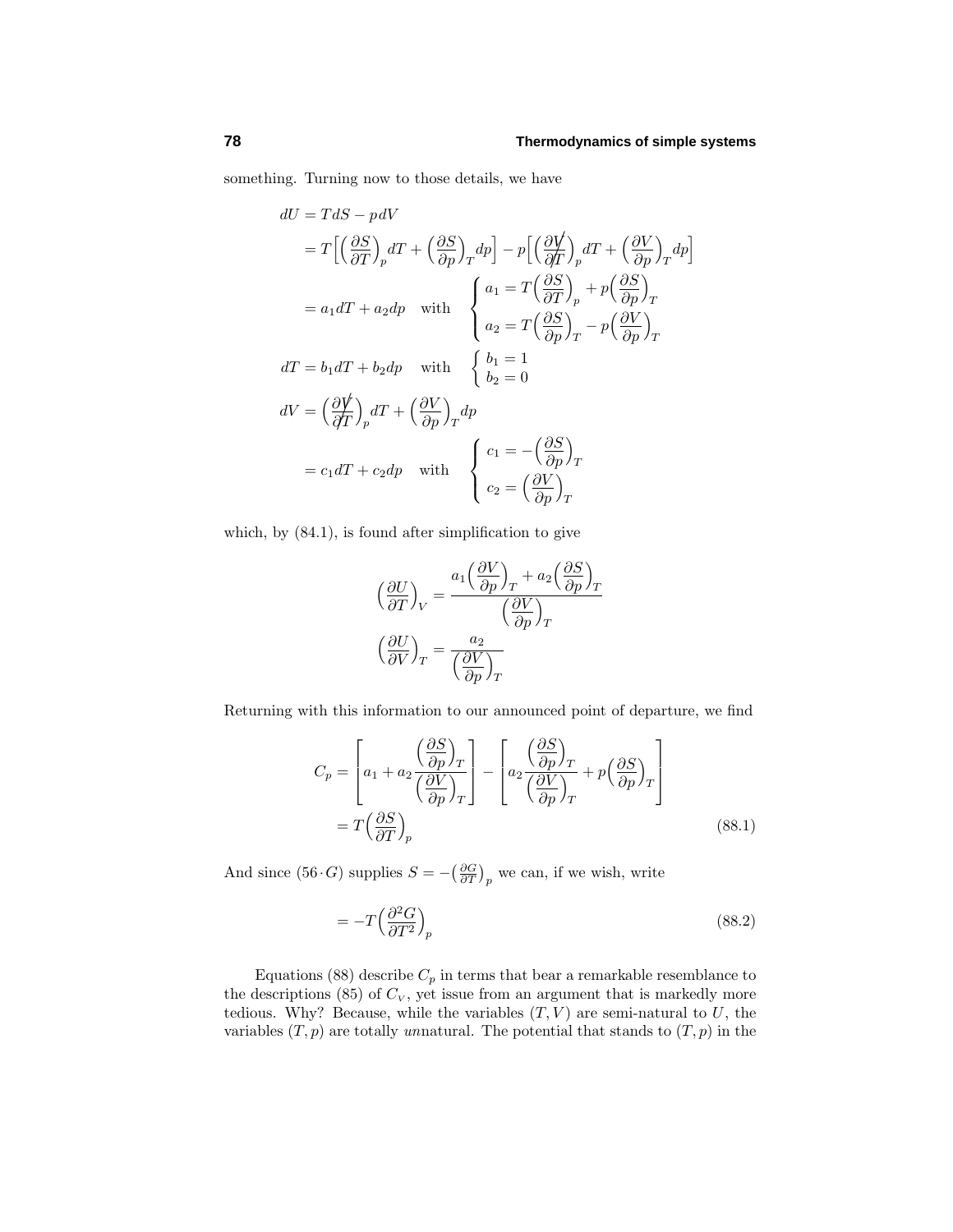#### **Thermodynamic identities, made to order 79**

same semi-natural relationship that  $U(S, V)$  stands to  $(T, V)$  is  $H(S, p)$ . The implication is that we might fare better if we attempted to construct an *H*-based theory of  $C_p$ . And that, indeed, is easily accomplished: write<sup>57</sup>

$$
dQ = d(H - pV) + pdV = C_p dT + L_p dp
$$

and (note again the non-standard variables)  $H \equiv H(T, p)$ . Then

$$
C_p = \left(\frac{\partial H}{\partial T}\right)_p
$$
  
\n
$$
L_p = \left[\left(\frac{\partial H}{\partial p}\right)_T - V\right]
$$
\n(89)

mimic the design of (63).  $C_p$  is now simple, and it is the description of  $C_V$  that has become relatively complicated:

$$
C_V = C_p + L_p \left(\frac{\partial p}{\partial T}\right)_V
$$

Proceeding in direct imitation of the argument on page 76 we have

$$
dH = a_1 dT + a_2 dp = TdS + Vdp
$$

$$
dS = \left(\frac{\partial S}{\partial T}\right)_p dT + \left(\frac{\partial S}{\partial p}\right)_T dp
$$

giving

$$
a_1 = T\left(\frac{\partial S}{\partial T}\right)_p
$$
 and  $a_2 = T\left(\frac{\partial S}{\partial p}\right)_T + V$ 

while trivially

$$
dT = b_1 dT + b_2 dp \implies b_1 = 1, b_2 = 0
$$
  

$$
dp = c_1 dT + c_2 dp \implies c_1 = 0, c_2 = 1
$$

Tobolski's  $(84.1)$  now leads immediately to

$$
C_p \equiv \left(\frac{\partial H}{\partial T}\right)_p = T\left(\frac{\partial S}{\partial T}\right)_p = -T\left(\frac{\partial^2 G}{\partial T^2}\right)_p\tag{90}
$$

which is  $(88.1)$  without sweat!<sup>58</sup>

**MORAL:** Representation-selection enters as a potentially important consideration into in the efficient generation of thermodynamic identities.

<sup>57</sup> Compare page 65.

 $58$  Since  $(T, p)$  are the variables natural to  $G$  it might seem reasonable to anticipate that a  $G$ -based theory of  $C_p$  would be even more efficient than the *H*-based theory (and similarly: that a *F*-based theory of  $C_V$  would be more efficient than the *U*-based theory). But try it: you will discover soon enough that—for informative reasons—this is a pretty idea that leads nowhere.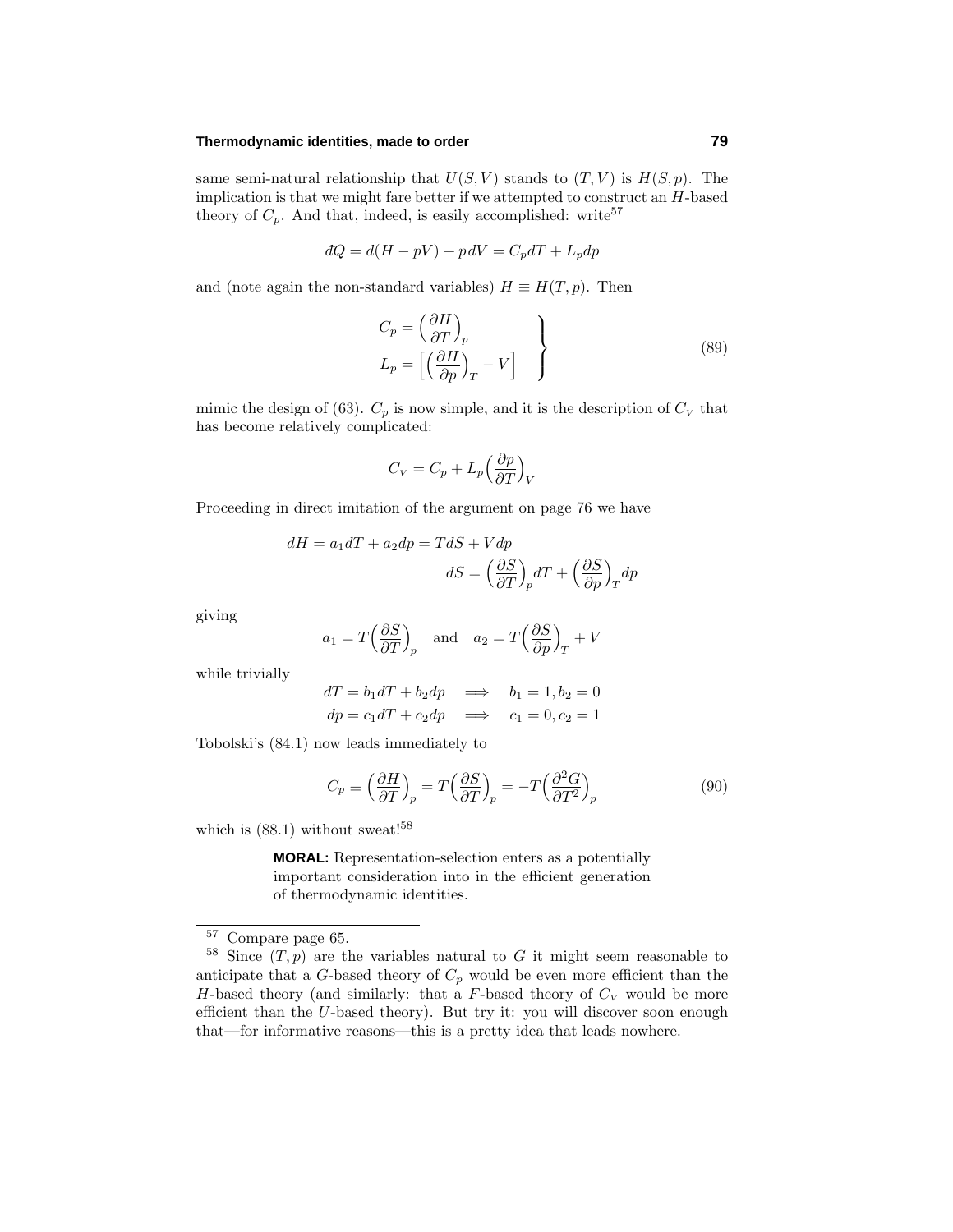On page 67 I postponed the derivations of a pair of illustrative "algebraic identities" which, as it happens, are so important—and the derivation of which involves methods so important—as to merit close attention. At  $(64.1)$  we had

$$
C_p - C_V = \left[ \left( \frac{\partial U}{\partial V} \right)_T + p \right] \left( \frac{\partial V}{\partial T} \right)_p
$$

while the "thermodynamic equation of state"  $(86)$  supplies

$$
\left[ \left( \frac{\partial U}{\partial V} \right)_T + p \right] = T \left( \frac{\partial p}{\partial T} \right)_V
$$

So we have (recall the definitions (66) of  $\alpha$  and  $\beta$ )

$$
C_p - C_V = \frac{1}{V} \left(\frac{\partial V}{\partial T}\right)_p \cdot \frac{1}{p} \left(\frac{\partial p}{\partial T}\right)_V \cdot pVT
$$

$$
= \alpha \beta pVT
$$

*...* which is (67.21). The derivation of (67.22) is more interesting (because our point of departure is so obscurely related to our destination): From (76.3) it follows in particular that

$$
\frac{\partial(S,T)}{\partial(p,T)} = \frac{\partial(S,T)}{\partial(V,T)} \cdot \frac{\partial(V,T)}{\partial(p,T)}
$$

which by  $(76.6)$  becomes

$$
\left(\frac{\partial S}{\partial p}\right)_T = \left(\frac{\partial S}{\partial V}\right)_T \cdot \left(\frac{\partial V}{\partial p}\right)_T
$$
  

$$
-\left(\frac{\partial V}{\partial T}\right)_p = \left(\frac{\partial p}{\partial T}\right)_V \cdot \left(\frac{\partial V}{\partial p}\right)_T \text{ by Maxwell relations}
$$

Therefore<sup>59</sup>

$$
\frac{1}{V} \left( \frac{\partial V}{\partial T} \right)_p = \left[ -\frac{1}{V} \left( \frac{\partial V}{\partial p} \right)_T \right] \left[ \frac{1}{p} \left( \frac{\partial p}{\partial T} \right)_V \right] p
$$

$$
\downarrow
$$

$$
\alpha = \varkappa \beta p
$$

*...* which is (67.22), and places us in position to write

$$
C_p - C_V = (\alpha^2 / \varkappa) VT \tag{91.1}
$$

Since  $\varkappa$ , *V* and *T* are—for *physical* reasons—necessarily positive, it follows that

 $C_p \geqslant C_V$ , with equality if and only if  $\alpha = 0$  (91*.*2)

(which in H<sub>2</sub>O occurs at about  $4°C$ ). A quantity of major importance—

<sup>59</sup> For an entirely different line of argument leading to this same equation, see pages 120  $\&$  133 in MATHEMATICAL THERMODYNAMICS (1967).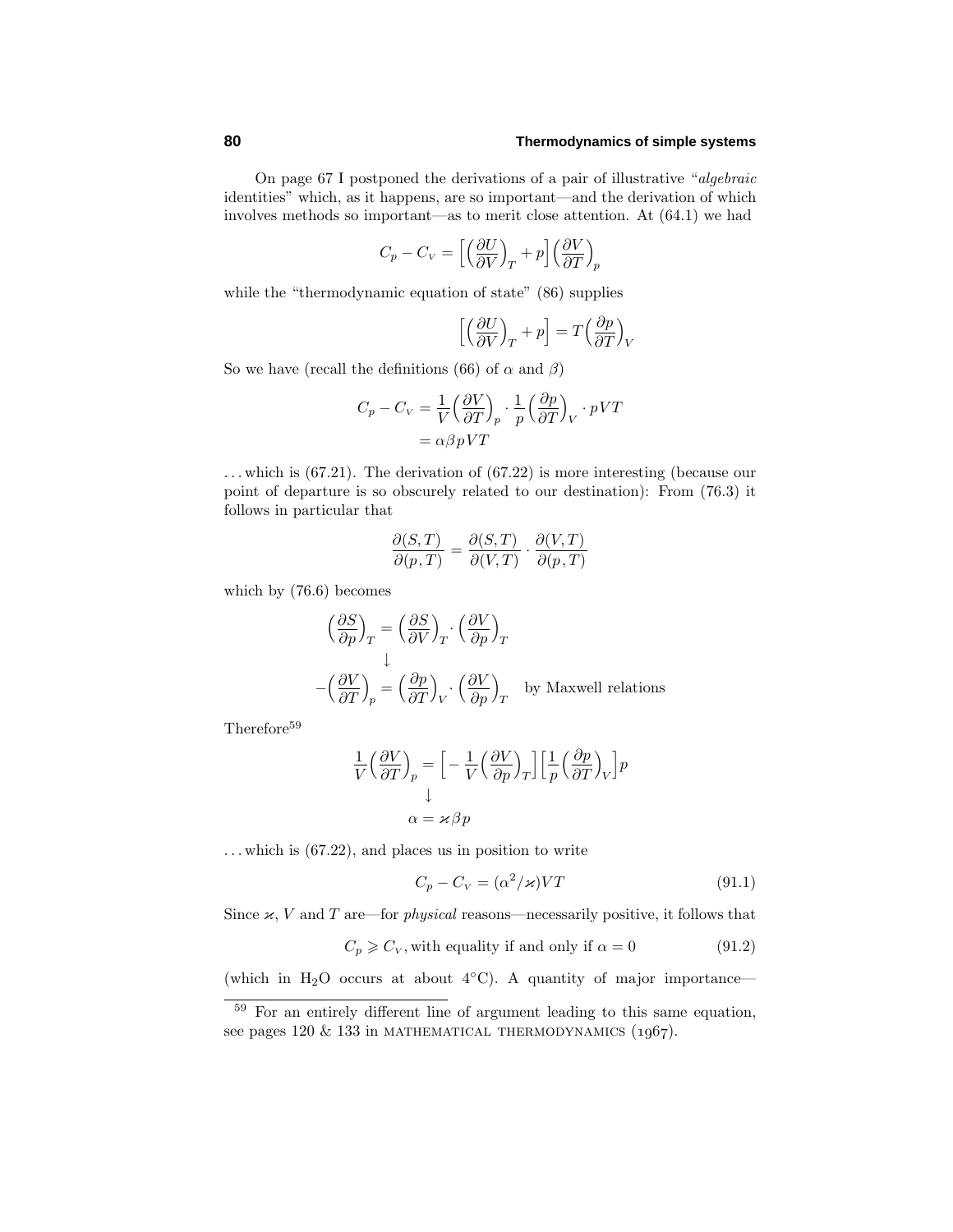#### **Thermodynamic identities, made to order 81**

especially to the theory of gases—is the ratio of heat capacities

$$
\gamma \equiv \frac{C_p}{C_V} = \frac{\text{isobaric specific heat}}{\text{isovolumetric specific heat}} \ge 1\tag{92}
$$

which can be described in a variety of ways: from  $(85.1)$  and  $(88.1)$  we have

*∂S*

$$
\gamma = \frac{\left(\frac{\partial S}{\partial T}\right)_p}{\left(\frac{\partial S}{\partial T}\right)_V}
$$

which by  $\frac{\partial(S,p)}{\partial(T,p)} \cdot \frac{\partial(p,T)}{\partial(V,T)} = \frac{\partial(S,V)}{\partial(T,V)} \cdot \frac{\partial(p,S)}{\partial(V,S)} \implies (\frac{\partial S}{\partial T})_p \left(\frac{\partial p}{\partial V}\right)_T = (\frac{\partial S}{\partial T})_V \left(\frac{\partial p}{\partial V}\right)_S$ <br>becomes

$$
=\frac{\left(\frac{\partial p}{\partial V}\right)_S}{\left(\frac{\partial p}{\partial V}\right)_T}
$$

and by  $\left(\frac{\partial x}{\partial y}\right)_z = \left[\left(\frac{\partial y}{\partial x}\right)_z\right]^{-1}$ —a corollary of (76.6) & (76.4)—assumes the form

$$
=\frac{\left(\frac{\partial V}{\partial p}\right)_T}{\left(\frac{\partial V}{\partial p}\right)_S}=\frac{\varkappa}{\varkappa_s}
$$

We will later have occasion to consider why it is that  $\gamma$  occurs commonly in the description of adiabatic processes, and why in particular it makes a famous appearance in the formula that describes the velocity of sound in gases.

The "integrated Maxwell relations" $(87)$  describe the first partial derivatives of *U*, *F*, *H* and *G* with respect to their "natural" variables. But also of importance are the various "unnatural" first partials of the potentials, as became apparent when we wrote

$$
C_V = \left(\frac{\partial U}{\partial T}\right)_V \quad \text{and again later} \quad C_p = \left(\frac{\partial H}{\partial T}\right)_p
$$

Such constructs yield to analysis by (for example) Tobolski's method, which directs our attention also to their "mates"

$$
\left(\frac{\partial U}{\partial V}\right)_T
$$
 and  $\left(\frac{\partial H}{\partial p}\right)_T$ 

and it is these latter (and objects like them) that I want now to approach by an alternative method: write

$$
\left(\frac{\partial U}{\partial V}\right)_T = \left(\frac{\partial [F + TS]}{\partial V}\right)_T : T \text{ and } V \text{ are natural to } F
$$
  
=  $-p + T \left(\frac{\partial S}{\partial V}\right)_T$   
=  $-p + T \left(\frac{\partial p}{\partial T}\right)_V : \begin{cases} \text{by a Maxwell relation: we have at} \\ \text{this point recovered precisely the} \\ \text{``thermodynamic equation of state''} \end{cases}$   
=  $T^2 \left(\frac{\partial}{\partial T} \frac{p}{T}\right)_V$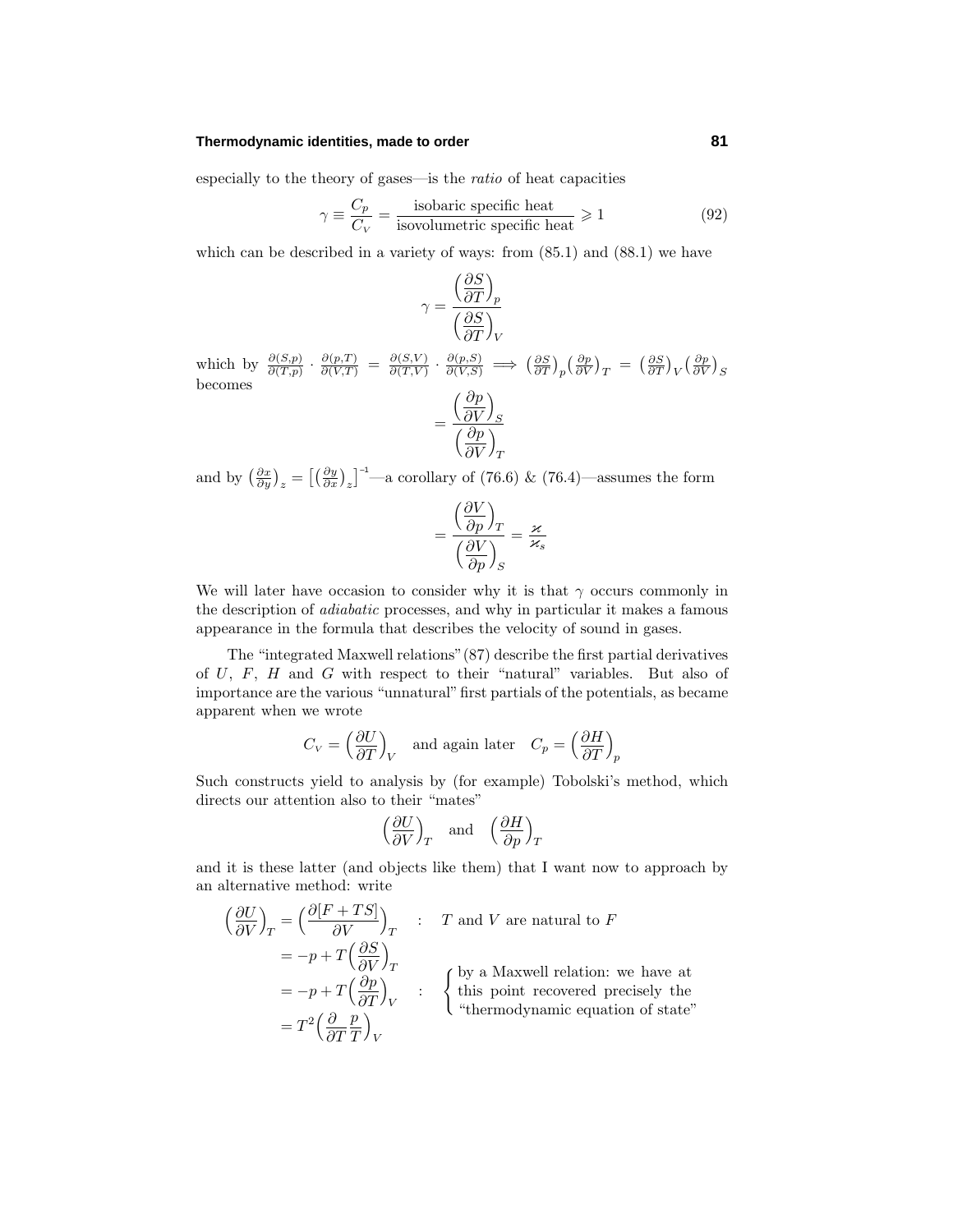and notice that this equation can be rendered

$$
\Bigl({\partial\over\partial V}{U\over T^2}\Bigr)_T=\Bigl({\partial\over\partial T}{p\over T}\Bigr)_V
$$

But the preceding equation can be read as an exactness condition, an assertion that there assuredly exists a function  $A(T, V)$  such that

$$
\left(\frac{\partial A}{\partial T}\right)_V = \frac{U}{T^2} \quad \text{and} \quad \left(\frac{\partial A}{\partial V}\right)_T = \frac{p}{T}
$$

and a little tinkering leads to the function that does the job:

$$
A(T, V) \equiv -\frac{F(T, V)}{T}
$$

What we have, in short, discovered is that

$$
d\left(\frac{F}{T}\right) = -\frac{U}{T^2} \, dT - \frac{p}{T} \, dV
$$

from which (72)—the "thermodynamic equation of state"

$$
\Bigl({\partial U \over \partial V}\Bigr)_T = T^2 \Bigl({\partial \over \partial T}{p \over T}\Bigr)_V
$$

 $-$ follows as a statement of the equality of cross-derivatives; *i.e.*, as a kind of "eccentric Maxwell relation." So much for the "mate" of  $C_V$ : if we look similarly to the mate of  $C_p$  we are led to

$$
\left(\frac{G}{T}\right) = -\frac{H}{T^2}dT + \frac{V}{T} dp
$$

$$
\downarrow \downarrow
$$

$$
\left(\frac{\partial H}{\partial p}\right)_T = -T^2 \left(\frac{\partial}{\partial T} \frac{V}{T}\right)_p
$$

$$
= V - T \left(\frac{\partial V}{\partial T}\right)_p
$$

which we may look upon as an unnamed sibling of  $(72)$ .<sup>60</sup>

$$
\left(\frac{\partial X}{\partial V}\right)_T = \left(\frac{\partial Y}{\partial T}\right)_V
$$

but one cannot, in general, expect such activity to serve any useful purpose. The lesson of the preceding discussion is that, however, it once in awhile does.

 $^{60}$   $F(T, V)/T$  is a *simple* "assembled function" of *T* and *V*. Of course, one could use the material at hand to construct assembled functions of arbitrary complexity, give names *X* and *Y* to their partials, and stand back amazed by the resulting "eccentric Maxwell relations"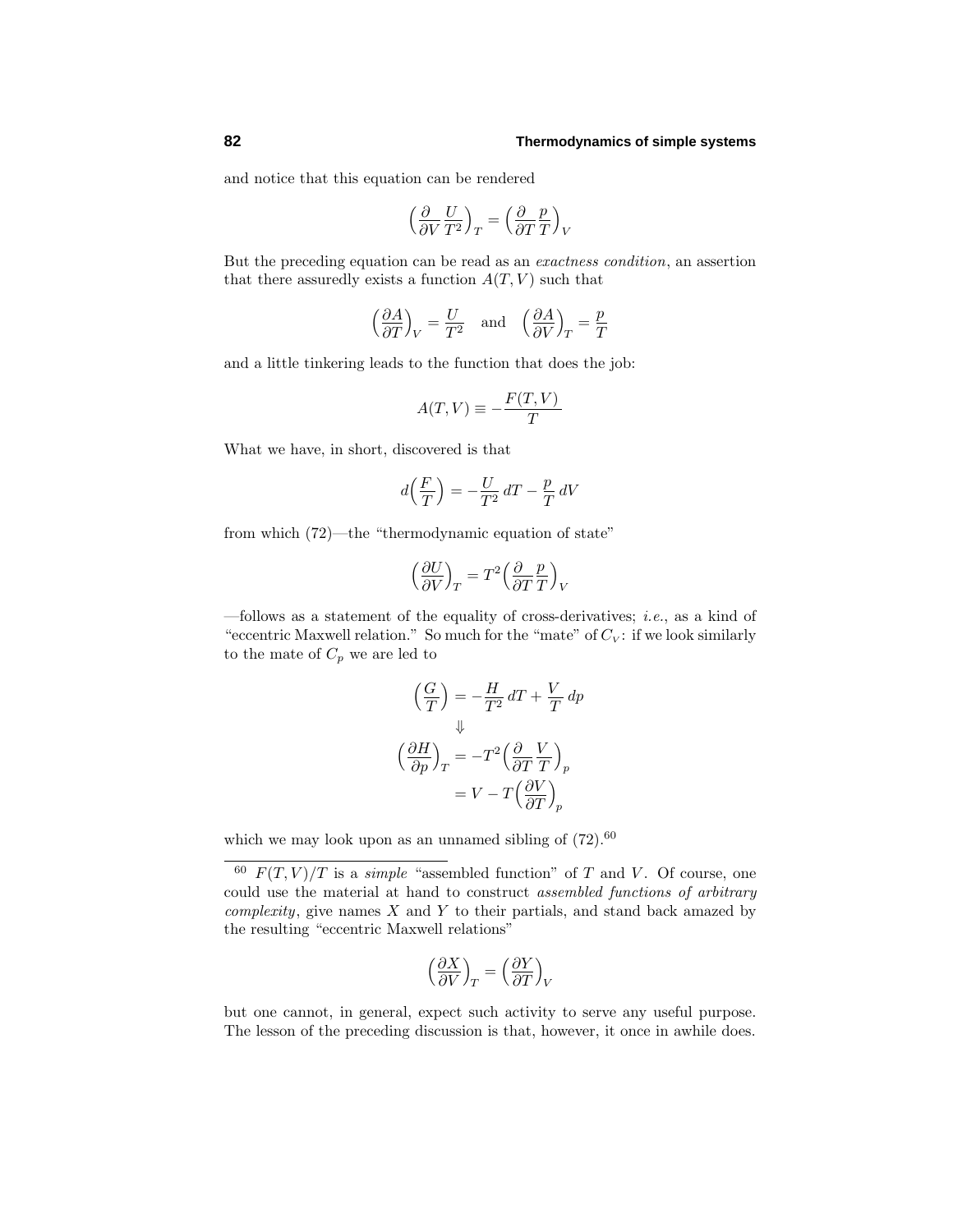### **Born diagram as an identity transformation device 83**

**9. New identities from old by appeal to the formal symmetry-structure of thermodynamics.**<sup>61</sup> The"identity-generation engines"described in the preceding section are general-purpose tools, capable in principle of assembling a vast array of products (made vaster still if one looks to derivatives of higher order, and/or increases the number of thermodynamic variables and potentials). We notice, however, the presence of certain repeated patterns in the design of those products (compare, for example, (85) with (90)), and that (see again page 75) the engines accept as input only the following very simple raw material:

$$
\begin{aligned}\ndU &= +TdS - pdV \\
dF &= -SdT - pdV \\
dG &= -SdT + Vdp \\
dH &= +TdS + Vdp\n\end{aligned}
$$
\n(93.1)

$$
U = F + TS = G + TS - pV = H - pV
$$
  
\n
$$
U - TS = F = G - pV = H - TS - pV
$$
  
\n
$$
U - TS + pV = F + pV = G
$$
  
\n
$$
U + pV = F + TS + pV = G + TS = H
$$
  
\n
$$
U - F + G - H = 0
$$
  
\n(93.3)

Equations  $(93.1)$  inform us what we consider to be the variables "natural" to each of the potentials, while the highly redundant system  $(93.2)$  describes stipulated relationships among the potentials.<sup>62</sup> Equation (93.3)—encountered already at (59)—is an immediate but particularly useful implication of (93.2). The point to which I would lay stress, however, is that **all identities are latent implications of (93)** or, for more general systems (systems with more degrees of freedom), latent in some expanded variant of (93). Our plan is

- to identify the substitutional symmetries inherent in the system (93), then
- to exploit the observation that those must be symmetries *displayed also by* the collective implications of (93).

And to "identify the substitutional symmetries" we will press Born's diagram (Figure 18) into a new kind of service. $63$ 

The following operations send  $\square \rightarrow \square$ , and in that sense serve to describe the symmetries of a square:

 $61$  What follows is an elaboration of material presented on pages  $36-40$  of J. S. Lomont's *Applications of Finite Groups* (1959). Lomont cites no source, and his pretty idea (or whose? See the note on page 90.) seems never to have found its way into the standard thermodynamic literature.

 $62$  The second/third/fourth lines of  $(93.2)$  are mere rearrangements of the first line: they have been included to provide escape from the "*U*-chauvinism" seemingly latent in the standard formulation of *laws* of thermodynamics; *i.e.*, to underscore our determination to treat the potentials as formally co-equal entities.

<sup>63</sup> In this respect my line of argument departs from Lomont's.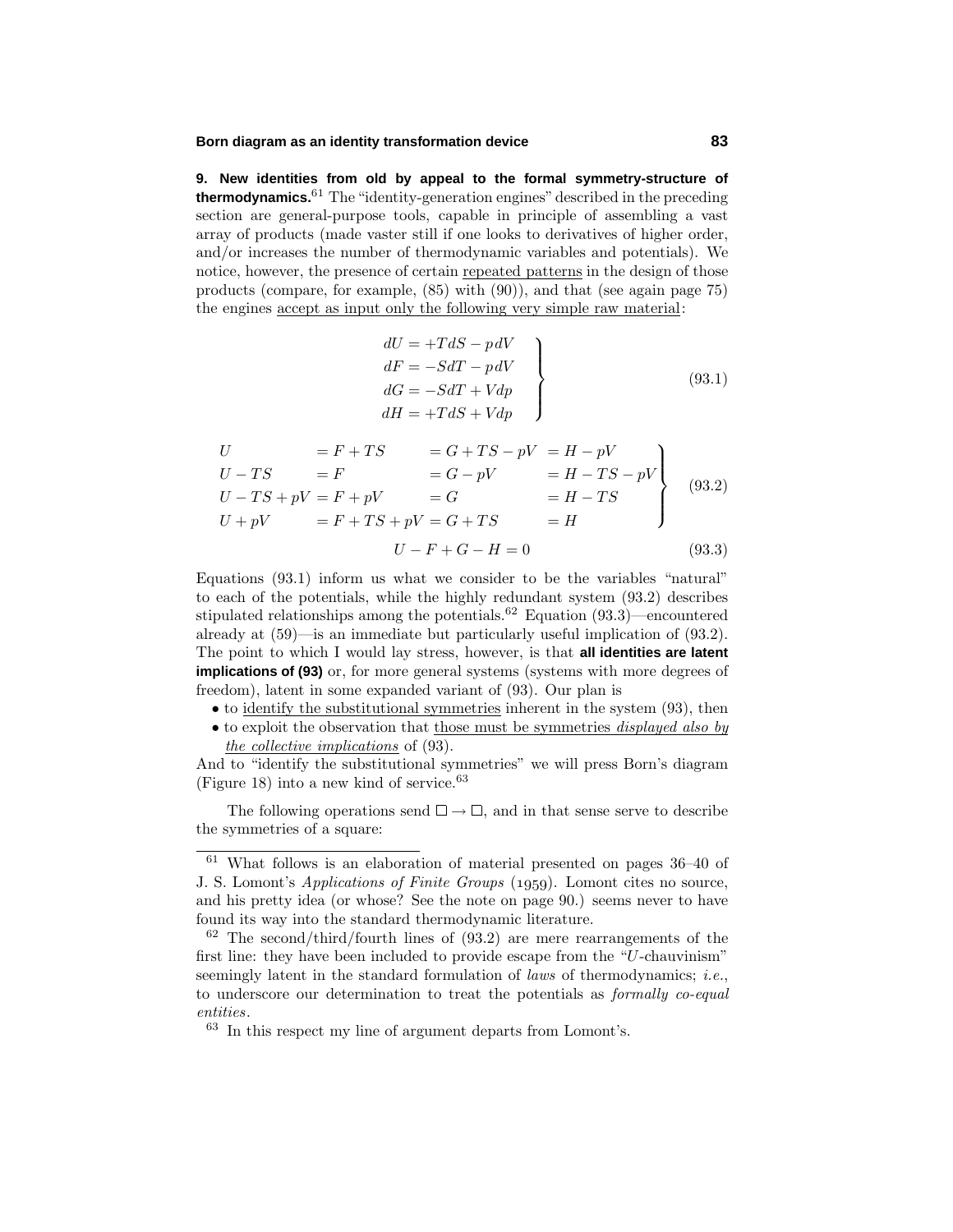**I** : identity transformation **R**<sub>1</sub> : central  $\circ$ -rotation through  $90^\circ$ **R**<sub>2</sub> : central  $\circ$ -rotation through 180 $\circ$ **R**<sub>3</sub> : central  $\circ$ -rotation through 270°  $\mathsf{A}_1$  : reflect in horizontal axis  $\longleftrightarrow$  $\mathsf{A}_2$  : reflect in vertical axis  $\updownarrow$  $\mathbf{D}_1$  : reflect in  $\nearrow$  diagonal  $\mathbf{D}_2$  : reflect in  $\setminus$  diagonal

These operators (see Figure 22) can be looked upon as the elements of a finite group of order 8—the so-called **square group**—but that interesting aspect of the situation is of no direct concern to us. The point of interest is that if we decorate the square a la Born, then the operations described above serve to permute those symbols. Looking for the moment just to the potentials, we have

| L              | $\longleftrightarrow$ | $\{U,F,G,H\}$    |
|----------------|-----------------------|------------------|
| ${\sf R}_1$    | $\longleftrightarrow$ | $\{F,G,H,U\}$    |
| $\mathsf{R}_2$ | $\longleftrightarrow$ | $\{G, H, U, F\}$ |
| $\mathsf R_3$  | $\longleftrightarrow$ | ${H, U, F, G}$   |
| A <sub>1</sub> | $\longleftrightarrow$ | $\{H,G,F,U\}$    |
| $\mathbf{A}_2$ | $\longleftrightarrow$ | $\{F, U, H, G\}$ |
| $\mathbf{D}_1$ | $\longleftrightarrow$ | $\{G, F, U, H\}$ |
| $\mathbf{D}_2$ | $\longleftrightarrow$ | $\{U,H,G,F\}$    |

Notice that in all cases either *U* and *G* share the 1<sup>st</sup> & 3<sup>rd</sup> positions or they share the 2<sup>nd</sup> & 4<sup>th</sup> positions in the string, <sup>64</sup> from which it follows that (93.3) is **permutationally invariant**. But to describe the permutational transforms of  $(93.1)$  and  $(93.2)$  we must adjoin  $\{V, T, p, S\}$  variables to the preceding list: we must, in other words, work from

| L.             | $\longleftrightarrow$ | $\{U, F, G, H; V, T, p, S\}$ |
|----------------|-----------------------|------------------------------|
| ${\sf R}_1$    | $\longleftrightarrow$ | $\{F,G,H,U;T,p,S,V\}$        |
| $\mathsf{R}_2$ | $\longleftrightarrow$ | $\{G, H, U, F; p, S, V, T\}$ |
| ${\sf R}_3$    | $\longleftrightarrow$ | $\{H, U, F, G; S, V, T, p\}$ |
| A <sub>1</sub> | $\longleftrightarrow$ | $\{H,G,F,U;p,T,V,S\}$        |
| $\mathbf{A}_2$ | $\longleftrightarrow$ | $\{F, U, H, G; V, S, p, T\}$ |
| $\mathbf{D}_1$ | $\longleftrightarrow$ | $\{G, F, U, H; T, V, S, p\}$ |
| $\mathsf D_2$  | $\longleftrightarrow$ | $\{U, H, G, F; S, p, T, V\}$ |

<sup>64</sup> The circumstance just described is, as it happens, realized in all possible ways, and reflects the elementary fact that symmetry operations can not disturb the "diametric oppositeness" of *U* and *G*.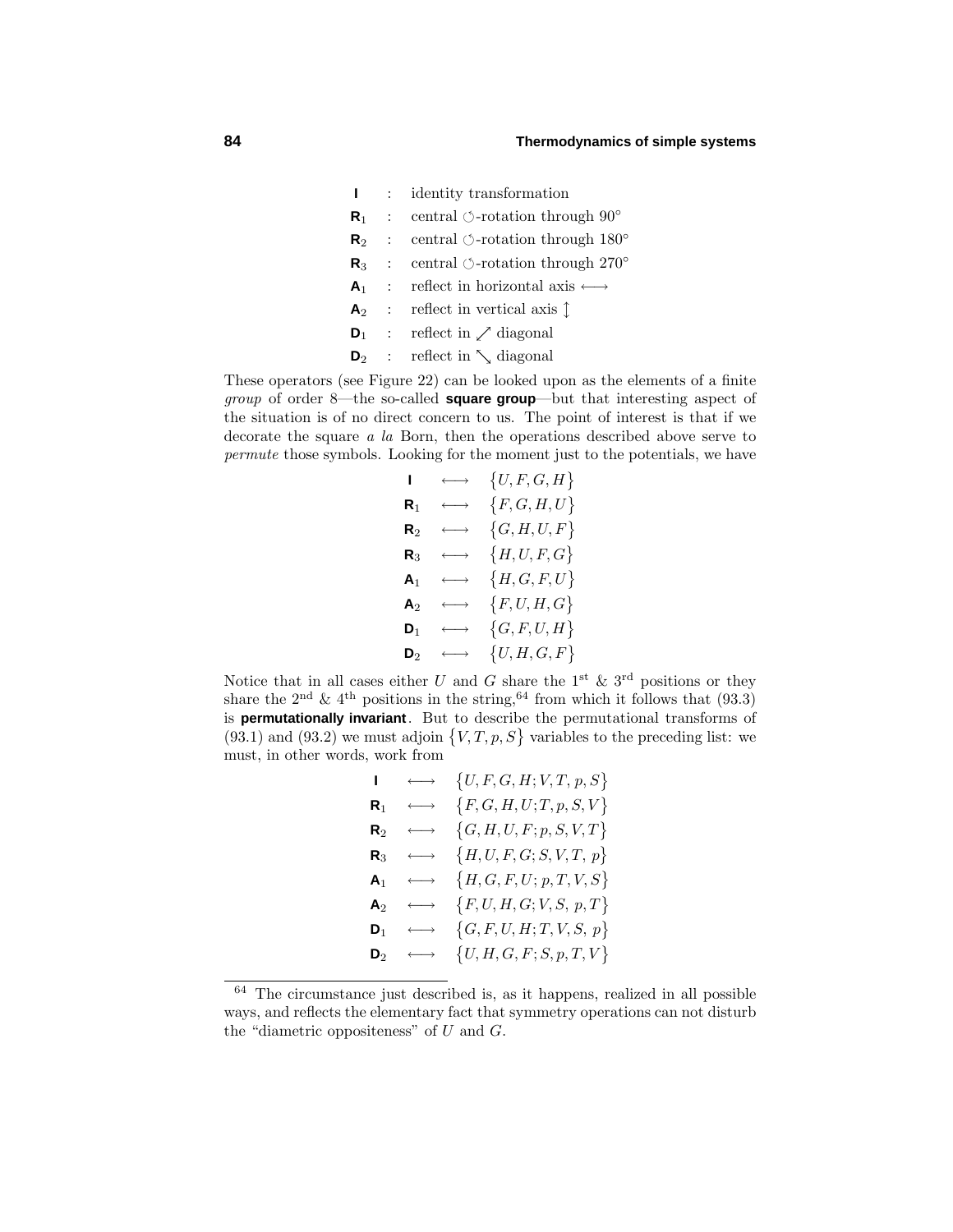*U*



Figure 22: Explicit action of the elements of the **square group**, displayed in the sequence

 $F \longrightarrow G$ 

*H U*

**I R**<sup>1</sup> **R**<sup>2</sup> **R**<sup>3</sup>  $A_1$   $A_2$  $\mathsf{D}_1$   $\mathsf{D}_2$ 

The arrows proceed  $S \longrightarrow T$  and  $p \longrightarrow V$ , and will acquire an importance evident in Figure 23.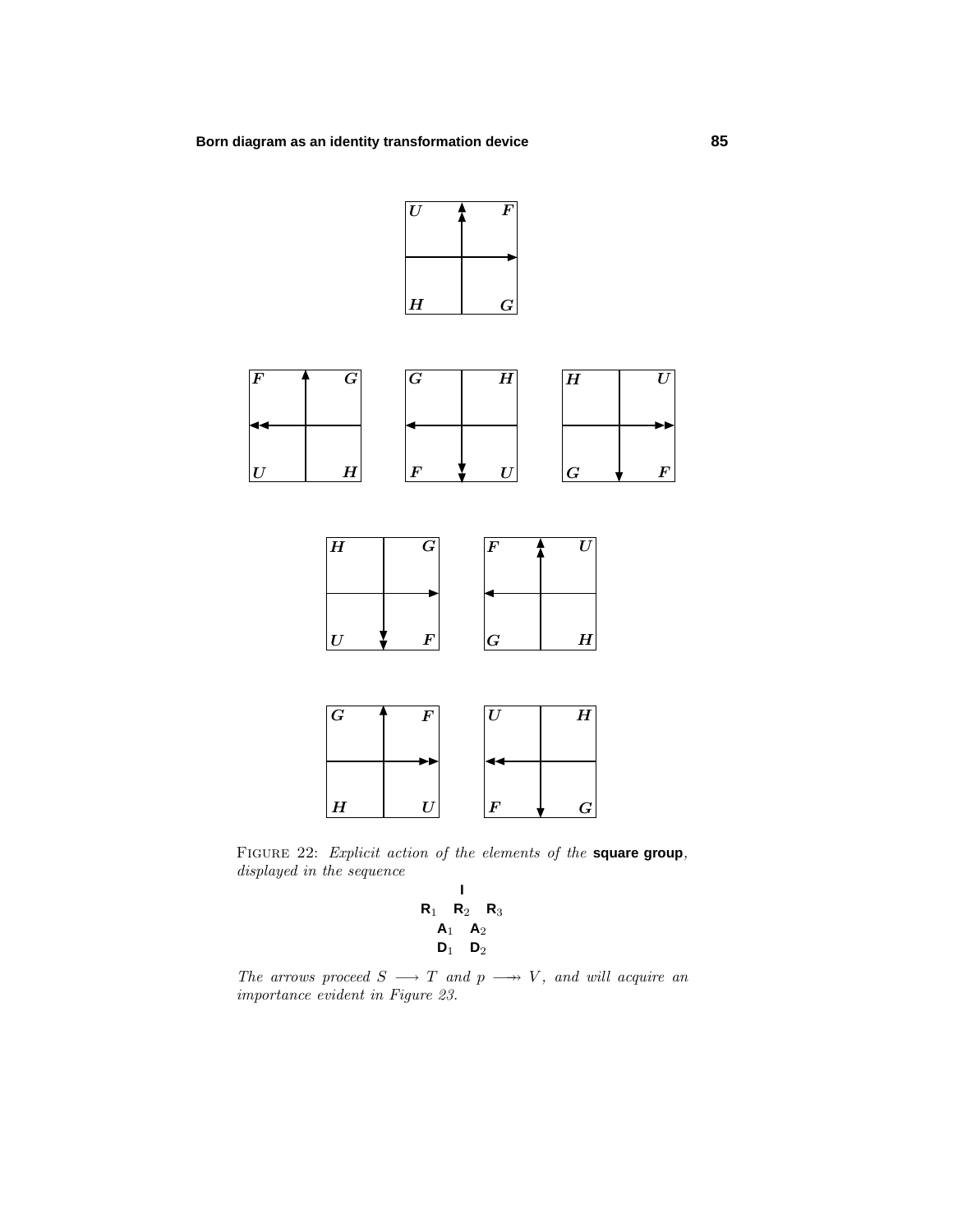When (for example) the permutation  $\mathbf{R}_1$  is applied to (93.1) one obtains

$$
dF = \bigoplus_{p} dV - SdT
$$
  
\n
$$
dG = \bigoplus_{p} V dp - SdT
$$
  
\n
$$
dH = \bigoplus_{p} V dp + TdS
$$
  
\n
$$
dU = \bigoplus_{p} p dV + TdS
$$
  
\n**R**<sub>1</sub>(93.1)

in which I have circled signs that are in disagreement with (93). All could be rectified by the simple adjustment  $p \to -p$ , which (compare Figures 22 & 23) we might associate diagramatically with a restoration of  $\leftarrow$  to its "canonical" orientation. Similarly, the permutation **R**<sup>2</sup> gives

$$
dG = \bigoplus SdT \ominus Vdp
$$
  
\n
$$
dH = \bigoplus TdS \ominus Vdp
$$
  
\n
$$
dU = \bigoplus TdS \oplus pdV
$$
  
\n
$$
dF = \bigoplus SdT \oplus pdV
$$
  
\n**R**<sub>2</sub>(93.1)

in which all the signs are wrong, a circumstance that we associate with the fact that now (compare Figures 22  $\&$  23) both arrows are misdirected, and rectify by double adjustment:  $p \to -p, T \to -T$ . Look finally to the **A**<sub>1</sub> permutation, which gives

$$
dH = +T dS \ominus V dp
$$
  
\n
$$
dG = -S dT \ominus V dp
$$
  
\n
$$
dF = -S dT \oplus p dV
$$
  
\n
$$
dU = +T dS \oplus p dV
$$
  
\n**A**<sub>1</sub>(93.1)

We associate the incorrect signs here with (compare Figures  $22 \& 23$ ) a single misdirected arrow, which when rectified leaves  $p \to -p$  in its wake. So it goes *...*though in fact we need go no farther, for from the group table

| <b>I R</b> <sub>1</sub> <b>R</b> <sub>2</sub> <b>R</b> <sub>3</sub> <b>A</b> <sub>1</sub> <b>A</b> <sub>2</sub> <b>D</b> <sub>1</sub> <b>D</b> <sub>2</sub> |  |  |                |
|-------------------------------------------------------------------------------------------------------------------------------------------------------------|--|--|----------------|
| <b>R<sub>1</sub> R<sub>2</sub> R<sub>3</sub> l D<sub>1</sub> D<sub>2</sub> A</b> <sub>2</sub> <b>A</b> <sub>1</sub>                                         |  |  |                |
| $R_2$ $R_3$   $R_1$ $A_2$ $A_1$ $D_2$ $D_1$                                                                                                                 |  |  |                |
| <b>R<sub>3</sub> I R<sub>1</sub> R<sub>2</sub> D<sub>2</sub> D<sub>1</sub> A<sub>1</sub> A</b> <sub>2</sub>                                                 |  |  |                |
| $A_1$ $D_2$ $A_2$ $D_1$   $R_2$ $R_3$ $R_1$                                                                                                                 |  |  |                |
| $A_2$ $D_1$ $A_1$ $D_2$ $R_2$ l $R_1$ $R_3$                                                                                                                 |  |  |                |
| $D_1$ A <sub>1</sub> D <sub>2</sub> A <sub>2</sub> R <sub>1</sub> R <sub>3</sub> I                                                                          |  |  | $\mathbf{R}_2$ |
| $D_2$ A <sub>2</sub> D <sub>1</sub> A <sub>1</sub> R <sub>3</sub> R <sub>1</sub> R <sub>2</sub> I                                                           |  |  |                |

we learn that all group elements can be assembled from  $\mathbf{R}_1$  and  $\mathbf{A}_1$ :

$$
\begin{array}{cccc}\n & R_1R_1 = R_2, & R_1R_2 = R_3 \\
 & R_1A_1 = D_1, & R_1D_1 = A_2, & R_1A_2 = D_2\n\end{array}
$$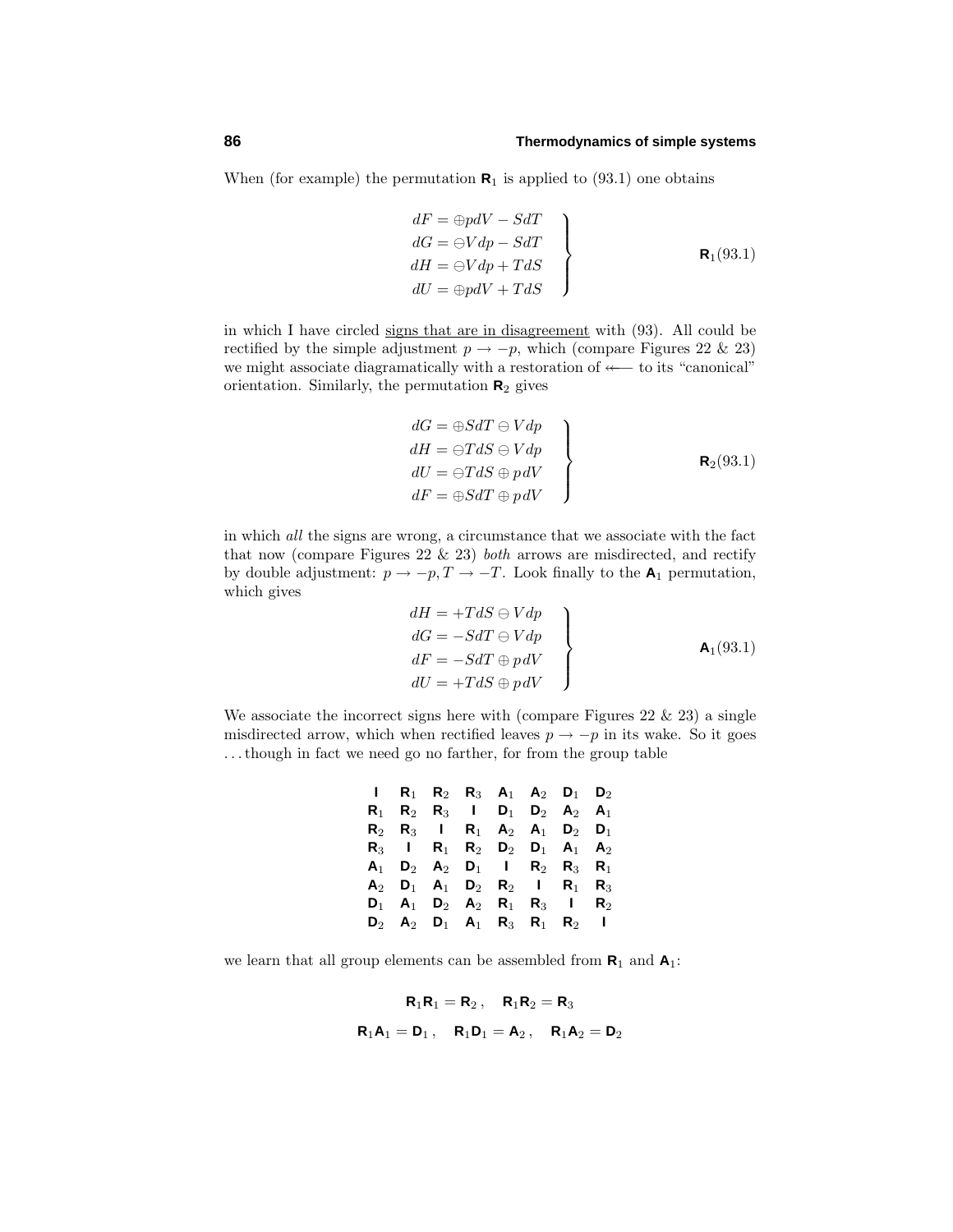

FIGURE 23: Shown in red are <u>arrows that had to be flipped</u> to be restored to "canonical orientation." Flipping is associated in the text with installation of a minus sign, and with the installation of those signs we achieve permutational invariance—collectively, not individually—of the fundamental equations (93).

It is easy to show, though I will omit the detailed demonstration, that the permutations that preserve (93.1) also preserve (93.2), and therefore preserve all corollaries of (93).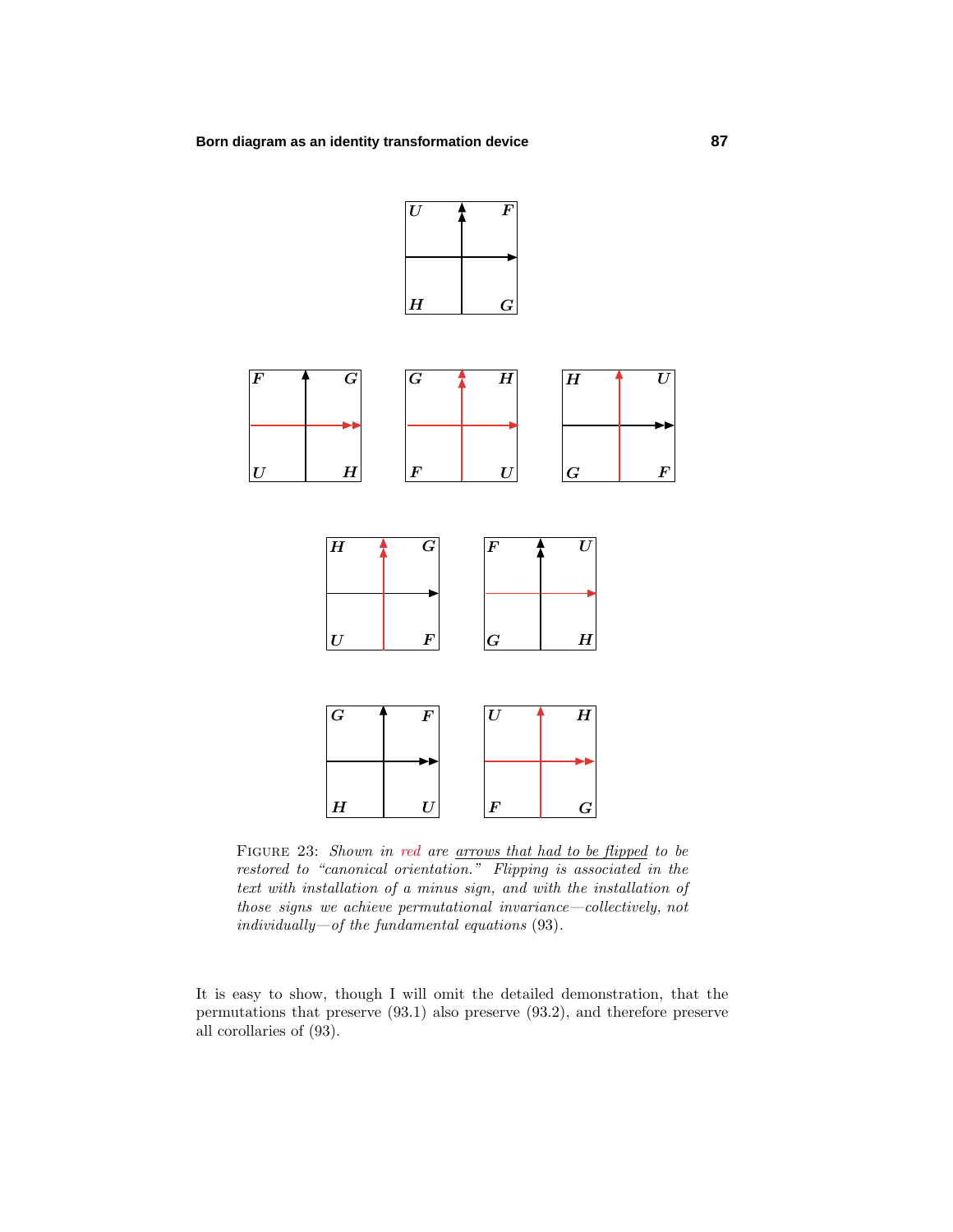Much more could be said concerning the formalism sketched above. Suppose, for example, we introduce matrices

$$
\mathbb{R}_1 \equiv \begin{pmatrix} 0 & 1 & 0 & 0 \\ 0 & 0 & 1 & 0 \\ 0 & 0 & 0 & 1 \\ 1 & 0 & 0 & 0 \end{pmatrix}, \ \mathbb{R}_2 \equiv \begin{pmatrix} 0 & 0 & 1 & 0 \\ 0 & 0 & 0 & 1 \\ 1 & 0 & 0 & 0 \\ 0 & 1 & 0 & 0 \end{pmatrix}, \ \mathbb{R}_3 \equiv \begin{pmatrix} 0 & 0 & 0 & 1 \\ 1 & 0 & 0 & 0 \\ 0 & 1 & 0 & 0 \\ 0 & 0 & 1 & 0 \end{pmatrix}
$$

$$
\mathbb{A}_1 \equiv \begin{pmatrix} 0 & 0 & 0 & 1 \\ 0 & 0 & 1 & 0 \\ 0 & 1 & 0 & 0 \\ 1 & 0 & 0 & 0 \end{pmatrix}, \ \mathbb{A}_2 \equiv \begin{pmatrix} 0 & 1 & 0 & 0 \\ 1 & 0 & 0 & 0 \\ 0 & 0 & 0 & 1 \\ 0 & 0 & 1 & 0 \end{pmatrix}
$$

$$
\mathbb{D}_1 \equiv \begin{pmatrix} 0 & 0 & 1 & 0 \\ 0 & 1 & 0 & 0 \\ 1 & 0 & 0 & 0 \\ 0 & 0 & 0 & 1 \end{pmatrix}, \ \mathbb{D}_2 \equiv \begin{pmatrix} 1 & 0 & 0 & 0 \\ 0 & 0 & 0 & 1 \\ 0 & 0 & 1 & 0 \\ 0 & 1 & 0 & 0 \end{pmatrix}
$$

to describe how the operations of Figure 23 act (permutationally) upon the elements of the  $U$ 

"potential vector" 
$$
\begin{pmatrix} U \\ F \\ G \\ H \end{pmatrix}
$$

and that we introduce matrices

$$
\mathbb{R}_{1} \equiv \begin{pmatrix} 0 & 1 & 0 & 0 \\ 0 & 0 & -1 & 0 \\ 0 & 0 & 0 & 1 \\ 1 & 0 & 0 & 0 \end{pmatrix}, \ \mathbb{R}_{2} \equiv \begin{pmatrix} 0 & 0 & -1 & 0 \\ 0 & 0 & 0 & 1 \\ 1 & 0 & 0 & 0 \\ 0 & -1 & 0 & 0 \end{pmatrix}, \ \mathbb{R}_{3} \equiv \begin{pmatrix} 0 & 0 & 0 & 1 \\ 1 & 0 & 0 & 0 \\ 0 & -1 & 0 & 0 \\ 0 & 0 & 1 & 0 \end{pmatrix}
$$

$$
\mathbb{A}_{1} \equiv \begin{pmatrix} 0 & 0 & -1 & 0 \\ 0 & 1 & 0 & 0 \\ 1 & 0 & 0 & 0 \\ 0 & 0 & 0 & 1 \end{pmatrix}, \ \mathbb{A}_{2} \equiv \begin{pmatrix} 1 & 0 & 0 & 0 \\ 0 & 0 & 0 & 1 \\ 0 & 0 & 1 & 0 \\ 0 & -1 & 0 & 0 \end{pmatrix}
$$

$$
\mathbb{D}_{1} \equiv \begin{pmatrix} 0 & 1 & 0 & 0 \\ 1 & 0 & 0 & 0 \\ 0 & 0 & 0 & 1 \\ 0 & 0 & 1 & 0 \end{pmatrix}, \ \mathbb{D}_{2} \equiv \begin{pmatrix} 0 & 0 & 0 & 1 \\ 0 & 0 & -1 & 0 \\ 0 & -1 & 0 & 0 \\ 1 & 0 & 0 & 0 \end{pmatrix}
$$

to describe the signed permutational action of those operations upon elements of the

"state-variable vector" 
$$
\begin{pmatrix} V \\ T \\ p \\ S \end{pmatrix}
$$

We are not surprised to discover that the matrices  $\{1, \mathbb{R}_1, \mathbb{R}_2, \mathbb{R}_3, \mathbb{A}_1, \mathbb{A}_2, \mathbb{D}_1, \mathbb{D}_2\}$ compose in conformity with the group table (page 86); i.e., that they provide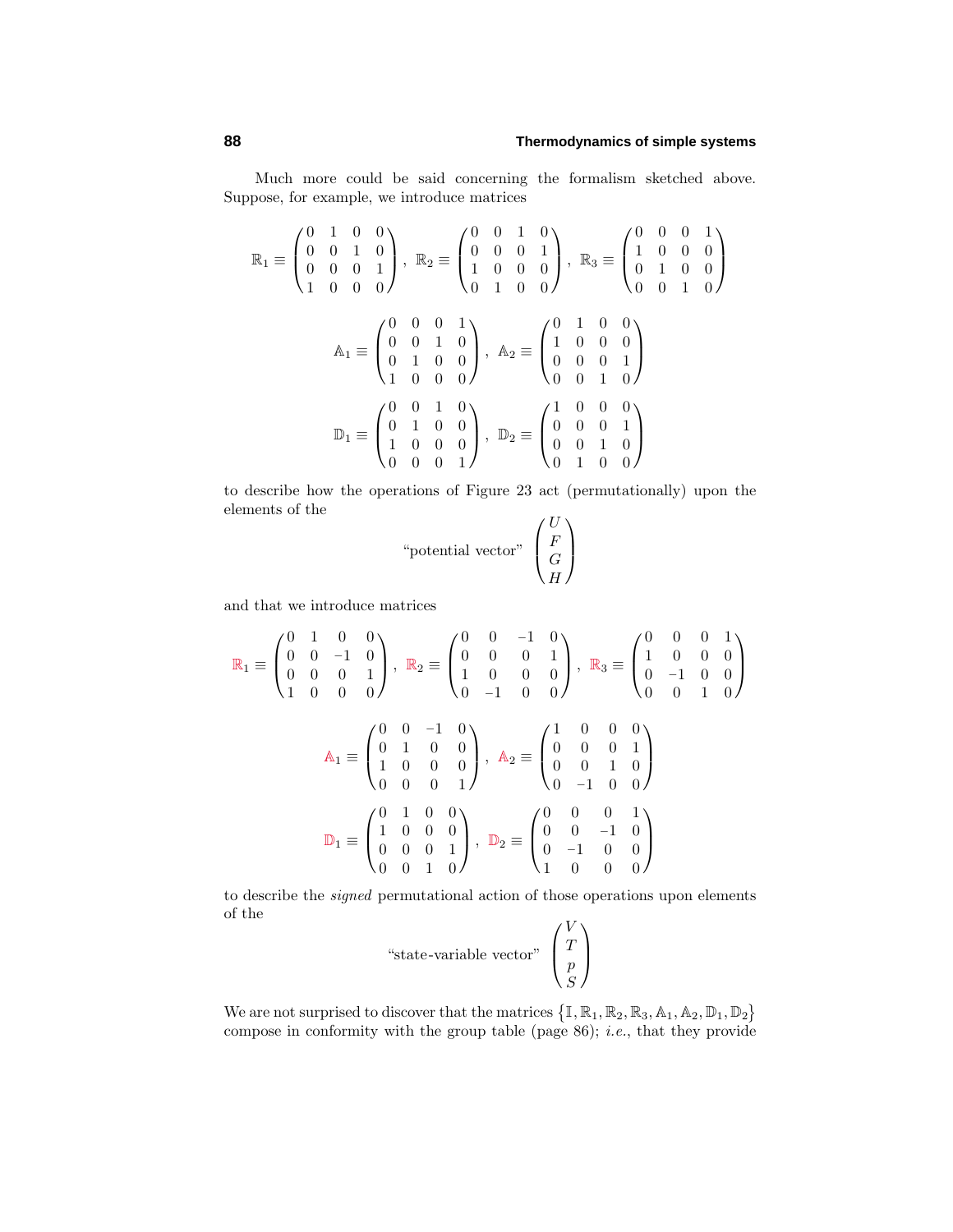#### **Born diagram as an identity transformation device 89**

a  $4 \times 4$  "matrix representation" of the square group. We may, however, be surprised by the observation that the set  $\{1, \mathbb{R}_1, \mathbb{R}_2, \mathbb{R}_3, \mathbb{A}_1, \mathbb{A}_2, \mathbb{D}_1, \mathbb{D}_2\}$  does not supply a representation: it is, in fact, not even multiplicatively closed, as the following examples serve to illustrate:

$$
\mathbb{R}_1^4 = \begin{pmatrix} -1 & 0 & 0 & 0 \\ 0 & -1 & 0 & 0 \\ 0 & 0 & -1 & 0 \\ 0 & 0 & 0 & -1 \end{pmatrix}
$$

$$
\mathbb{A}_1^2 = \begin{pmatrix} -1 & 0 & 0 & 0 \\ 0 & +1 & 0 & 0 \\ 0 & 0 & -1 & 0 \\ 0 & 0 & 0 & +1 \end{pmatrix}, \ \mathbb{A}_2^2 = \begin{pmatrix} +1 & 0 & 0 & 0 \\ 0 & -1 & 0 & 0 \\ 0 & 0 & +1 & 0 \\ 0 & 0 & 0 & -1 \end{pmatrix}
$$

Clarity is brought to the matter by the realization that

$$
\begin{pmatrix} V \\ T \\ p \\ S \end{pmatrix} \rightarrow \begin{pmatrix} -V \\ -T \\ -p \\ -S \end{pmatrix}, \text{ else } \begin{pmatrix} -V \\ T \\ -p \\ S \end{pmatrix}, \text{ else } \begin{pmatrix} V \\ -T \\ p \\ -S \end{pmatrix}
$$

describe an additional, trivial invariance property of the system (93). But I will resist the temptation to pursue this and related (group-theoretic) matters, and cut directly to the bottom line *...* which is that

Equations  $(93)$ —and therefore all implications of  $(93)$ —are collectively invariant under the following **rules of substitution** (or "signed permutations"):

|  |  |  |  |  | $\{ U \mid F \mid G \mid H \mid V \mid T \mid p \mid S \}$ : original sequence                                                   |
|--|--|--|--|--|----------------------------------------------------------------------------------------------------------------------------------|
|  |  |  |  |  |                                                                                                                                  |
|  |  |  |  |  | $F$ $G$ $H$ $U$ $T$ $-p$ $S$ $V$ $\}$ : rule $\mathbf{r}_1$<br>$G$ $H$ $U$ $F$ $-p$ $S$ $V$ $-T$ } : rule $\mathbf{r}_2$         |
|  |  |  |  |  | $H \quad U \quad F \quad G \qquad S \qquad V \quad -T \qquad p \quad \} \quad : \text{ rule } \mathbf{r}_3$                      |
|  |  |  |  |  | $\begin{cases} H & G \quad F \quad U \quad -p \quad T \quad V \quad S \end{cases}$ : rule <b>a</b> <sub>1</sub>                  |
|  |  |  |  |  | $F$ U H G V S $p$ -T } : rule $a_2$                                                                                              |
|  |  |  |  |  | $\begin{array}{ccccccccc} G & F & U & H & T & V & S & p & \end{array} \hspace{0.2cm} ; \hspace{0.3cm} \text{rule } \textbf{d}_1$ |
|  |  |  |  |  | $U \quad H \quad G \quad F \qquad S \quad -p \quad -T \qquad V \quad \} \quad : \quad \text{rule } \mathbf{d_2}$                 |
|  |  |  |  |  |                                                                                                                                  |

**EXAMPLE:** At (85) we had

$$
C_V \equiv \left(\frac{\partial U}{\partial T}\right)_V = T \left(\frac{\partial S}{\partial T}\right)_V = -T \left(\frac{\partial^2 F}{\partial T^2}\right)_V
$$

Intuition suggests that a rule that sends  $V \rightarrow p$  while preserving *T* should provide information relevant to the description of *Cp*. Inspection of the list shows the only candidate to be  $a_1$ , which gives

$$
\left(\frac{\partial H}{\partial T}\right)_p = T\left(\frac{\partial S}{\partial T}\right)_p = -T\left(\frac{\partial^2 G}{\partial T^2}\right)_p
$$

But this is precisely  $(90)!$  Notice also that if we apply  $a_1$  to the equations that led to the former identity we obtain a derivation of (90).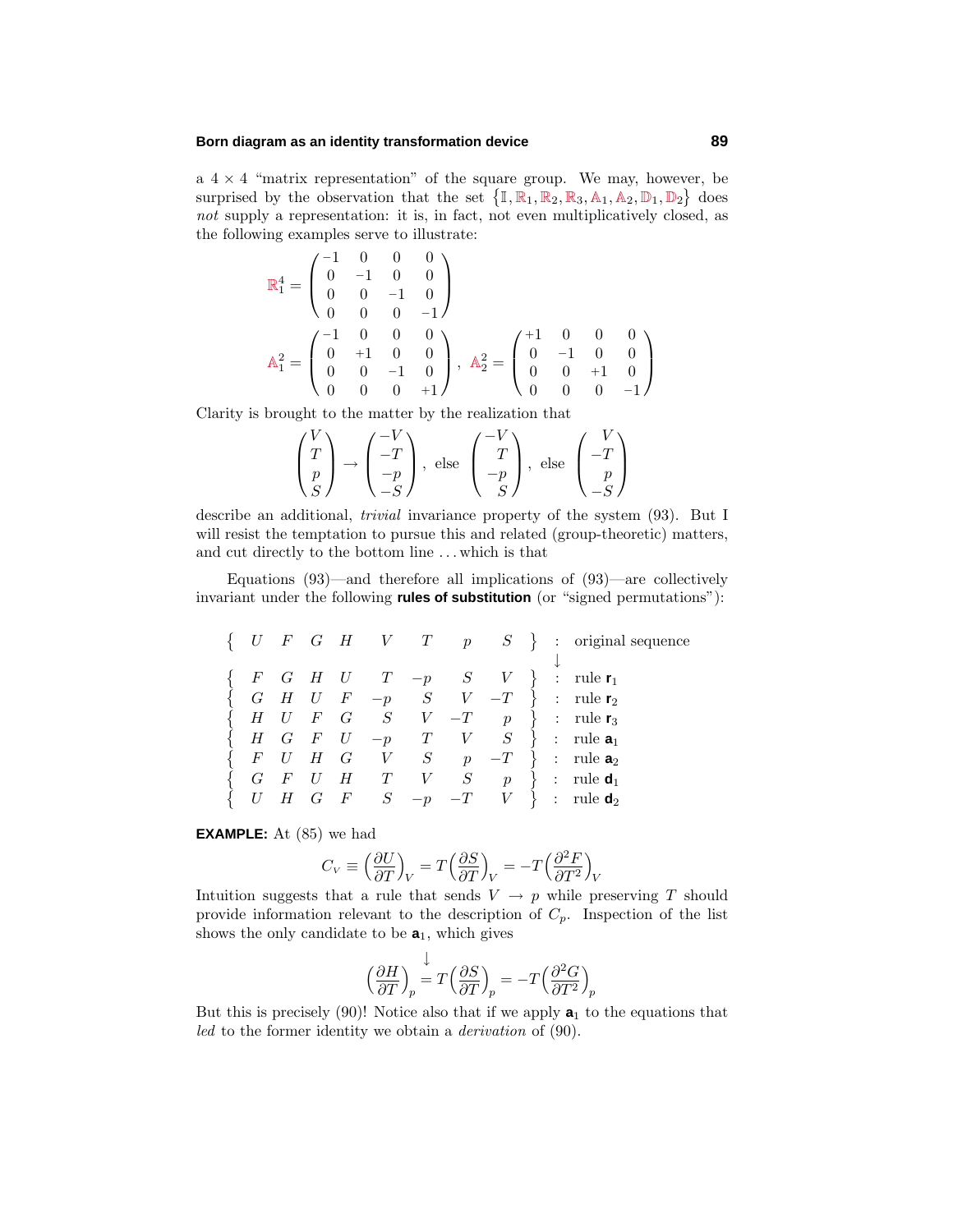**EXAMPLE:** If we apply the rules serially to the first of the "integrated Maxwell relations" (87) we obtain

$$
\left(\frac{\partial U}{\partial S}\right)_V = +T = \left(\frac{\partial H}{\partial S}\right)_p \qquad \mathbf{a}_1 \qquad : \quad \left(\frac{\partial H}{\partial S}\right)_p = +T = \left(\frac{\partial U}{\partial S}\right)_V
$$
\n
$$
\mathbf{r}_1 \qquad : \quad \left(\frac{\partial F}{\partial V}\right)_T = -p = \left(\frac{\partial U}{\partial V}\right)_S \qquad \mathbf{a}_2 \qquad : \quad \left(\frac{\partial F}{\partial T}\right)_V = -S = \left(\frac{\partial G}{\partial T}\right)_p
$$
\n
$$
\mathbf{r}_2 \qquad : \quad \left(\frac{\partial G}{\partial T}\right)_p = -S = \left(\frac{\partial F}{\partial T}\right)_V \qquad \mathbf{d}_1 \qquad : \quad \left(\frac{\partial G}{\partial p}\right)_T = +V = \left(\frac{\partial H}{\partial p}\right)_S
$$
\n
$$
\mathbf{r}_3 \qquad : \quad \left(\frac{\partial H}{\partial p}\right)_S = +V = \left(\frac{\partial G}{\partial p}\right)_T \qquad \mathbf{d}_2 \qquad : \quad \left(\frac{\partial U}{\partial V}\right)_S = -p = \left(\frac{\partial F}{\partial V}\right)_T
$$

which is to say: we obtain two copies of each of the relations  $(87)$ . In general we can expect (for basic group-theoretic reasons) to obtain either

- one copy of each of a total of 8 identities;
- two copies of each of a total of 4 identities;
- four copies of each of a total of 2 identities, or
- eight copies of a single identity ((93.3) provides an example).

The previously-noted tendency of thermodynamic identities to coagulate into structurally similar families begins to seem not so mysterious.

The Born diagram came to us (page 61) as a rudimentary mnemonic device, but has been revealed to have latently a much deeper significance, to empower us to do much more than remember a short list. In higher dimension (*i.e.*, for systems with  $n > 2$  thermodynamic degrees of freedom) it loses its mnemonic utility, but its identity-generating power is correspondingly enhanced: we find ourselves talking then<sup>65</sup> about the "symmetries of a hypercube," which give rise to a group of order  $2<sup>n</sup>n!$ . Though the theory was thermodynamically motivated, it pertains to multivariable Legendre transform systems in whatever context they may be encountered, and also (with only slight modifications) to multivariable Fourier transform systems.<sup>66</sup>

<sup>65</sup> This topic is developed in my " Hyper-octagonal Born diagrams" (Notes for the Physics Seminar of 20 October 1971, reprinted in TRANSFORMATIONAL PHYSICS  $&$  PHYSICAL GEOMETRY,  $1971-1983$ .

<sup>66</sup> When I worked out the preceding material I was aware only of the Lomont's work,<sup>61</sup> which it was my objective to clarify. I have since learned that the basic ideas were described a long time ago by F. O. Koenig in "Families of thermodynamic equations. I. The method of transformations of the characteristic group," J. Chem. Phys. **3**, 29 (1935). See also H. A. C. McKay, "A generalized thremodynamic notation," J. Chem. Phys. **3**, 715 (1935) and J. A. Prins, "On the thermodynamic substitution group and its representation by the rotations of a square," J. Chem. Phys. **16**, 65 (1948), where it is suggested that the entire subject was known already to Born. C. E. Reid, in his Principles of Chemical Thermodynamics (1960), speaks in passing of **Koenig-Prins transformations** *...*though I think very few poeple would know what you were talking about if you alluded to those. Of these authors, only McKay gives any attention to the *n*-dimensional case.